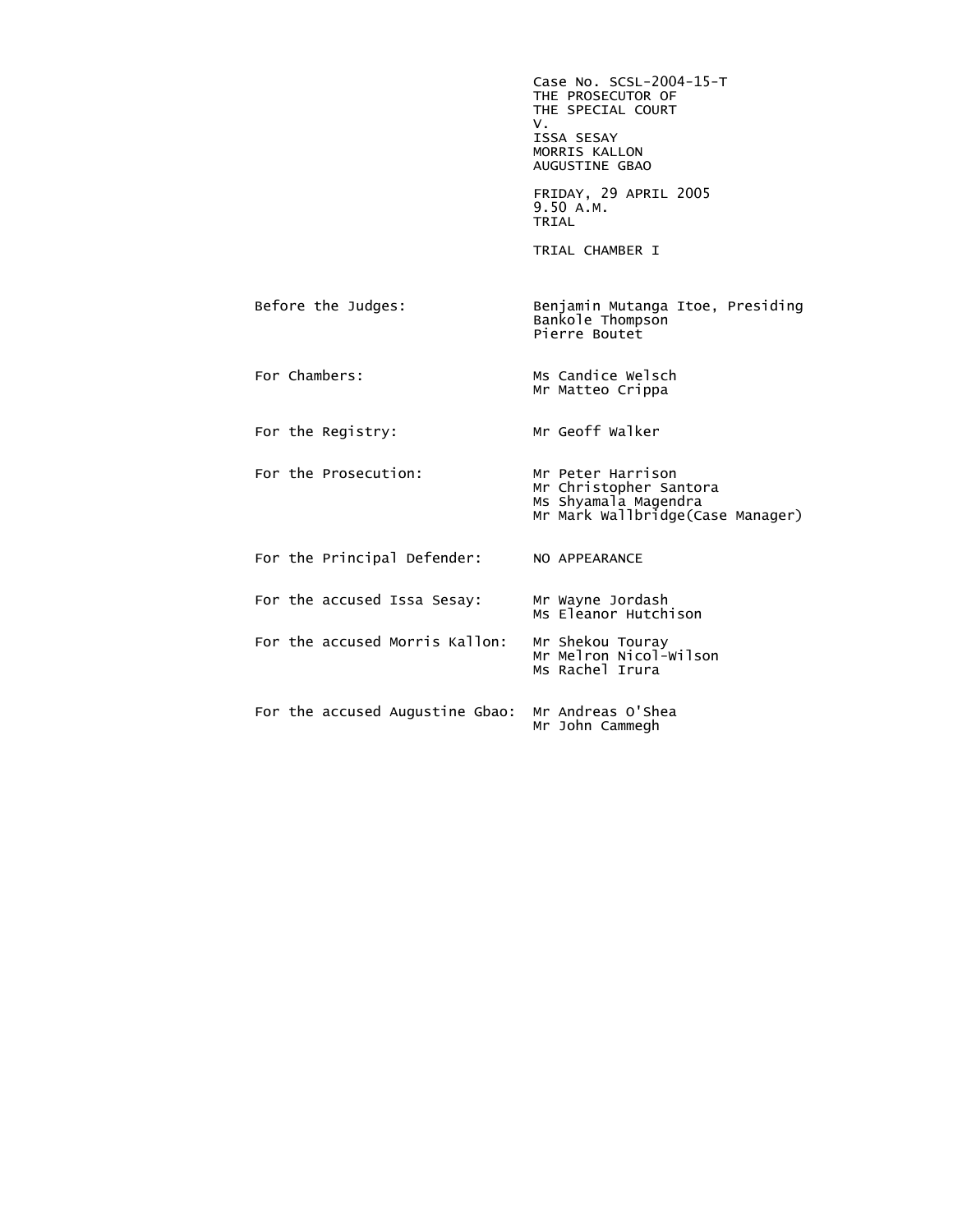1 [HS290405A - AD] 2 Friday, 29 April 2005 3 [Accused Gbao not present] 4 [Open session] 5 [The witness entered court] 6 [Upon commencing at 9.50 a.m.] 7 PRESIDING JUDGE: Learned counsel, good morning. We are 8 resuming the session. Mr Jordash, I think you were just to wrap 9 up your cross-examination this morning. 09:52:44 10 MR JORDASH: No more questions. 11 JUDGE BOUTET: Only a few more minutes. 12 MR JORDASH: No more questions. 13 JUDGE BOUTET: No more questions? 14 MR JORDASH: No. 09:52:51 15 PRESIDING JUDGE: Right, okay. Thank you. Mr Touray. 16 WITNESS: TF1-114 [Continued] 17 CROSS-EXAMINED BY MR TOURAY: 18 MR TOURAY: Thank you, Your Honour. Good morning, Mr 19 Witness. 09:53:09 20 A. Good morning sir. 21 Q. Now you were initially a member of the Sierra Leone Army. 22 JUDGE BOUTET: It seems that the witness may not have the 23 translation. Mr Witness, did you hear the translation of that 24 question? 09:54:04 25 THE WITNESS: It is not that I am getting it. 26 MR TOURAY: Yes, may I repeat the question? 27 Q. You were initially a member of Sierra Leone Army. 28 A. Yes, sir. 29 Q. Which you joined in 1991; that is correct?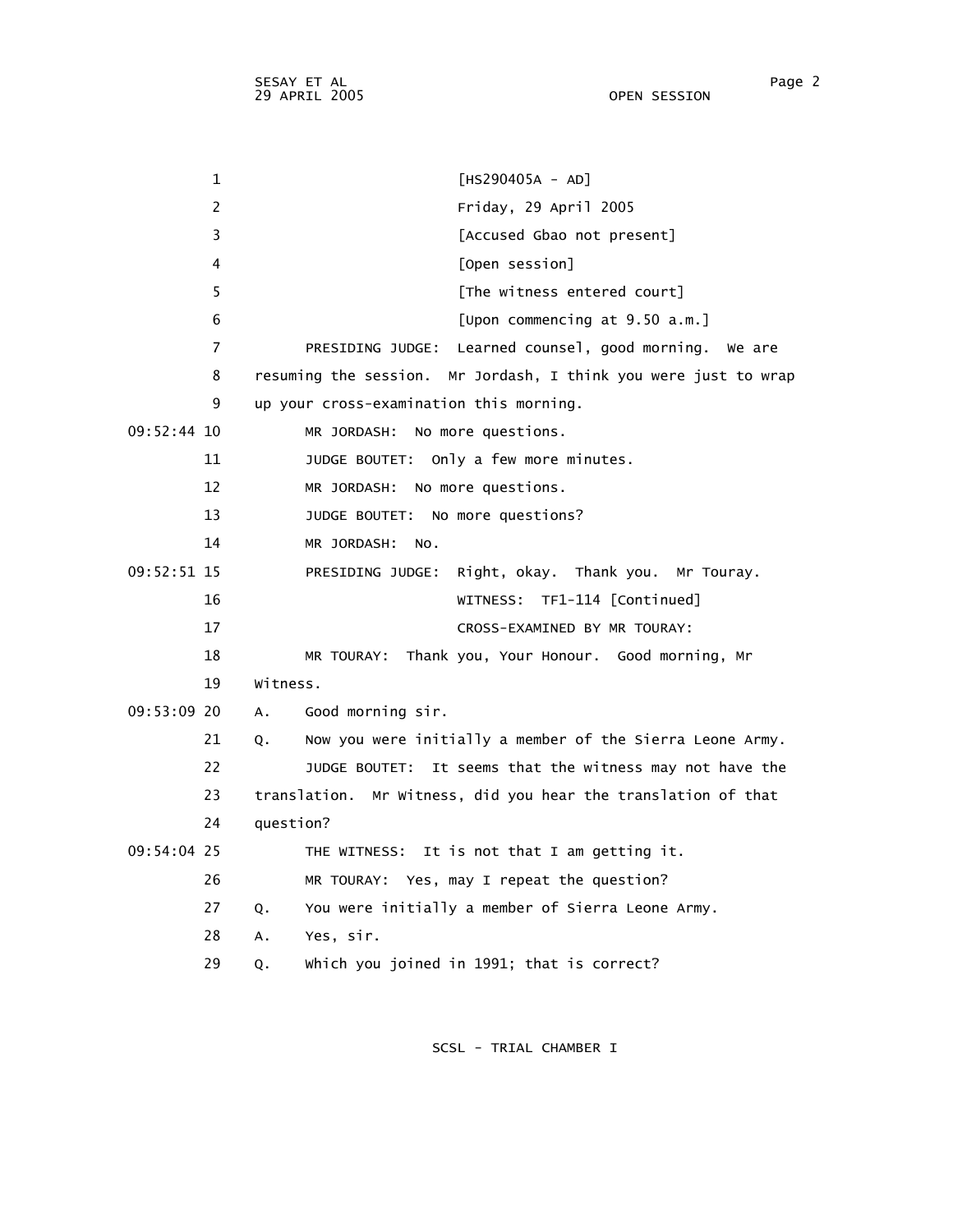SESAY ET AL Page 3 29 APRIL 2005 OPEN SESSION

|             | $\mathbf{1}$   | A.            | Yes, sir.                                                  |
|-------------|----------------|---------------|------------------------------------------------------------|
|             | $\overline{2}$ | Q.            | What was your rank at the time?                            |
|             | 3              | Α.            | A private soldier.                                         |
|             | 4              | Q.            | Did you remain a private soldier throughout?               |
| 09:54:51    | -5             | A.            | Yes, sir.                                                  |
|             | 6              | Q.            | Were you married then?                                     |
|             | $\overline{7}$ | $A_{\bullet}$ | No, sir.                                                   |
|             | 8              | Q.            | Are you married now?                                       |
|             | 9              | A.            | Yes, sir.                                                  |
| 09:55:13 10 |                | Q.            | where did you get married?                                 |
|             | 11             |               | JUDGE THOMPSON: Counsel, will you moderate your pace,      |
|             | 12             | please?       |                                                            |
|             | 13             |               | MR TOURAY: Okay.                                           |
|             | 14             |               | THE WITNESS: Kailahun.                                     |
| 09:55:30 15 |                | Q.            | In 19XX?                                                   |
|             | 16             | A.            | 20XX                                                       |
|             | 17             |               | JUDGE BOUTET: 20XX is when you got married?                |
|             | 18             |               | MR TOURAY: Got married?                                    |
|             | 19             |               | THE WITNESS: Yes, sir.                                     |
| 09:55:44 20 |                |               | MR TOURAY:                                                 |
|             | 21             | Q.            | You met your wife in Kailahun.                             |
|             | 22             | Α.            | Yes, sir; that is where I engaged her.                     |
|             | 23             | Q.            | Your courtship was for a very long time, wasn't it, before |
|             | 24             |               | the engagement?                                            |
| 09:56:09 25 |                | A.            | No, sir; we just met there, sir. Yes, sir.                 |
|             | 26             | Q.            | Any children?                                              |
|             | 27             | A.            | No, sir. She is pregnant.                                  |
|             | 28             | Q.            | Congratulations.                                           |
|             | 29             | $A_{\bullet}$ | Thank you, sir.                                            |
|             |                |               |                                                            |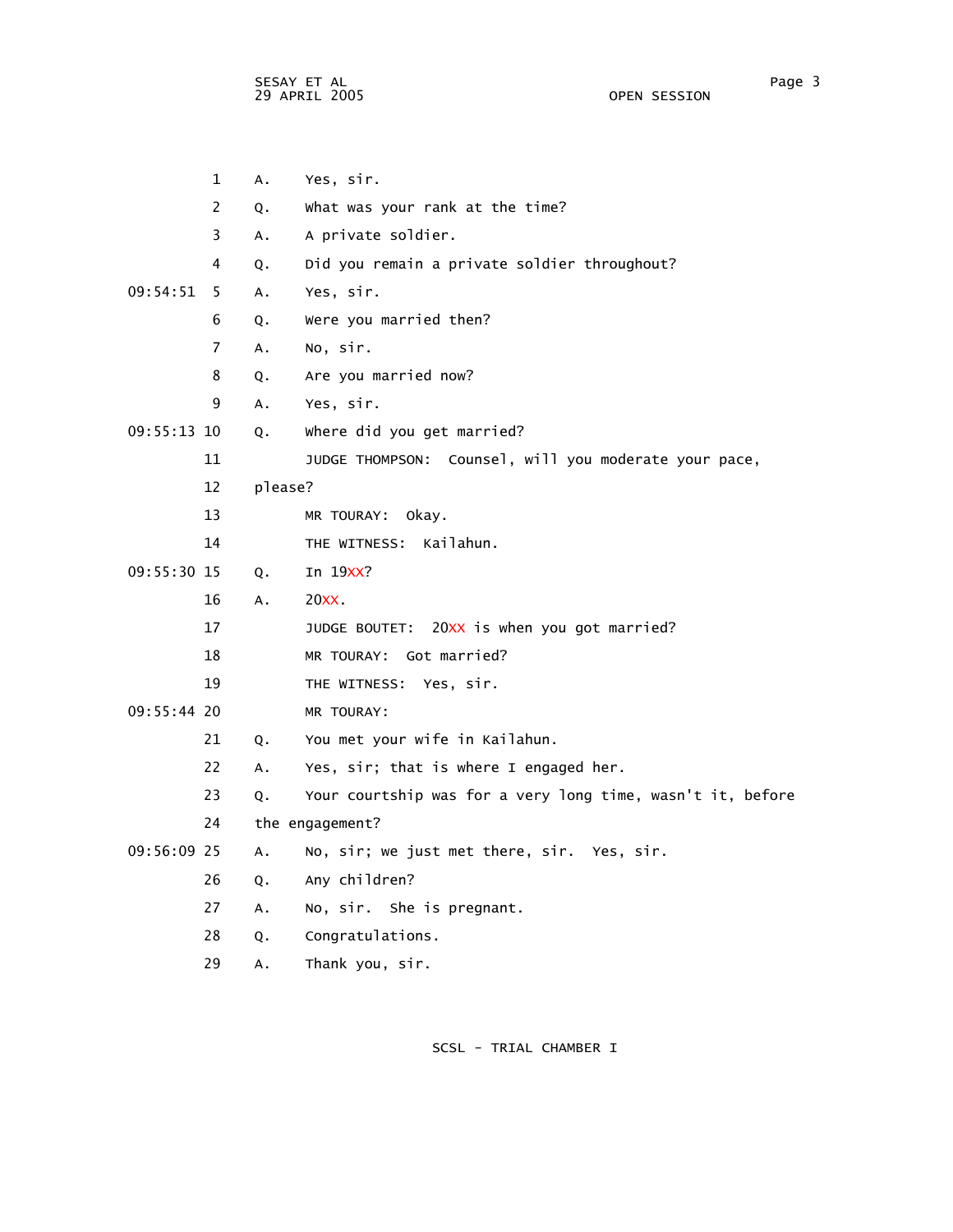SESAY ET AL Page 4 29 APRIL 2005

 1 Q. Now, you remember the coup in 1997. 2 A. Yes, sir. 3 Q. You were still in the army as an SLA? 4 A. Yes, sir. 09:57:14 5 Q. And you -- 6 PRESIDING JUDGE: Mr Touray. 7 MR TOURAY: Yes, Your Honour. 8 PRESIDING JUDGE: He was still in the army as an SLA. Yes? 9 MR TOURAY: Yes. 09:57:29 10 Q. Now, that was when the AFRC took over; not so? It 11 overthrew the legitimate government. 12 A. Yes, sir. 13 Q. And your mother fled to Guinea. 14 A. From 1991. My mother went to Guinea. Yes, sir. 09:57:56 15 Q. She was in Guinea -- 16 A. Yes, sir. 17 Q. During the time of the NPRC? 18 PRESIDING JUDGE: Learned counsel, it looks like it is a 19 conversation between yourself and the witness. 09:58:12 20 JUDGE BOUTET: Exactly. 21 MR TOURAY: I am trying to save judicial time. 22 PRESIDING JUDGE: At your expense. 23 MR TOURAY: I realise that, Your Honour. 24 JUDGE BOUTET: Your question was that his mother fled to 09:58:25 25 Guinea at the coup in 1997, and the answer was, "No, it was since 26 1991." 27 MR TOURAY: No since, 1991. 28 A. At the beginning of the war, that was the time that my 29 mother went.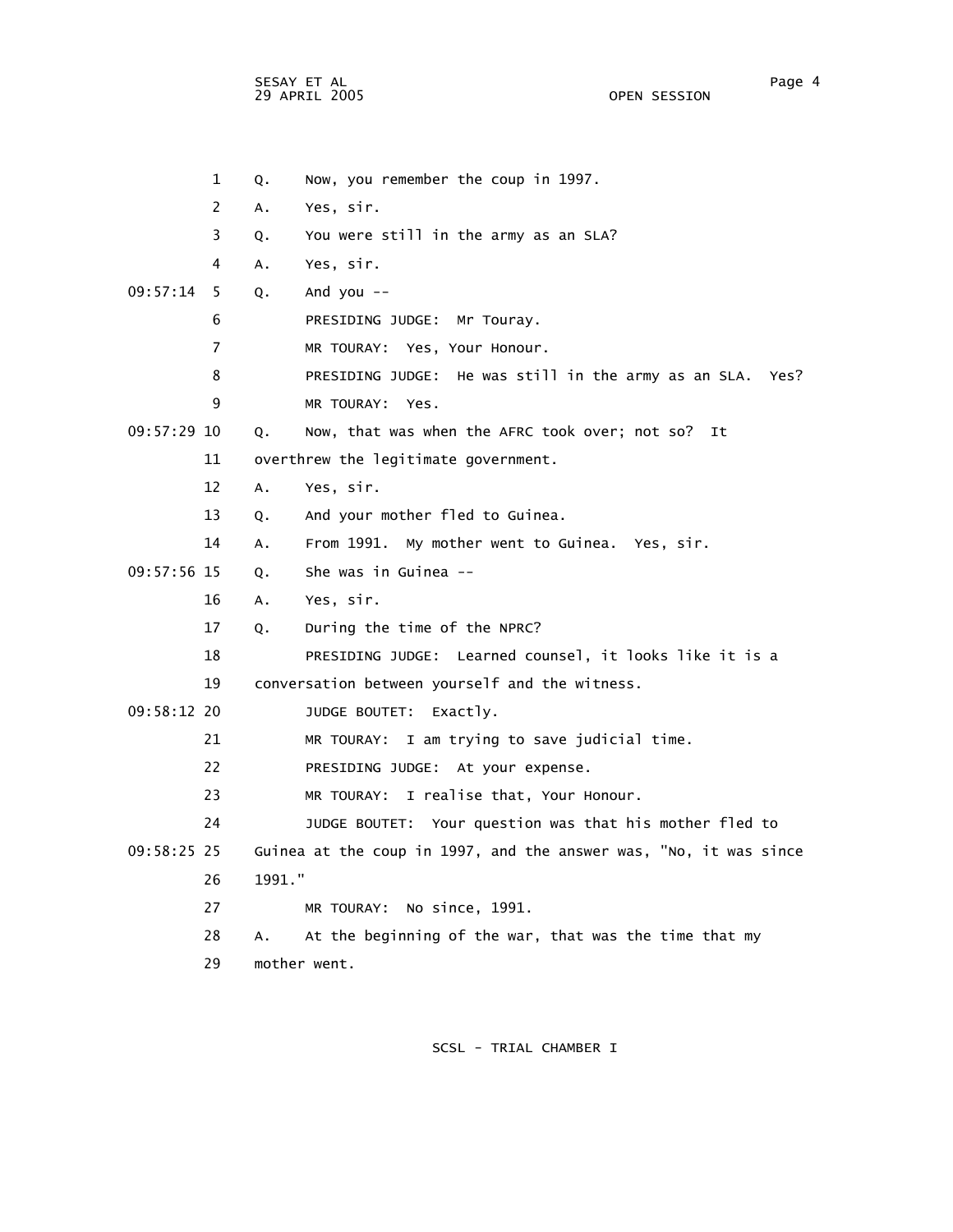SESAY ET AL Page 5 29 APRIL 2005

 1 Q. At the beginning of the war? 2 A. Yes, sir. 3 Q. She never came back during the junta; she did not come 4 back. 09:59:03 5 A. No, sir; she came 2004. 6 Q. Now, during the time of the junta did you hear any 7 announcement from the then President in exile that all loyal 8 soldiers, SLA, should report at Lungi? 9 A. No, sir, because during that time I was in the workshop. I 10:00:03 10 was an engineer. 11 Q. In Freetown? 12 A. Yes, sir, XXXX -- XXXX workshop. 13 Q. Did you ever come to know about that announcement before 14 February 1998? 10:01:01 15 A. No, sir. I did not have quarters; I was in the workshop. 16 PRESIDING JUDGE: [Microphone not activated] 17 THE WITNESS: Yes, sir. 18 PRESIDING JUDGE: You have been working in the workshop? 19 THE WITNESS: Yes, sir. I did not have any quarter; the 10:01:21 20 quarters were not enough for us. 21 JUDGE BOUTET: But when you were working at the workshop -- 22 working there and sleeping there -- are you still in the SLA at 23 that time; you are still a soldier in the SLA or not? 24 THE WITNESS: Yes, sir. 10:01:41 25 JUDGE BOUTET: You are a soldier -- 26 THE WITNESS: Yes, sir. 27 JUDGE BOUTET: But your job is to XXXXX XXXXX and so on. 28 So that is what you do in the workshop at that time. 29 A. Yes, sir.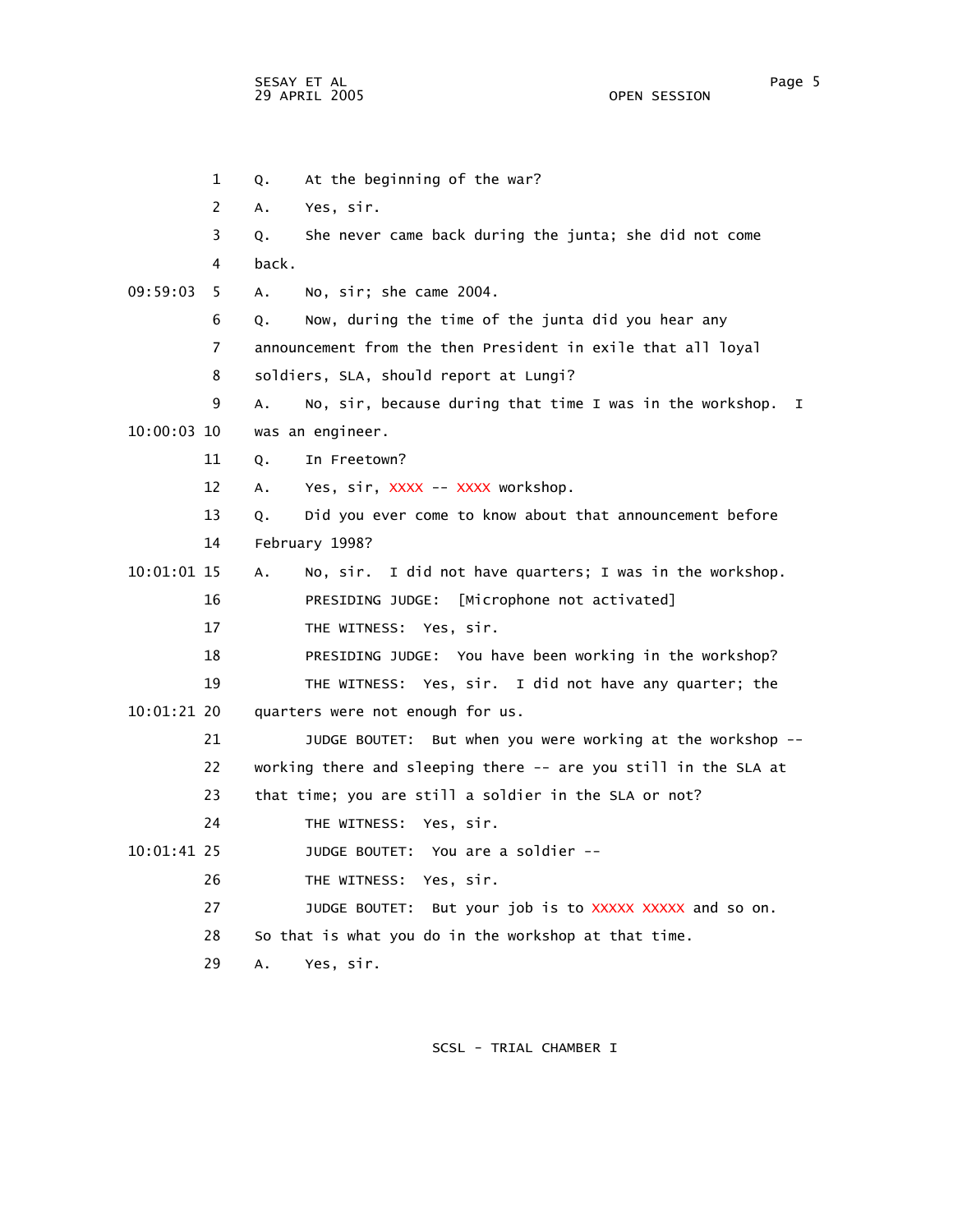1 MR TOURAY: 2 Q. Now this workshop was at XXXX XXXXXXX? 3 A. Yes, sir. 4 Q. And you were not alone in the XXXXXXX; there were other 10:02:20 5 soldiers there, other SLAs. 6 A. Yes, sir, they were there. We did not have quarters. 7 Q. Did you know Tom Carew, who was the deputy first commander 8 then? 9 A. Yes, sir. 10:02:49 10 PRESIDING JUDGE: Tom whom? 11 MR TOURAY: Tom Carew. 12 PRESIDING JUDGE: K-E-R-U? 13 MR TOURAY: C-A-R-E-W. 14 JUDGE BOUTET: He was the deputy commander? 10:03:10 15 MR TOURAY: Deputy first commander. 16 JUDGE BOUTET: Deputy first commander? 17 MR TOURAY: Yes. 18 Q. Did you know that he and so many others went over to Lungi? 19 A. Well, I only come to know that when ECOMOG drove us from 10:03:41 20 here, because I had not been paying attention to politics. My 21 own job was to work. 22 Q. So you knew that after you had been driven out in February 23 1998? 24 A. Yes, sir. 10:03:56 25 Q. And you went to Lungi in answer to the President's call. 26 A. Yes, sir. 27 Q. Now, did you also know that after the flushing out of the 28 AFRC junta in 1998 that some senior army officers surrendered at 29 Makeni to ECOMOG?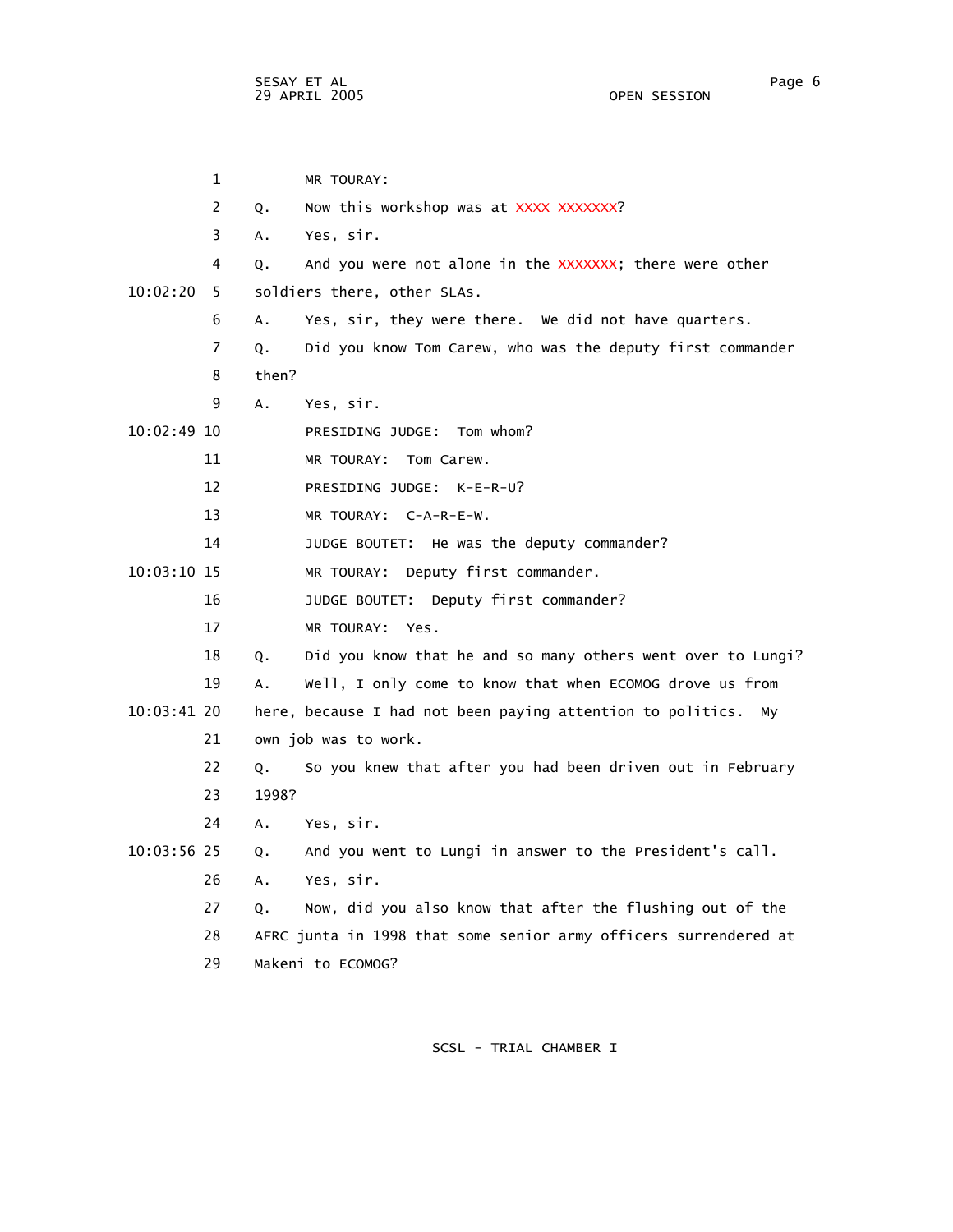SESAY ET AL Page 7 29 APRIL 2005 OPEN SESSION

|               | $\mathbf 1$    | А.      | I did not know that because where I was I did not have a      |
|---------------|----------------|---------|---------------------------------------------------------------|
|               | 2              |         | radio on me; I did not have any communication.                |
|               | 3              |         | If you do not know, you say you do not<br>PRESIDING JUDGE:    |
|               | 4              |         | know. Don't go saying you didn't have a radio --              |
| 10:05:02      | 5              |         | THE WITNESS: I did not know, sir.                             |
|               | 6              |         | PRESIDING JUDGE: [Inaudible] about the radio. Do you          |
|               | $\overline{7}$ |         | know? Stop answering too many questions at the same time when |
|               | 8              |         | you have only one to answer. So, he did not know that some    |
|               | 9              |         | senior commanders --                                          |
| 10:05:27 10   |                |         | MR TOURAY: SLA officers.                                      |
|               | 11             |         | PRESIDING JUDGE: Surrendered to ECOMOG.                       |
|               | 12             |         | MR TOURAY: Yes, sir, at Makeni.                               |
|               | 13             |         | THE WITNESS: No, sir.                                         |
|               | 14             |         | MR TOURAY:                                                    |
| 10:05:53 15   |                | Q.      | Now, did you know the late Hassan Conteh who was the first    |
|               | 16             |         | commander then under the junta?                               |
|               | 17             | A.      | Yes, sir.                                                     |
|               | 18             | Q.      | Did you also know --                                          |
|               | 19             |         | PRESIDING JUDGE: Hassan Conteh?                               |
| 10:06:12 20   |                |         | MR TOURAY: Hassan Conteh, yes.                                |
|               | 21             |         | PRESIDING JUDGE: C-O-N-T-E-H?                                 |
|               | 22             |         | MR TOURAY: I believe so, yes.                                 |
|               | 23             |         | PRESIDING JUDGE: Who was what?                                |
|               | 24             |         | MR TOURAY: The first commander under the junta.               |
| $10:06:25$ 25 |                |         | THE WITNESS: Yes, sir.                                        |
|               | 26             | Q.      | Did you also know SFY Koroma, the brother of Johnny Paul      |
|               | 27             | Koroma? |                                                               |
|               | 28             | А.      | Yes, sir.                                                     |
|               | 29             | Q.      | What was his position during the junta?                       |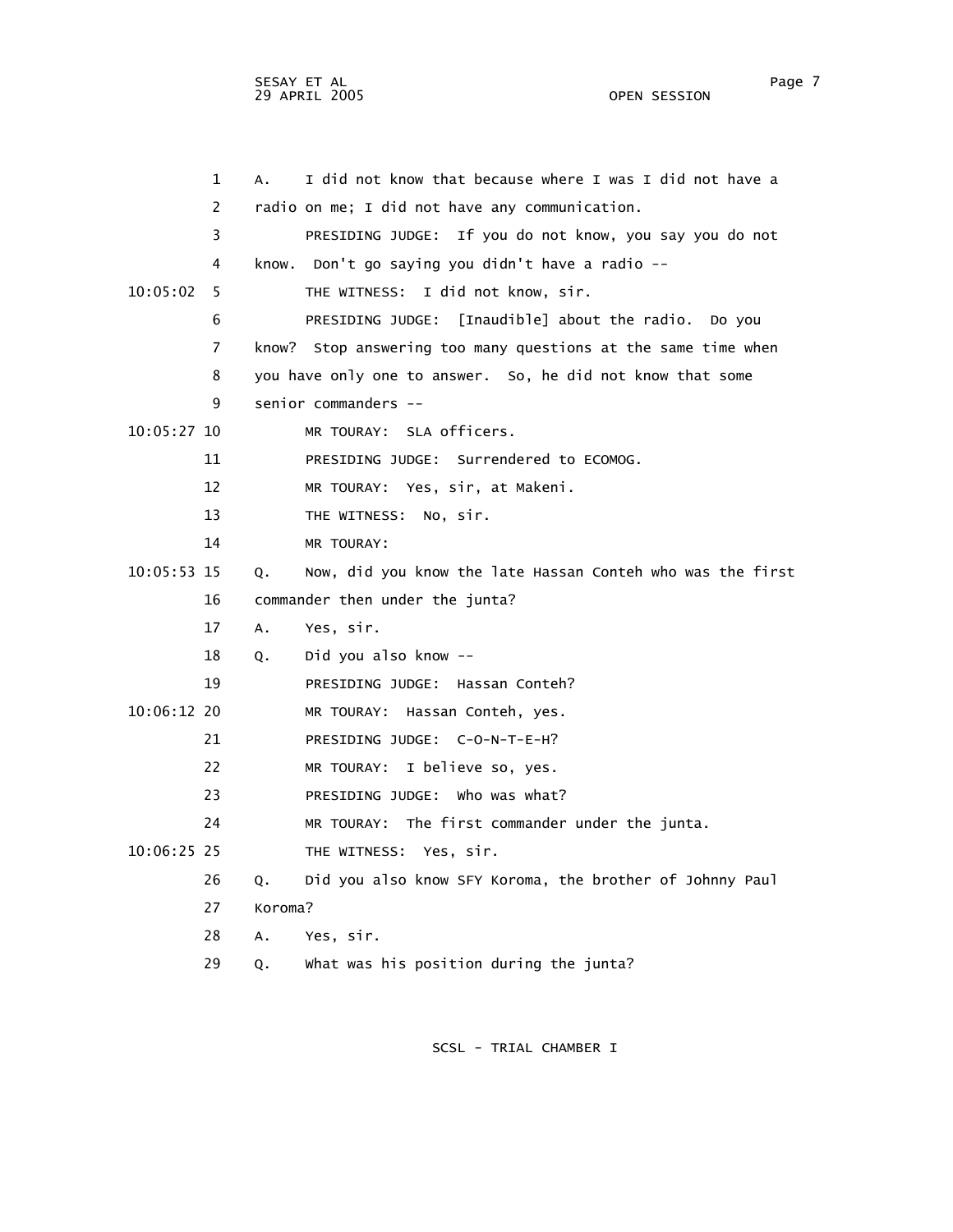SESAY ET AL Page 8 29 APRIL 2005

 1 A. Army chief of staff. 2 PRESIDING JUDGE: Army chief of staff under Koroma? 3 MR TOURAY: Yes, under Koroma. 4 PRESIDING JUDGE: During the junta period? 10:07:18 5 MR TOURAY: Yes. 6 Q. Now, did you know that these people and some others 7 surrendered to ECOMOG at Makeni? 8 A. No, sir. 9 JUDGE BOUTET: That these people, the brothers of Koroma 10:07:45 10 and Hassan Conteh -- 11 MR TOURAY: And some others. 12 JUDGE BOUTET: These two -- when you say, "these people", 13 that is what you mean. 14 MR TOURAY: These two and some others. 10:07:48 15 JUDGE BOUTET: And some others? 16 MR TOURAY: Yes. 17 Q. You did not hear about it at any time? 18 A. No, sir. The time that I heard that was the time that I 19 started going to Kenema. It was during 2000 that I knew that, 10:08:13 20 between 2000 and 2001. That was the time that I knew that. 21 Q. Are you saying you knew that after they had been 22 court-martialed and executed. 23 JUDGE THOMPSON: He did not say that. Why not put that to 24 him? 10:08:50 25 MR TOURAY: I am putting it to him. That is why I said, 26 "Are you saying it?" 27 JUDGE THOMPSON: It does not seem as if one can draw that 28 conclusion from the answer. 29 MR TOURAY: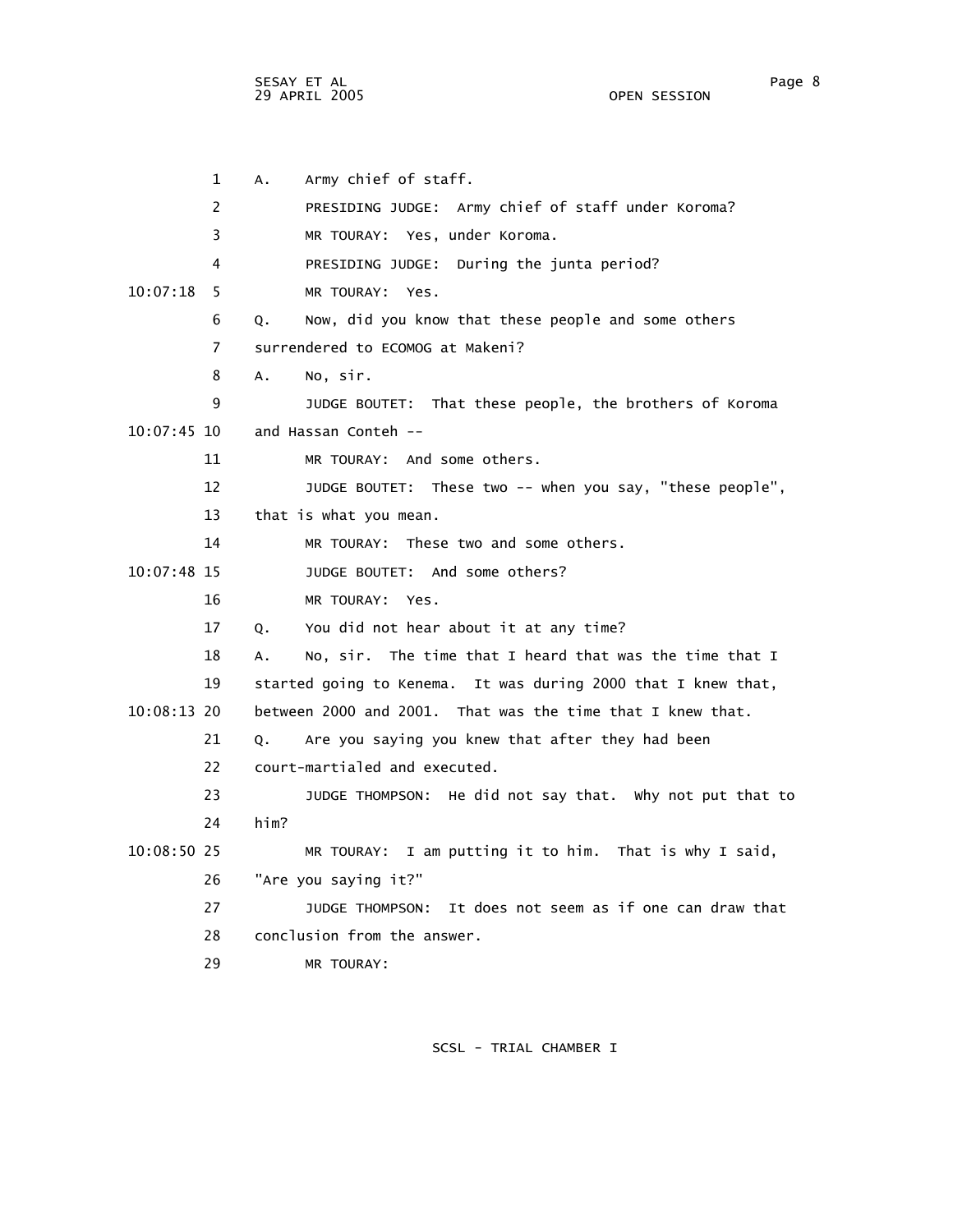1 Q. Did you know they were tried under a court marshall? 2 A. Yes, sir, when I came to Kenema, that was the time that I 3 knew. 4 Q. And that was when you knew also that they had surrendered 10:09:16 5 to ECOMOG at one time. 6 A. I only knew when they are executed, but when they 7 surrendered I did not know. Thank you, sir. 8 Q. Now, when you were in Freetown during the junta you were 9 with Eldred Collins. 10:09:58 10 A. No, sir. I was in the workshop. 11 Q. Did you see Eldred Collins? 12 JUDGE THOMPSON: Counsel, can we please record the 13 evidence? Otherwise I cannot make sense of anything I am 14 writing. 10:10:20 15 MR TOURAY: Yes, sir. 16 JUDGE THOMPSON: When I was in Freetown I was with Edward 17 Collins. 18 MR TOURAY: Eldred, yes. 19 PRESIDING JUDGE: Is Collins, C-O-L-L-I-N-S? 10:10:45 20 MR TOURAY: Indeed, Your Honour. 21 JUDGE THOMPSON: Did he say he was at the workshop? 22 MR TOURAY: Yes, he said he was at the workshop. 23 THE WITNESS: Yes. 24 MR TOURAY: 10:10:54 25 Q. Did you know Eldred Collins then in Freetown, during the 26 junta? 27 A. No, sir. 28 Q. And you did not also know Morris Kallon during the junta 29 period.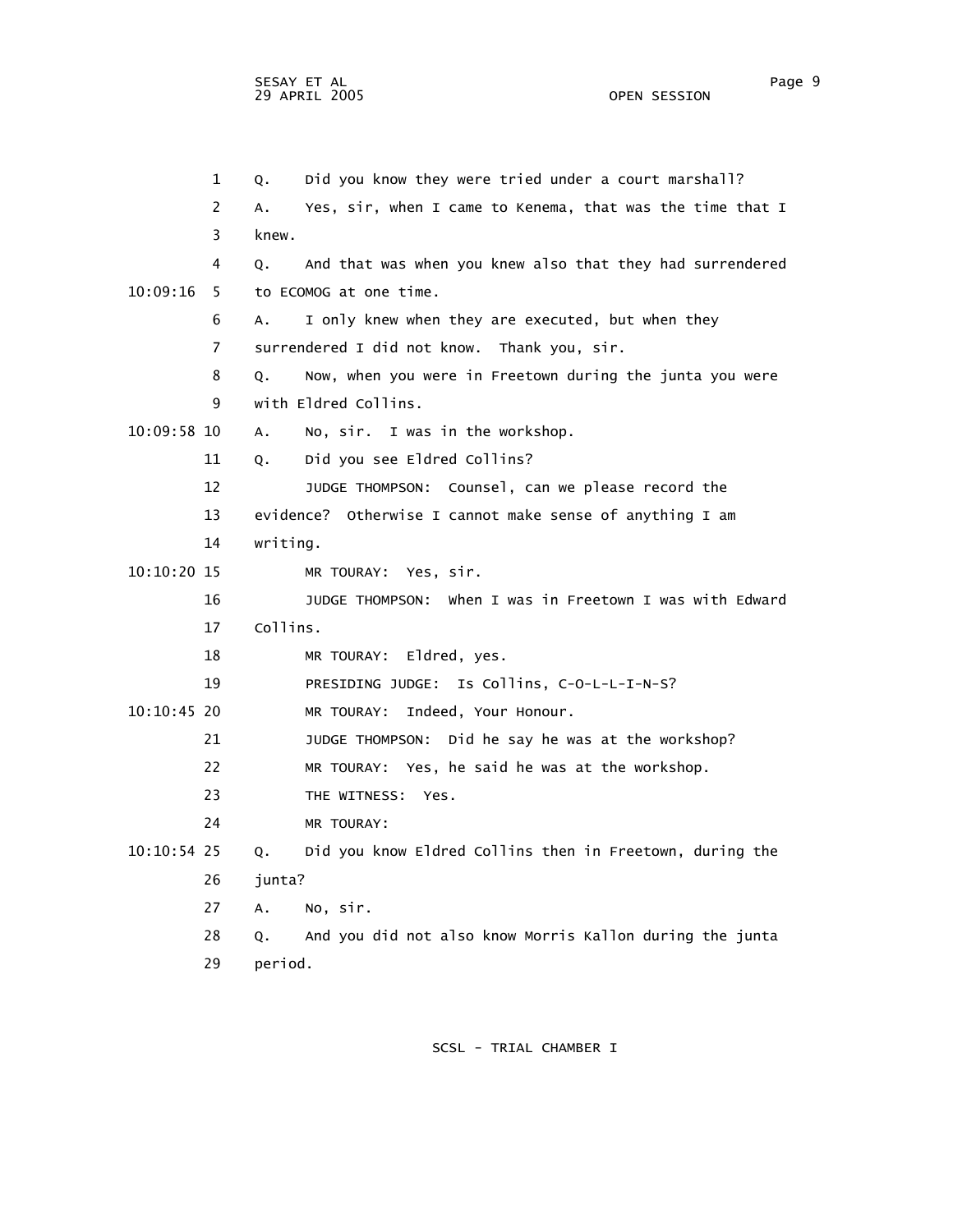SESAY ET AL Page 10 29 APRIL 2005

 1 A. Morris Kallon, I saw him in town; I saw him in a vehicle 2 passing. 3 Q. You didn't know him then? 4 A. I knew him before. 10:11:41 5 JUDGE THOMPSON: Was that before the junta period? 6 MR TOURAY: That is what I am going to clarify. 7 Q. When you did know him before? 8 A. At that time when he was in school at XXXX XXXXXX. 9 PRESIDING JUDGE: XXXXX? 10:12:06 10 MR TOURAY: XXXXX, X-X-X-X-X. 11 Q. In fact you both come from the same area. 12 A. Yes, sir. 13 Q. He is no stranger to you. 14 A. Yes, sir. 10:12:30 15 Q. And you knew he had a large family; not so? 16 A. Yes, sir. 17 Q. During the time of the junta, do you know where he was 18 posted to? 19 A. No, sir. 10:13:21 20 Q. You did not know that he was in fact in Bo? 21 A. I did not talk with him; I do not know, sir. 22 Q. In fact, you are saying you did not know his exact location 23 during the junta. 24 A. Yes, sir. 10:14:16 25 Q. Now, I am suggesting to you, did you know his rank in the 26 RUF movement at the time? 27 A. Yes, sir. 28 JUDGE BOUTET: What time? Is that junta time? 29 MR TOURAY: That is junta time.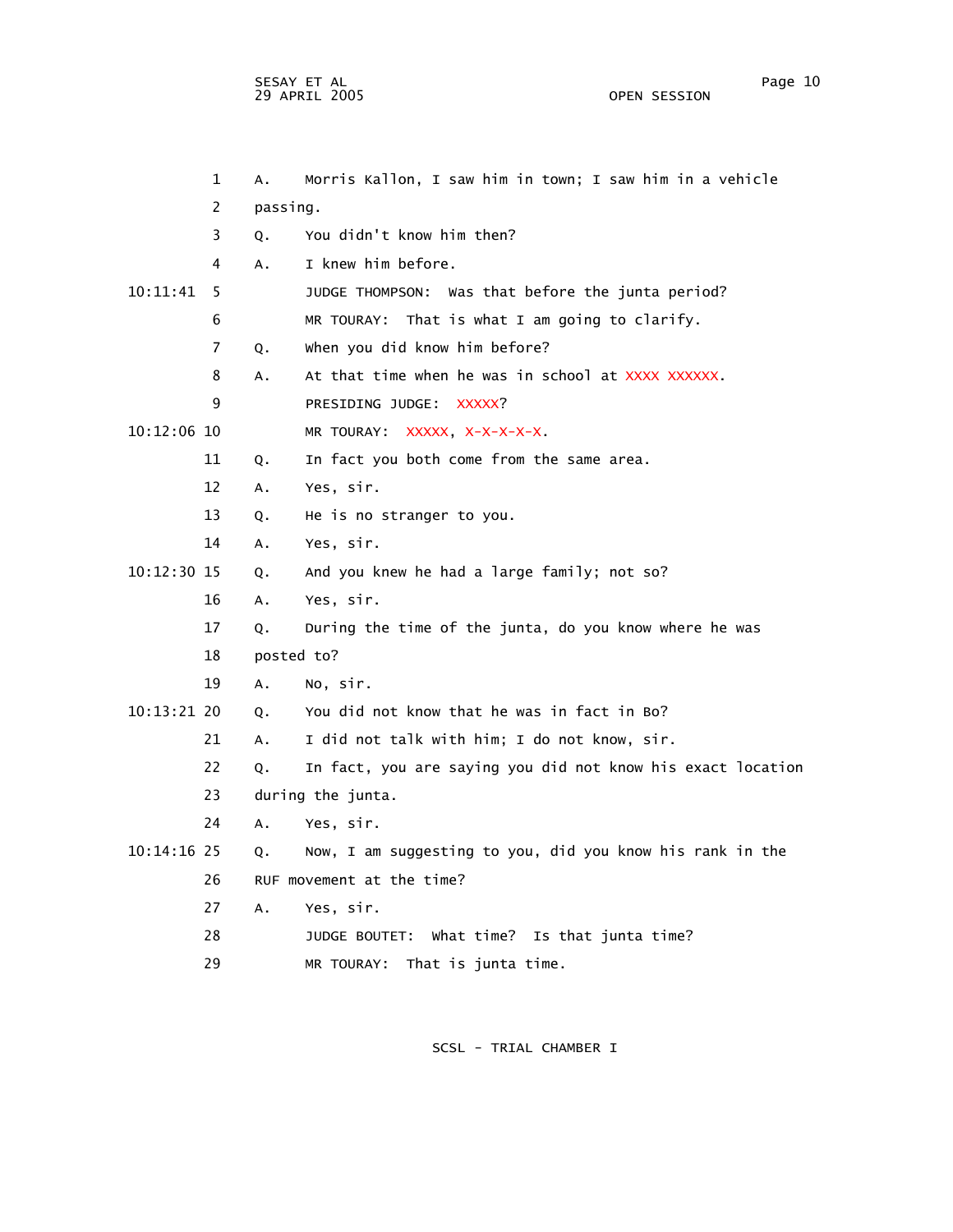SESAY ET AL Page 11 29 APRIL 2005

 1 JUDGE BOUTET: And what was the answer? I am sorry. Did 2 you say you knew or you didn't know? 3 THE WITNESS: It was later that I knew his rank. 4 MR TOURAY: At that time of the junta he did not know. 10:15:22 5 Q. When did you know his rank? 6 A. At the time I reached Kailahun. 7 Q. That was some time in 1998? 8 A. Within that time, that was the time that I knew. 9 Q. What was his rank? 10:15:42 10 A. I came to know him as a battlefield commander. 11 Q. Are you a soldier? 12 A. Yes, sir. 13 Q. You knew the rank, not the position? 14 A. He was a colonel. 10:16:13 15 Q. In 1998 -- February. So you are saying that when you were 16 in Kailahun retreating from Freetown, you got to Kailahun, and 17 Morris Kallon was in fact a colonel and a battle group commander; 18 correct? Is that what you are saying? 19 JUDGE BOUTET: Not "battle group"; I understood him to say 10:16:34 20 "battlefield". 21 MR TOURAY: Battlefield. 22 PRESIDING JUDGE: Battlefield. 23 MR TOURAY: Yes. 24 Q. Is that correct? That is what you are saying? 10:16:45 25 A. No, sir. The time that I had settled in Kailahun, that was 26 the time that I knew that. The time that I went to Kailahun, I 27 did not bother about that. 28 Q. Okay, when you went to Kailahun in XXXXXXXX 1998, after you 29 had been flushed from Freetown, you did not know his rank; not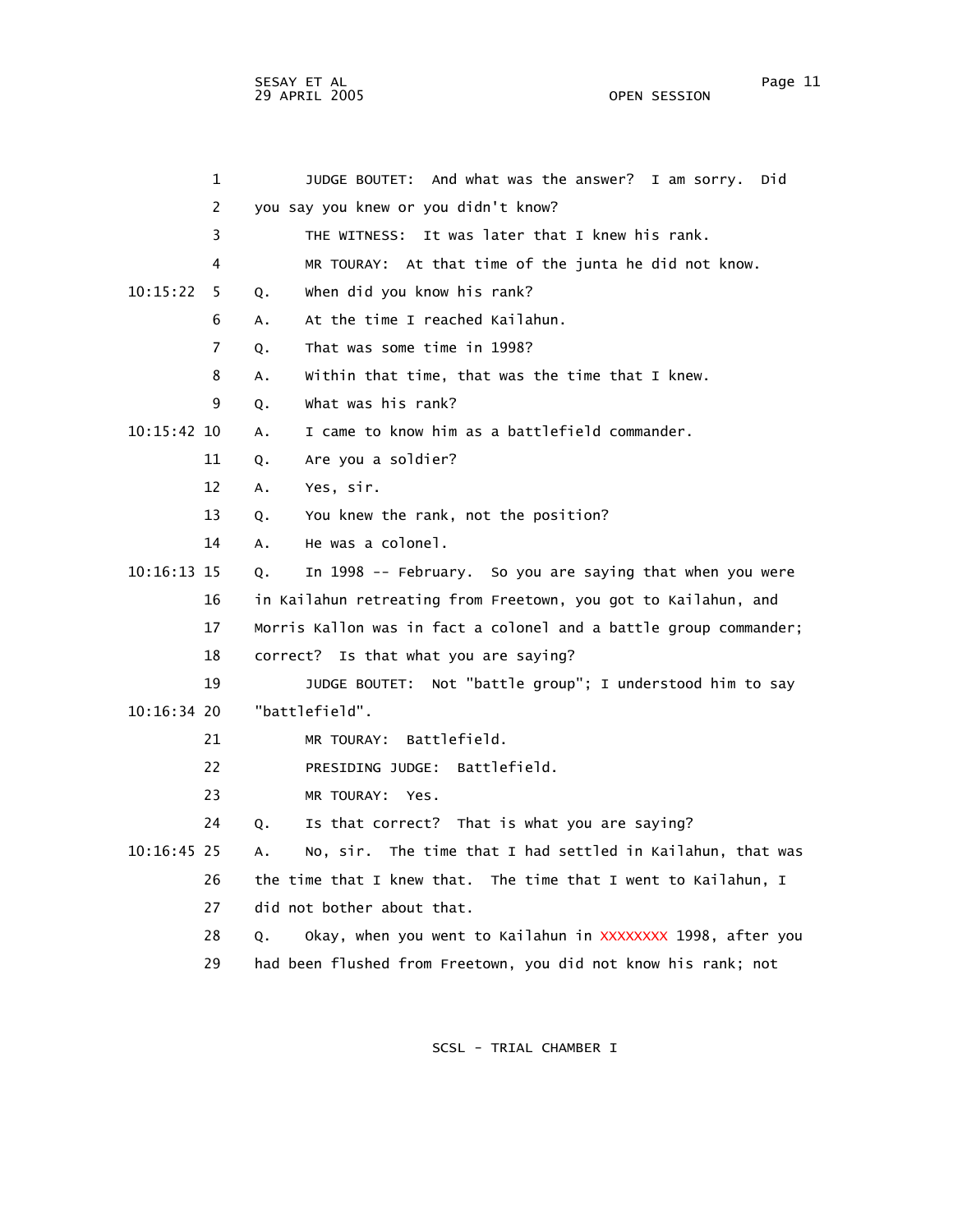1 so? 2 A. I did not have time for that during that time. 3 JUDGE THOMPSON: Witness, did you know his rank at the 4 time, not whether you had time for him? Did you know his rank at 10:17:23 5 the time? 6 THE WITNESS: At that time I did not know his rank. 7 MR TOURAY: 8 Q. And you also did not know any position he held then in the 9 RUF movement. 10:17:43 10 A. Yes, sir; at that time I did not know. 11 Q. Now, you said when you had settled in Kailahun, that was 12 the time you knew his rank as battlefield commander -- his rank 13 as colonel. 14 A. Yes, sir. 10:18:37 15 Q. And he was a battlefield commander. 16 A. Yes, sir. 17 Q. Could you assist the court? What time -- around what time? 18 A. Yes, sir. At that time I had already been made XXXXXX. It was 19 the time that they had made me XXXXXXXX. Most of the XXXXXXX 10:19:04 20 XXXXXX was in my charge; that was the time that I knew. 21  $Q.$  When were you made  $XXXX$ , what year? 22 A. It was the same 199x. 23 Q. You are saying in '9X Morris Kallon was a colonel and a 24 battlefield commander for the RUF. Is that correct? Is that 10:19:42 25 what you are saying? 26 A. I didn't say it was during that '9X. But I became XXXXXX in 27 199x until I left. 28 Q. The question, Mr Witness, is when did you know that Morris 29 Kallon was a colonel and a battlefield commander for the RUF?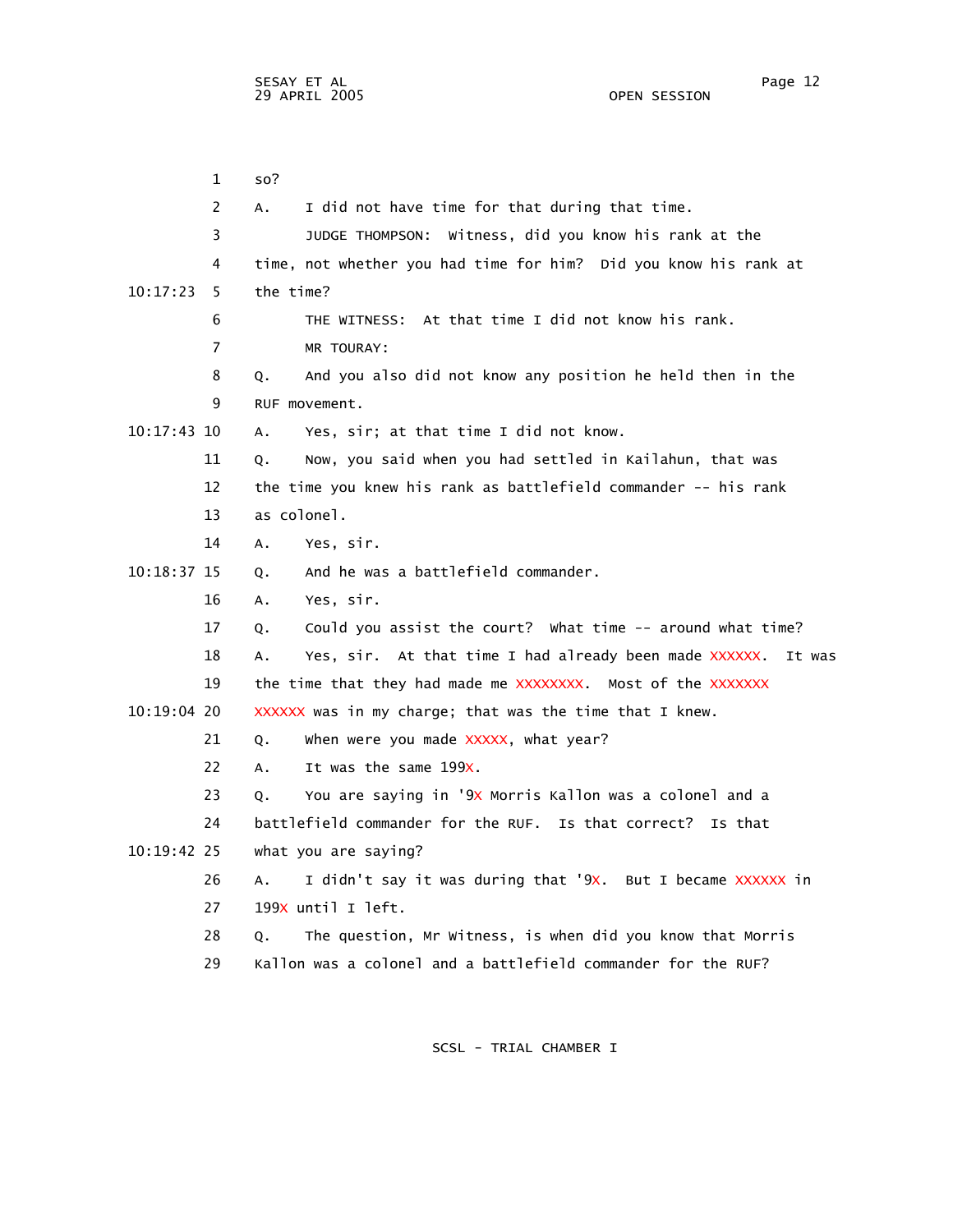1 That is the question. 2 A. It was the end of 1998. That was the time that I knew. 3 Q. So, I still put it to you that what you are saying, in 4 1998 -- it was the latter part of 1998 -- Morris Kallon was a 10:20:35 5 colonel and battlefield commander. Is that what you are saying? 6 A. Yes, sir. 7 Q. Now, you have said you did not know Eldred Collins in 8 Freetown. Did you travel with him after the rebels -- I mean, 9 the junta -- had been flushed out in 1998? Did you travel with 10:21:21 10 him to Makeni? 11 A. No, sir. 12 Q. And were you in this convoy from Makeni to Kono? 13 A. Yes, sir. 14 Q. Were you with him? 10:21:55 15 A. I was with his driver. He was also a soldier. 16 PRESIDING JUDGE: It was between Makeni and Kono? 17 MR TOURAY: Yes, Your Honour. 18 Q. What about from Kono to Kailahun? 19 A. Yes, sir; we all travelled together. Yes, sir. 10:22:47 20 Q. [Microphone not activated] 21 A. [No interpretation] 22 Q. Did you travel with him in a vehicle with the same driver? 23 A. Yes, sir. 24 Q. That is from Kono to Kailahun, they travelled in a vehicle 10:23:26 25 with the same driver. Now, you say that at Kailahun you were 26 offered the position of being a XXXXX XXXXXX XXXXXXX by Sam 27 Bockarie. 28 A. Yes, sir, at Buedu. 29 Q. You accepted voluntarily, of course.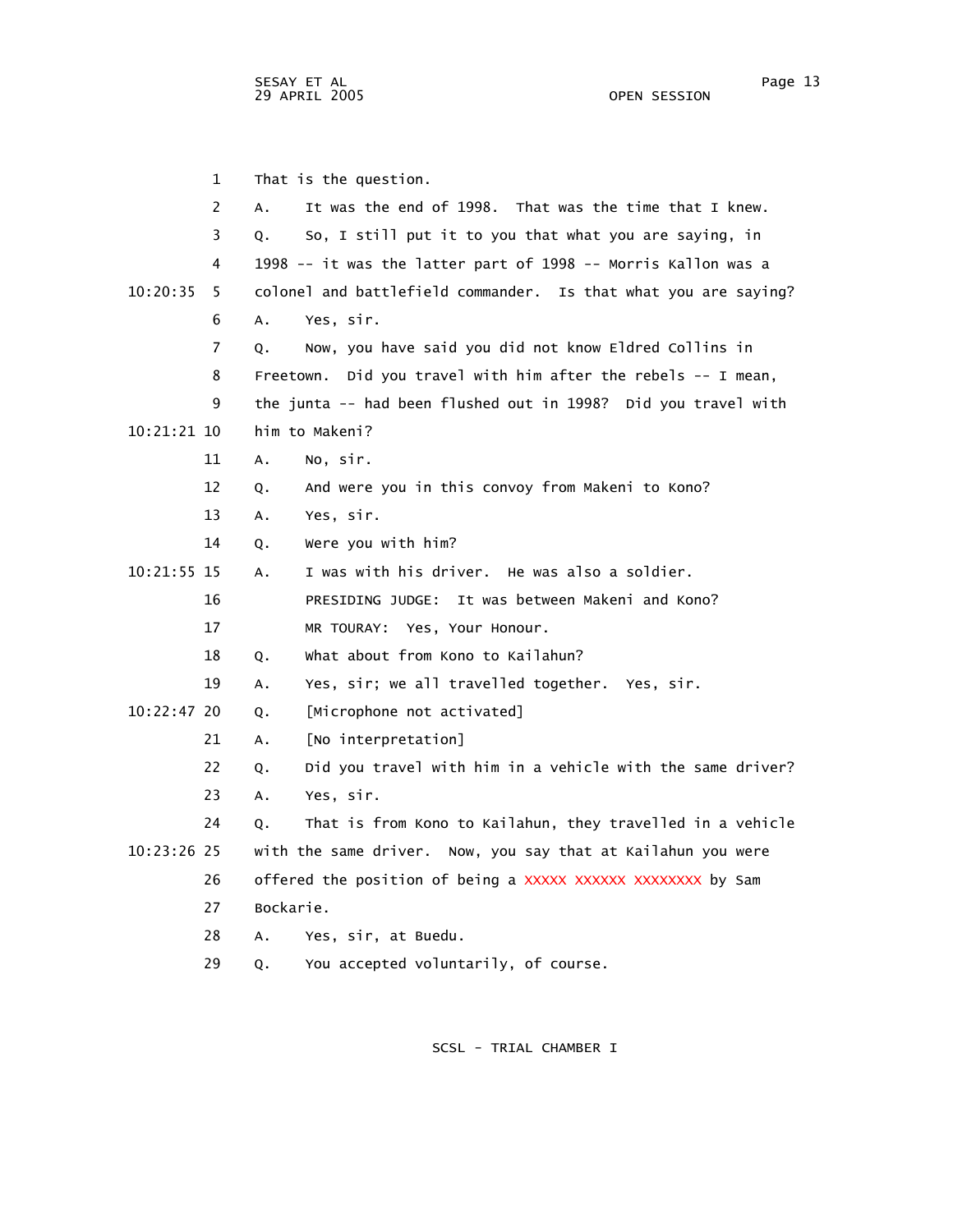SESAY ET AL Page 14 29 APRIL 2005

 1 A. Yes, sir. 2 Q. You assumed the position immediately after the appointment. 3 A. Yes, sir. 4 Q. You did not undergo any training with the RUF. 10:25:44 5 A. I was trained before I went there. 6 Q. Where were you trained? 7 A. I trained at Benguema, Wilberforce -- SS camp, Freetown. 8 Q. Now, you were trained as an SLA. 9 A. Yes, sir. 10:26:42 10 Q. You did not undergo any training with the RUF -- 11 JUDGE THOMPSON: Slowly, counsel, let's get the record -- 12 MR TOURAY: Sorry. 13 Q. You were trained as an SLA. 14 A. Yes, sir. 10:26:57 15 Q. You did not undergo any training in the RUF. 16 A. Yes, sir; no training. 17 Q. You were not taught the RUF ideology. 18 A. No, sir. 19 Q. Now, there were -- did you know that there were standing 10:28:06 20 orders, general orders and codes of conduct based on the RUF 21 ideology? 22 A. Yes, I knew that later. 23 Q. When did you know that? 24 A. When they were carrying people to me to detention without 10:28:59 25 any documents. I would take them and carry them to Mosquito. 26 That is when Mosquito explained to me that they shouldn't just 27 give me someone to put in detention without questioning him. Any 28 detention should be accompanied by a paper, except three of us -- 29 three of them, rather.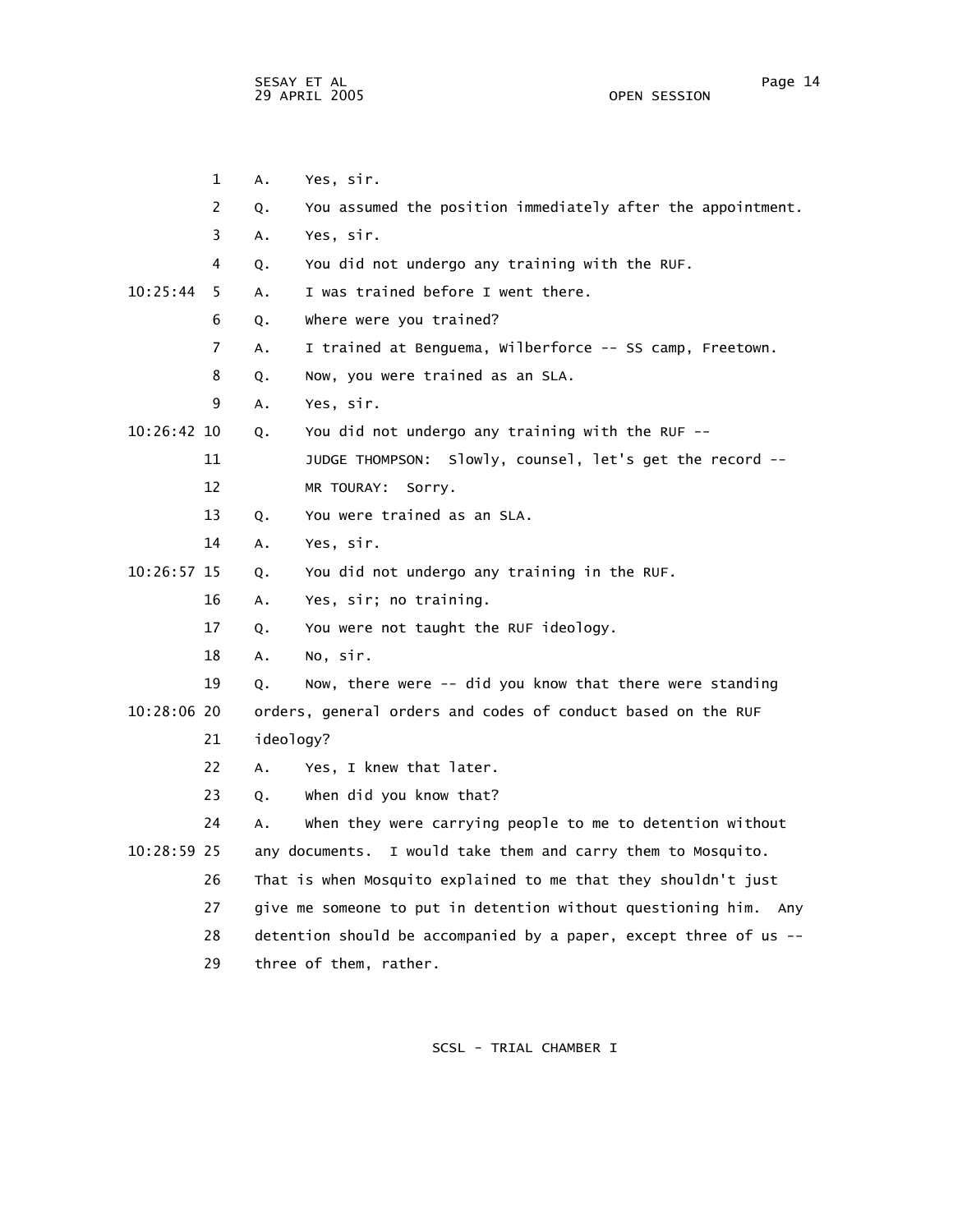SESAY ET AL Page 15 29 APRIL 2005

 1 Q. That was the only order you knew about? 2 A. Yes, sir. 3 Q. And you say you were an adjutant, sort of administrative 4 officer, in the military police unit. 10:30:23 5 A. Yes, sir. 6 PRESIDING JUDGE: Proceed, counsel. 7 MR TOURAY: 8 Q. Now, did you know one Superman? 9 A. Yes, sir. 10:31:23 10 Q. Did you know his rank in February 1998 when you retreated? 11 A. Yes, I knew him as a colonel. 12 Q. Did you know what his position was within the movement? 13 A. No, sir. 14 Q. That is in February 1998. But you knew he was in Kono in 10:32:25 15 February 1998. 16 A. Yes, sir. 17 PRESIDING JUDGE: In February 1998? 18 MR TOURAY: Yes, when they retreated. 19 Q. Did you also know one Rambo? 10:33:09 20 A. No, sir. 21 Q. Did you also know one Isaac Mongor? 22 A. Yes, sir. 23 Q. Do you know what was his rank was in February 1998 at the 24 time of retreating? 10:33:42 25 A. Colonel, sir, colonel. 26 Q. And you knew he was in Kono at that time? 27 A. Yes, sir. 28 Q. Did you know one Rocky CO? 29 A. No, sir.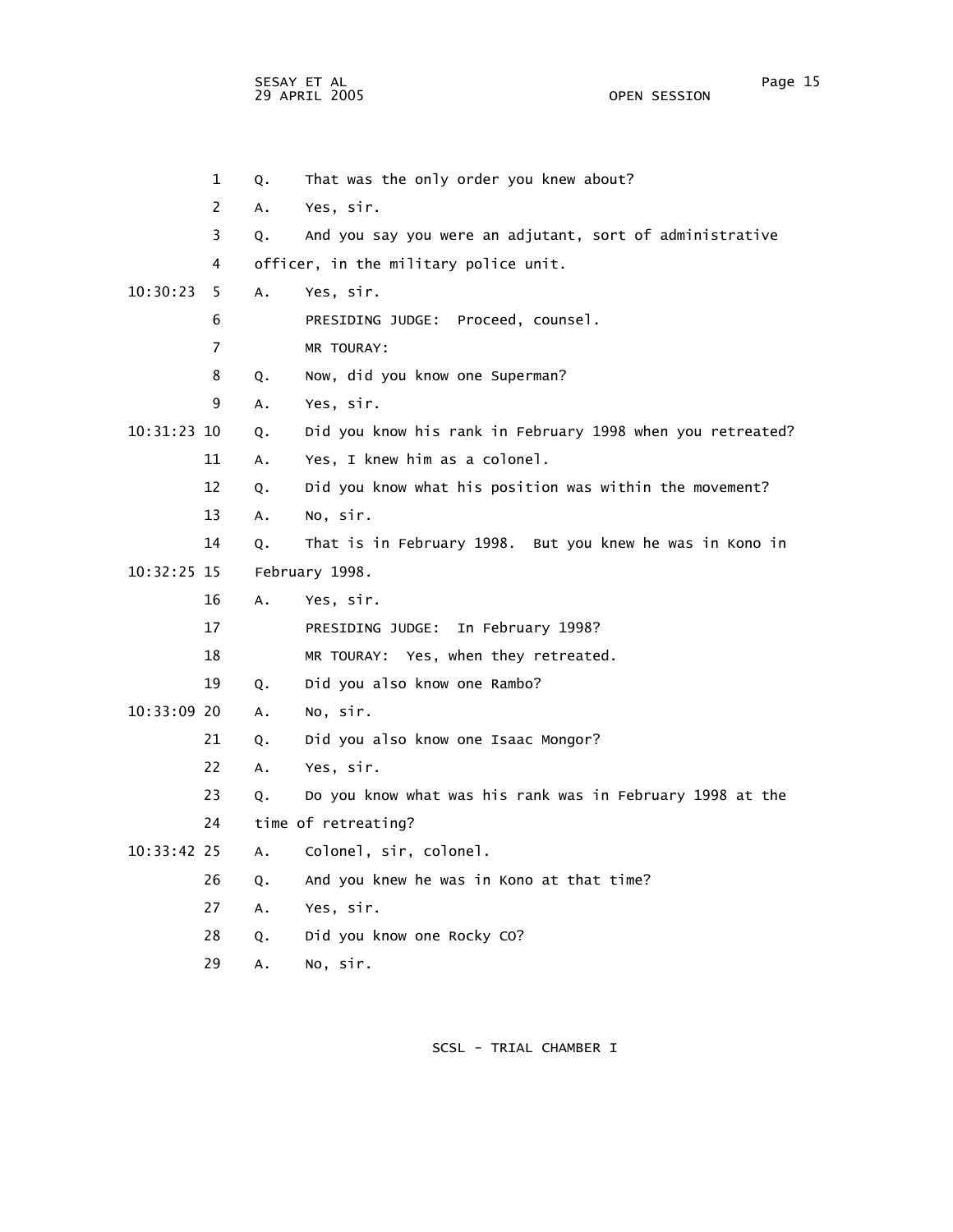sesay et al. In the second service of the second service of the service of the service of the series of the service of the series of the series of the series of the series of the series of the series of the series of the s 29 APRIL 2005 OPEN SESSION

|               | 1              | Q.         | Never heard of him?                                              |
|---------------|----------------|------------|------------------------------------------------------------------|
|               | 2              | Α.         | No, sir.                                                         |
|               | 3              | Q.         | Never heard of Rambo as well?                                    |
|               | 4              | А.         | I heard about so many other Rambos. Rambo is a nickname,         |
| 10:34:40      | 5.             |            | but there were many. I did hear of Rambo Rambo.                  |
|               | 6              | Q.         | But you didn't know him?                                         |
|               | $\overline{7}$ | Α.         | No, sir.                                                         |
|               | 8              | Q.         | Did you know of one Komba Gbundema?                              |
|               | 9              | А.         | No, sir.                                                         |
| 10:35:02 10   |                | Q.         | Never heard of him?                                              |
|               | 11             | А.         | I heard about him.                                               |
|               | 12             |            | PRESIDING JUDGE: Heard about whom?                               |
|               | 13             |            | JUDGE BOUTET: Can you spell that out please?                     |
|               | 14             |            | MR TOURAY: K-O-M-B-A, that is the first name.<br>The second      |
| $10:35:13$ 15 |                |            | name is G-B-U-N-D-E-M-A, Gbundema.                               |
|               | 16             |            | PRESIDING JUDGE: Gbundema.                                       |
|               | 17             |            | MR TOURAY: Yes.                                                  |
|               | 18             |            | JUDGE THOMPSON: He said he never knew him but he heard           |
|               | 19             | about him. |                                                                  |
| $10:35:33$ 20 |                |            | MR TOURAY: He heard about him, yes.                              |
|               | 21             |            | JUDGE THOMPSON: So will you keep the distinction?<br>Because     |
|               | 22             |            | at some point you co-mingled them.                               |
|               | 23             |            | MR TOURAY:<br>I try.                                             |
|               | 24             |            | JUDGE THOMPSON: If you want to keep the distinction, that        |
| $10:35:43$ 25 |                |            | is entirely up to you.                                           |
|               | 26             |            | MR TOURAY: I will try to.                                        |
|               | 27             | Q.         | Did you hear that all these people I have mentioned --           |
|               | 28             |            | Superman. You said you never heard of Rambo, Isaac Mongor, Rocky |
|               | 29             |            | CO -- you have never heard of them -- Komba Gbundema.<br>These   |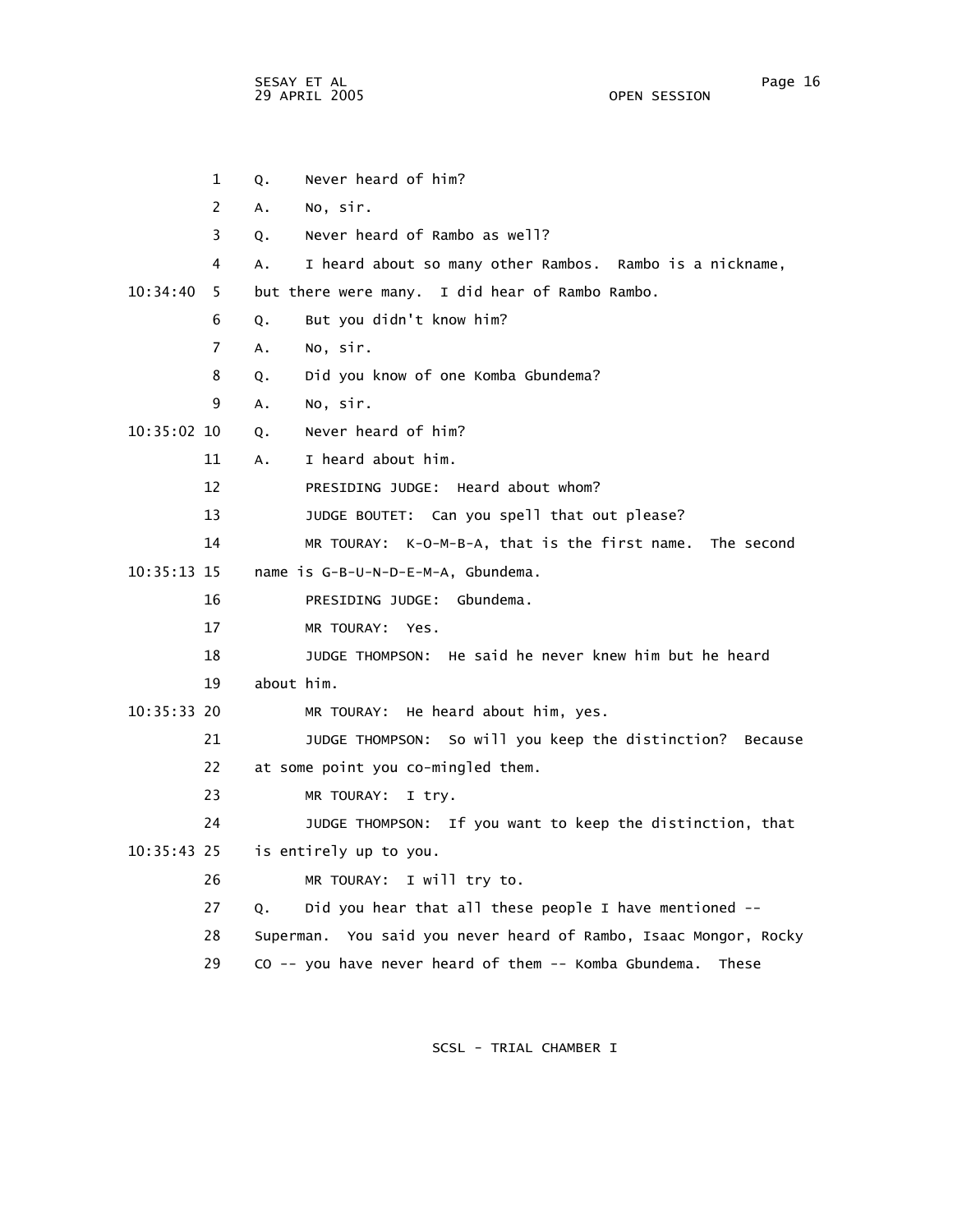SESAY ET AL Page 17 29 APRIL 2005 OPEN SESSION

|               | $\mathbf{1}$   |               | people were in Kono in February 1998.                       |
|---------------|----------------|---------------|-------------------------------------------------------------|
|               | $\overline{2}$ |               | JUDGE THOMPSON: But he said he knew Isaac Mongor.           |
|               | 3              |               | MR TOURAY: Yes.                                             |
|               | 4              | Q.            | You didn't know they were in Kono in February 1998.         |
| 10:36:20      | 5              | Α.            | Isaac was my neighbour in Kono. I knew of him.              |
|               | 6              | Q.            | You say he was at Kono.                                     |
|               | $\overline{7}$ | Α.            | Yes, sir.                                                   |
|               | 8              | Q.            | Now, did you know one Hindo Koroma? Did you know him?       |
|               | 9              | А.            | No, sir.                                                    |
| $10:37:30$ 10 |                | Q.            | Never heard of him?                                         |
|               | 11             | Α.            | No, sir.                                                    |
|               | 12             |               | PRESIDING JUDGE: Hindo Koroma?                              |
|               | 13             |               | MR TOURAY: H-I-N-D-O, Hindo.                                |
|               | 14             | Q.            | Did you also know one Saidu Kallon?                         |
| 10:38:20 15   |                | A.            | No, sir.                                                    |
|               | 16             | Q.            | Never heard of him?                                         |
|               | 17             | A.            | I never heard that name -- Saidu Kallon.                    |
|               | 18             | Q.            | So you never knew and you never heard that Saidu Kallon was |
|               | 19             |               | the MP commander in Kono in 1998?                           |
| 10:38:54 20   |                | A.            | No, sir.                                                    |
|               | 21             | Q.            | You never knew and you never heard that Hindo Koroma was    |
|               | 22             |               | the G5 commander in Kono in 1998?                           |
|               | 23             | A.            | No, sir. I don't know about Kono. At that time I was in     |
|               | 24             | Kailahun.     |                                                             |
| 10:39:46 25   |                | Q.            | Thank you. You don't know about Kono, at that time you      |
|               | 26             |               | were in Kailahun.                                           |
|               | 27             | $A_{\bullet}$ | Yes, sir.                                                   |
|               | 28             | 0.            | You said you saw Morris Kallon in Freetown during the       |
|               | 29             |               | junta, passing in a vehicle.                                |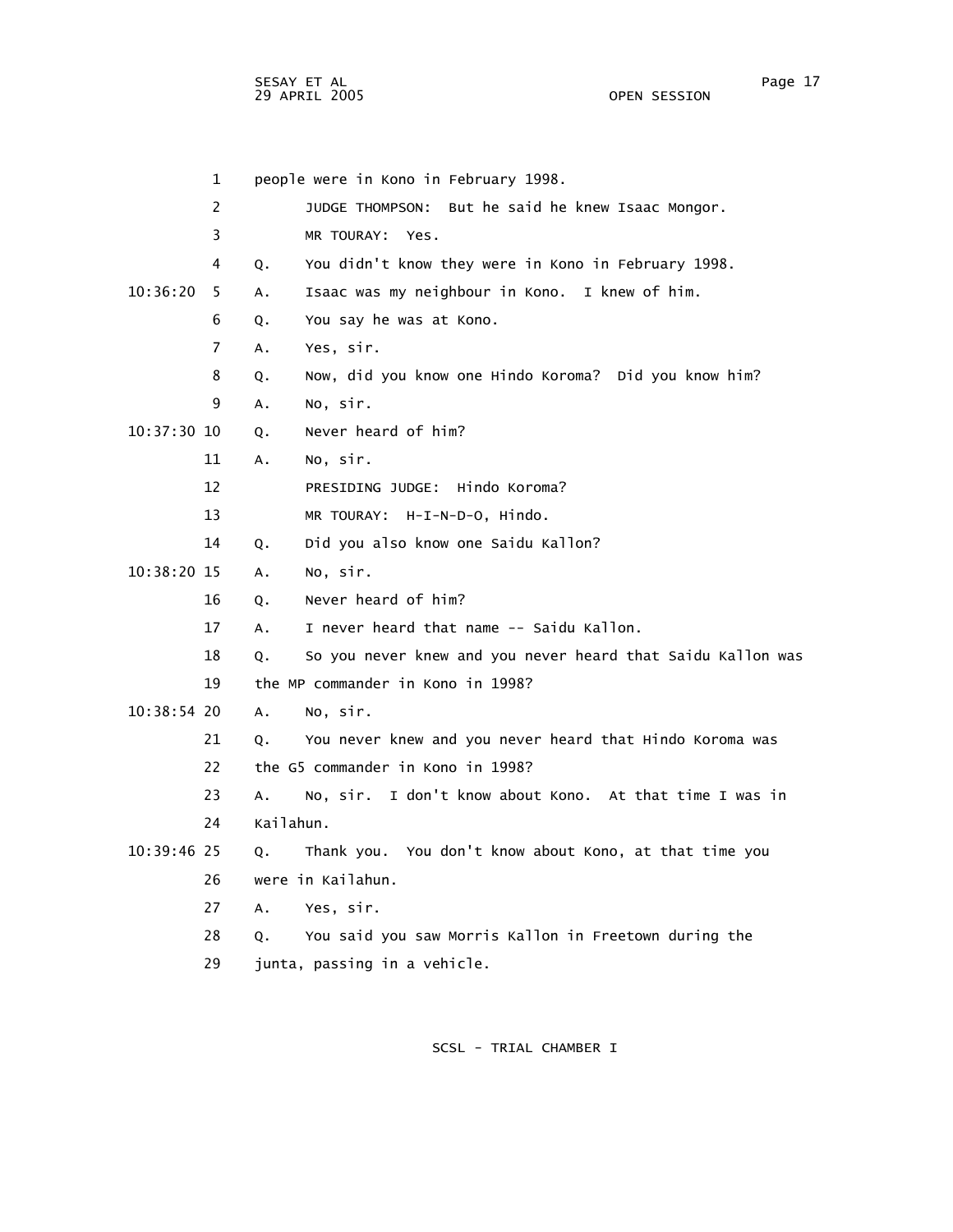SESAY ET AL Page 18 29 APRIL 2005

 1 A. Say that again. 2 Q. You said during the junta you saw Morris Kallon in Freetown 3 passing in a vehicle. 4 A. Yes, sir. 10:41:15 5 Q. Now you have also said you did not know where he was posted 6 to at the time of the junta. 7 A. Yes, sir. 8 Q. So, I am correct to say the only time you saw him again was 9 in Kono. 10:41:42 10 A. Yes, sir; Kono and Kailahun. 11 Q. The only time you saw him again was in Kono and then 12 Kailahun. And you did not know what was happening in Kono 13 because you were in Kailahun. 14 A. Yes, sir. 10:42:22 15 Q. He was not based in Kailahun, was he? 16 A. Yes, sir. 17 Q. In Kailahun. 18 A. He was not based there; he just went visiting. 19 Q. Where were you at the Guinea Highway? 10:43:11 20 A. At a mosque on the main road. At the back of that mosque 21 on the main road. That is where I stayed. A single flat -- a 22 single flat mosque on the right-hand side, going towards Guinea. 23 Q. Where was Collins staying -- Eldred Collins? 24 A. At that time XXXX XXXX XXXX XXXXXXXXXXXXX in Kono. 10:44:05 25 Q. This one you just described? 26 A. Yes, sir. 27 Q. Now Guinea Highway is a long stretch of road, so where 28 exactly on the Guinea Highway? 29 A. That was my first time of going to Kono, since I was born.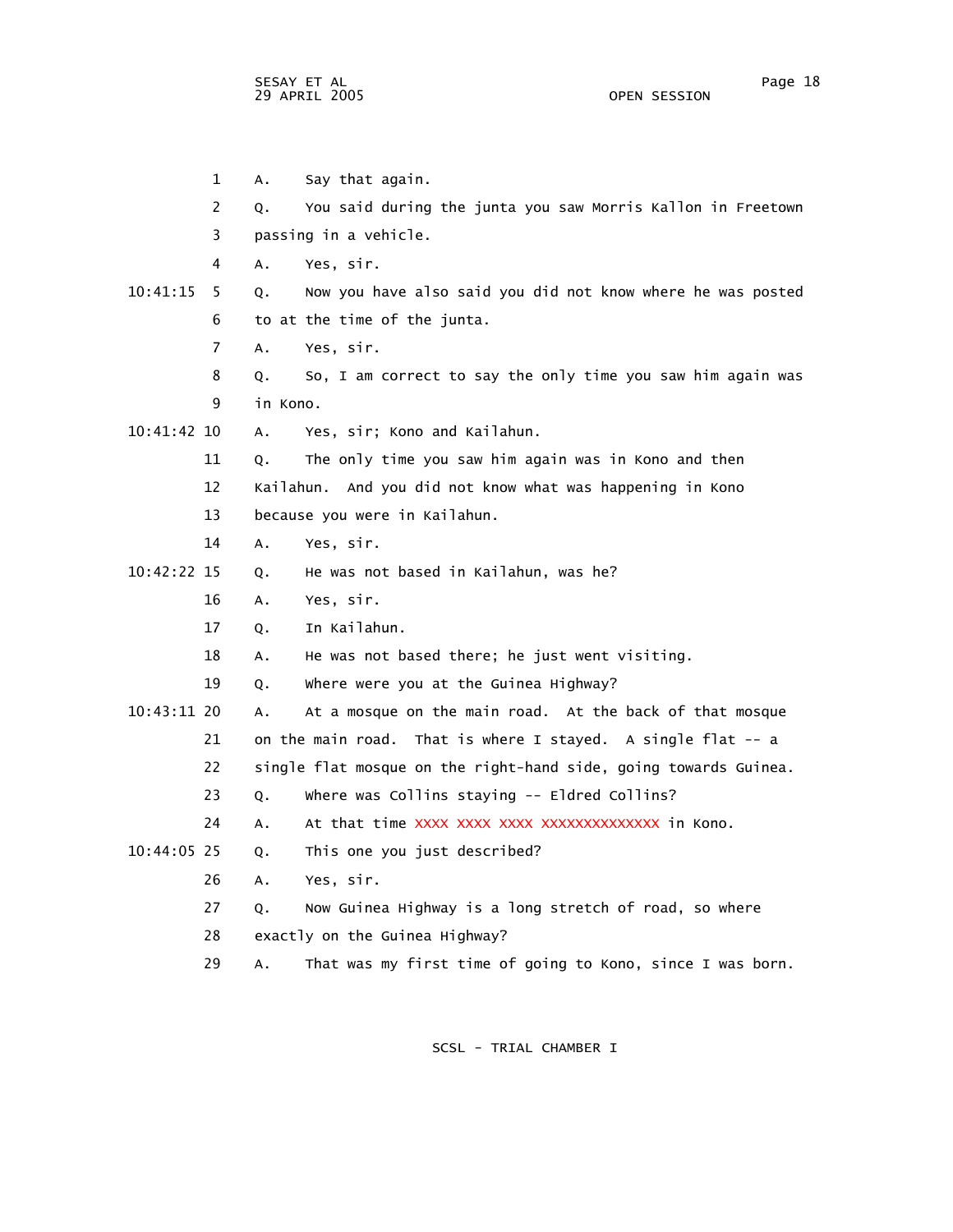sesay et al. International and the second service of the service of the service of the service of the service o 29 APRIL 2005 OPEN SESSION

|               | $\mathbf 1$    | That was my first day of going to Kono. Kono is not a place I     |
|---------------|----------------|-------------------------------------------------------------------|
|               | 2              | understand too well.                                              |
|               | 3              | Thank you.<br>Q.                                                  |
|               | 4              | Yes, sir.<br>А.                                                   |
| 10:45:00      | 5              | who were your neighbours?<br>Q.                                   |
|               | 6              | The neighbours with whom we were together was the XXXX<br>A.      |
|               | $\overline{7}$ | XXXX, XXXX XXXXX's wife. Around us there was Major Isaac. Those   |
|               | 8              | are the ones I know. The others I didn't know. Colonel Isaac.     |
|               | 9              | So you say your neighbours -- say it again for the Court to<br>Q. |
| 10:45:57 10   |                | hear you.                                                         |
|               | 11             | The neighbours whom I knew at Guinea Highway were Colonel<br>А.   |
|               | 12             | Isaac -- Colonel Isaac is the one I could remember, XXXX XXXXXX   |
|               | 13             | XXXX XXXXXX XXXXX XXXXXX XXXX XXXXX. Because his people did go    |
|               | 14             | to us and we would go to fetch water to them because they had a   |
| $10:46:18$ 15 |                | water well in their compound. But other people, I had no time     |
|               | 16             | I was not used to them.<br>for them.                              |
|               | 17             | People like Morris Kallon, you had no time for them?<br>Q.        |
|               | 18             | I was not in the same section with Morris Kallon.<br>A.           |
|               | 19             | Thank you.<br>Q.                                                  |
| 10:46:44 20   |                | Yes, sir.<br>A.                                                   |
|               | 21             | So you didn't know what was happening at Morris Kallon's<br>Q.    |
|               | 22             | place; not so?                                                    |
|               | 23             | I didn't have time for that at that time.<br>А.                   |
|               | 24             | PRESIDING JUDGE: You did not know what was happening in           |
| $10:47:12$ 25 |                | Morris Kallon's house.                                            |
|               | 26             | MR TOURAY: That was his answer; he said he didn't have            |
|               | 27             | time for that at the time.                                        |
|               | 28             | PRESIDING JUDGE: That's not the answer; that is what I            |
|               | 29             | want to suggest to him. The answer should be that he did not      |
|               |                |                                                                   |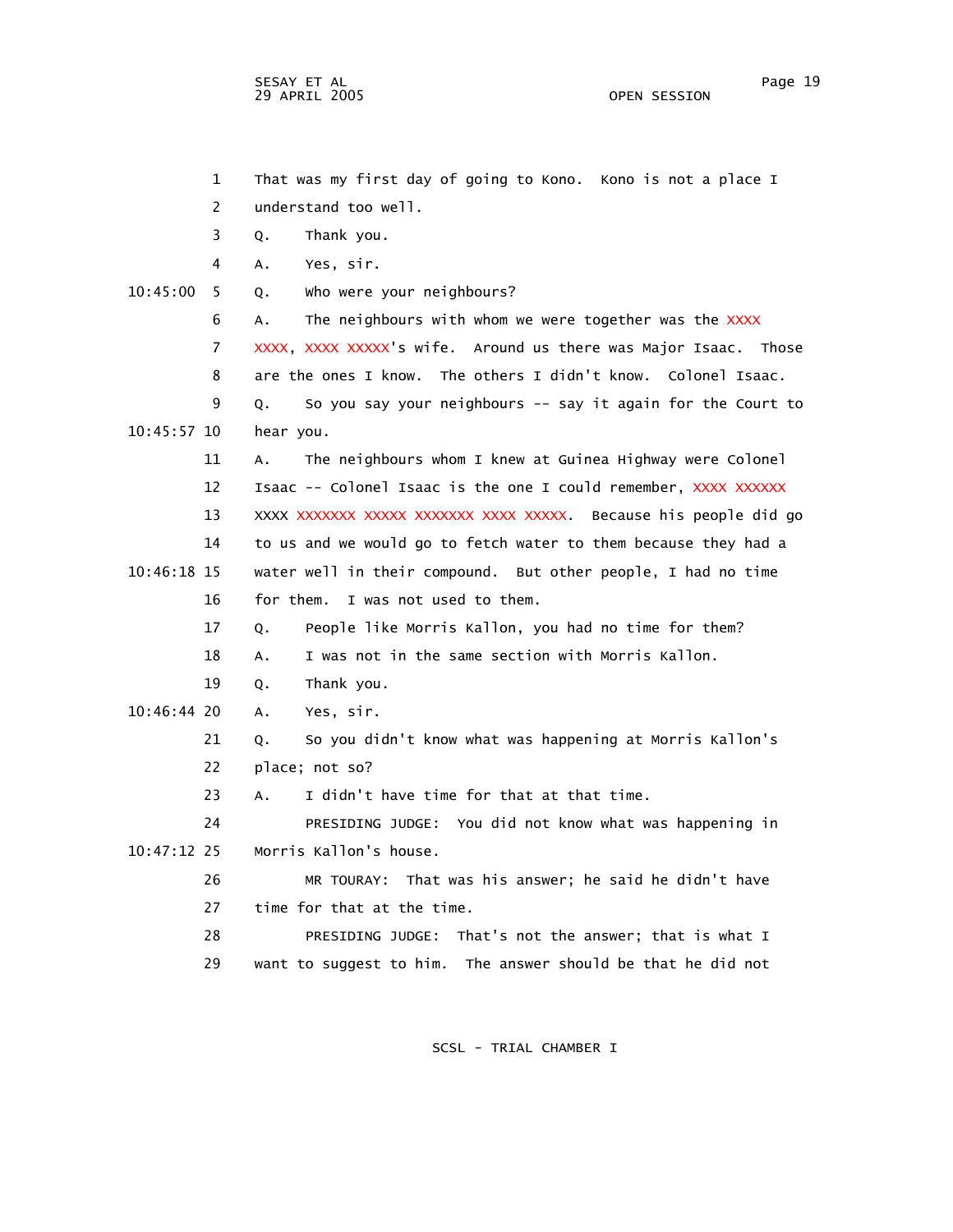1 know, not that he didn't have time for that. 2 THE WITNESS: No, sir. 3 MR TOURAY: 4 Q. Earlier on you answered that you knew that Morris Kallon 10:48:12 5 had a large family. You should know because you are from the 6 same area. 7 JUDGE BOUTET: Mr Touray, please speak up because I am 8 missing half of what you are saying. 9 MR TOURAY: I am sorry. 10:48:30 10 JUDGE BOUTET: All I have heard is, "You know that Morris 11 Kallon had a large family", and then you carried on and I didn't 12 hear what you were saying. 13 MR TOURAY: Sorry, Your Honour. 14 Q. You have already said that you knew Morris Kallon had a 10:48:47 15 large family. Yes? 16 PRESIDING JUDGE: He has. 17 THE WITNESS: Yes, sir. 18 MR TOURAY: 19 Q. Now at the time of the retreat, when the junta were flushed 10:49:01 20 out from Freetown in February 1998, Kailahun was the safest place 21 for the RUF. 22 A. Yes, sir. 23 Q. And it is true, is it not, that every RUF soldier was 24 trying to get his or her family across to Kailahun for safety? 10:49:46 25 A. Yes, sir. 26 Q. And Morris Kallon was no exception. 27 A. Well, I didn't know about that. I only knew about my own 28 people, my own immediate people with whom I went to Kailahun, 29 because we run away from Kono.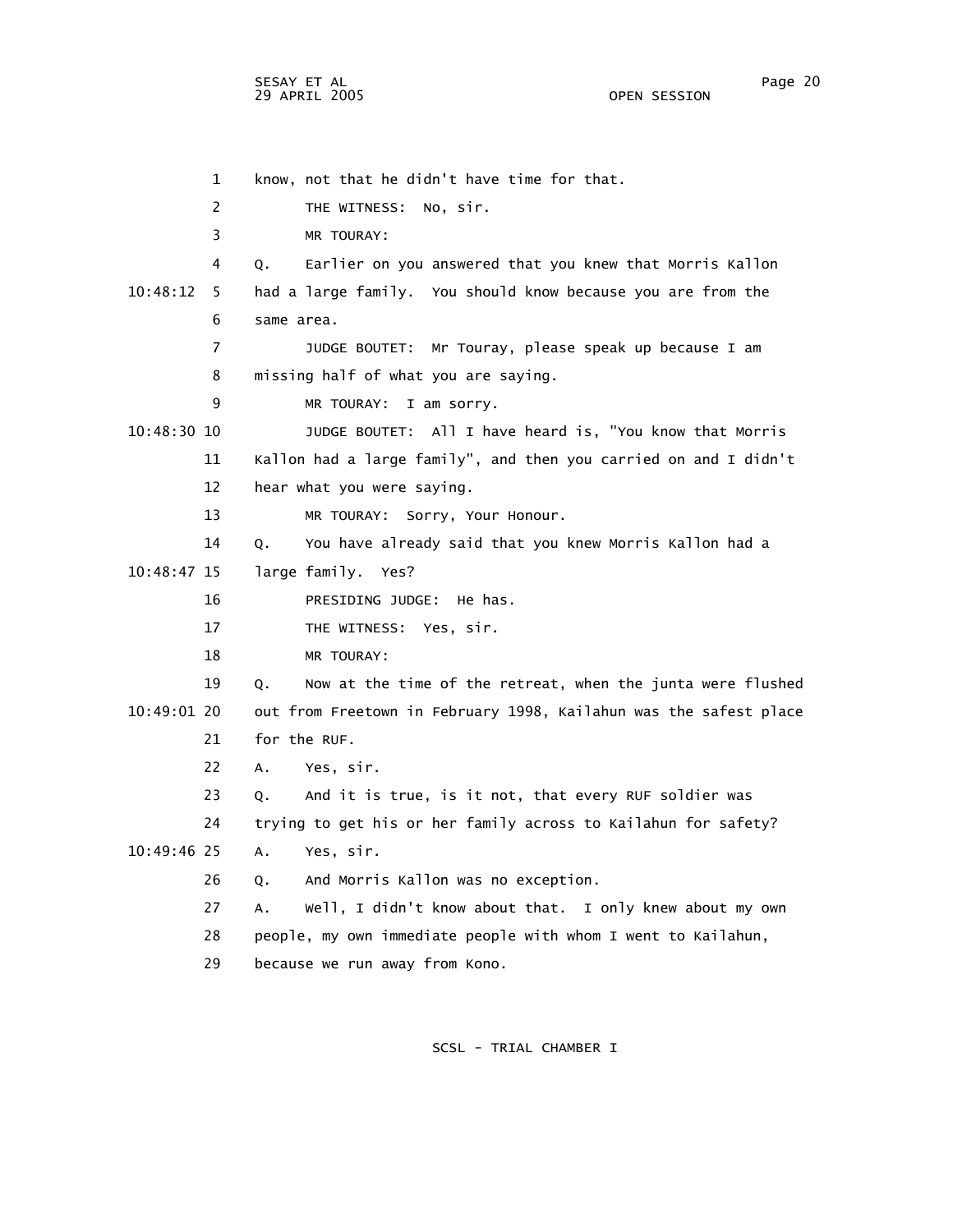|               | $\mathbf{1}$   | Q.            | So, what you are saying is that you don't know whether          |
|---------------|----------------|---------------|-----------------------------------------------------------------|
|               | $\overline{2}$ |               | Morris Kallon took his family to Kailahun. Is that what you are |
|               | 3              | saying?       |                                                                 |
|               | 4              | A.            | I saw the family at Buedu. When they had settled there, I       |
| 10:50:43      | 5              | saw them.     |                                                                 |
|               | 6              | Q.            | Thank you. And that family included men, women and              |
|               | 7              | children?     |                                                                 |
|               | 8              | $A_{\bullet}$ | Yes, sir.                                                       |
|               | 9              |               | [HS290405B-RK]                                                  |
| 10:51:13 10   |                | Q.            | And the number was fairly big?                                  |
|               | 11             | A.            | The number was above five.                                      |
|               | 12             | Q.            | Above five.                                                     |
|               | 13             |               | JUDGE THOMPSON: Mr Touray, please continue.                     |
|               | 14             |               | MR TOURAY: Yes, I'm sorry.                                      |
| 10:52:10 15   |                | Q.            | You say above five, but more than 20?                           |
|               | 16             | A.            | If I say that to the Court, I will be lying.                    |
|               | 17             | Q.            | So you don't know the number?                                   |
|               | 18             | A.            | Yes, sir.                                                       |
|               | 19             | Q.            | [Microphone not activated] did you also know that his wife      |
| $10:52:56$ 20 |                |               | was amongst the people that went to Kailahun?                   |
|               | 21             | A.            | I didn't know about that.                                       |
|               | 22             | Q.            | You didn't know his wife?                                       |
|               | 23             |               | JUDGE THOMPSON: Counsel, let's get the record. I don't          |
|               | 24             |               | know whether you want all these answers recorded or not.        |
| 10:53:20 25   |                |               | MR TOURAY: I do, I do, Your Honour.                             |
|               | 26             |               | JUDGE THOMPSON: Well, then, cooperate with us.                  |
|               | 27             |               | MR TOURAY: Indeed, I'll try to.                                 |
|               | 28             |               | JUDGE THOMPSON: He said he didn't know his wife was among       |
|               | 29             | them.         |                                                                 |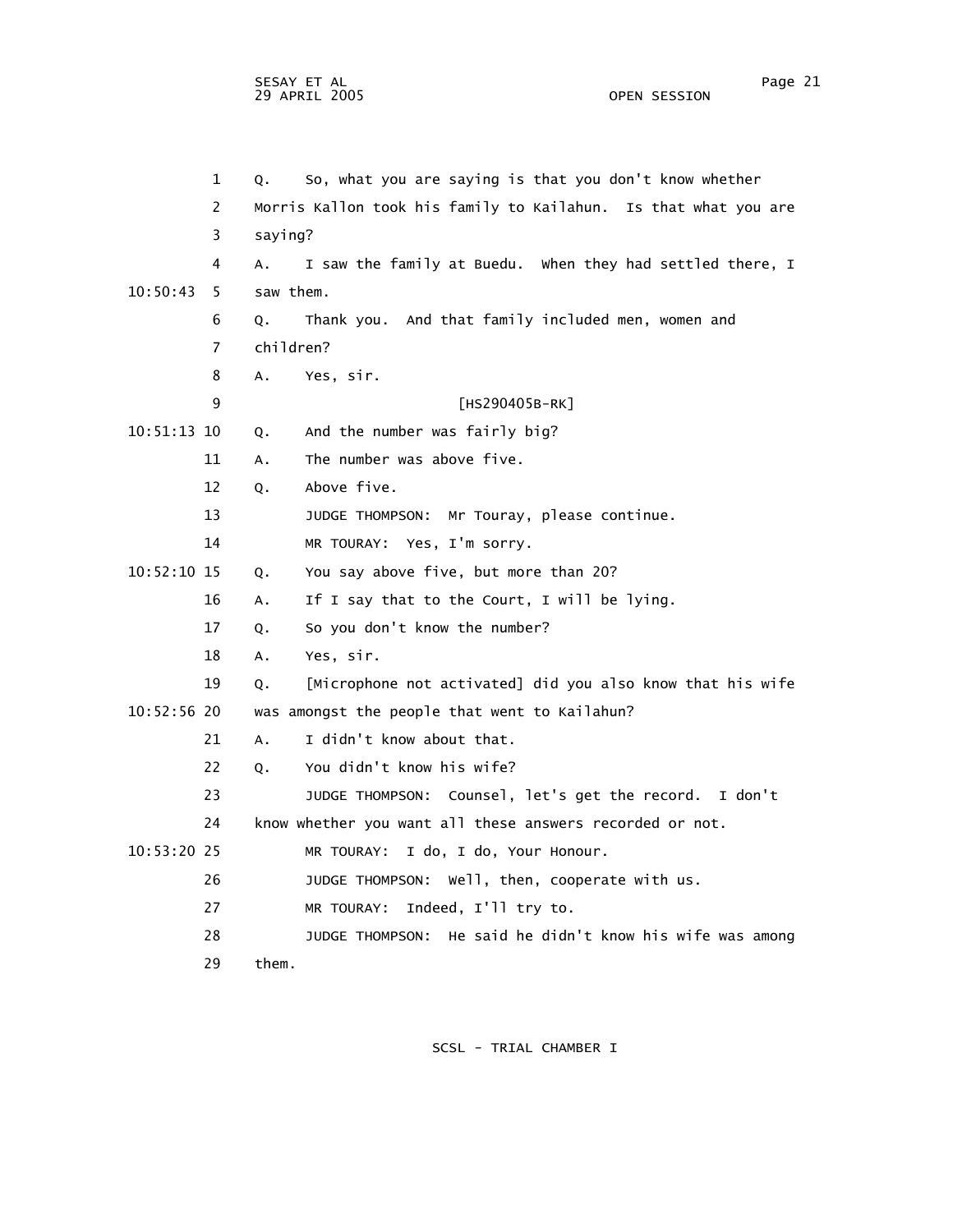SESAY ET AL Page 22 29 APRIL 2005

 1 MR TOURAY: Yes. 2 Q. You didn't know the wife there? 3 A. Yes, sir. 4 Q. Now, did you know that there was -- let's talk about this 10:54:33 5 issue then. It is correct that children were sent by various 6 commanders for training and after training they were sent back -- 7 JUDGE THOMPSON: Let us take one at a time. 8 MR TOURAY: Sorry, My Lord. 9 JUDGE THOMPSON: Yes. 10:54:55 10 MR TOURAY: 11 Q. Did you know that children were sent by various commander 12 for training? 13 A. Well, I was there when Morris Kallon brought a convoy to be 14 trained. By then I was in charge of the office. 10:55:13 15 Q. My question is -- 16 JUDGE THOMPSON: Convoy of? 17 MR TOURAY: I don't know his answer. He has not really 18 answered my question. 19 JUDGE THOMPSON: Well, why not put it again? 10:55:41 20 MR TOURAY: 21 Q. My question is: Did you know that children were sent by 22 various commanders for training? 23 A. I didn't see that. I didn't see different commanders do 24 that. 10:56:19 25 Q. And you did not also know that after training these 26 children are sent back to their commanders, to the various 27 commanders who sent them for training? 28 JUDGE THOMPSON: Is that a fair question given the state of 29 the records? I mean, his evidence just now is he did not see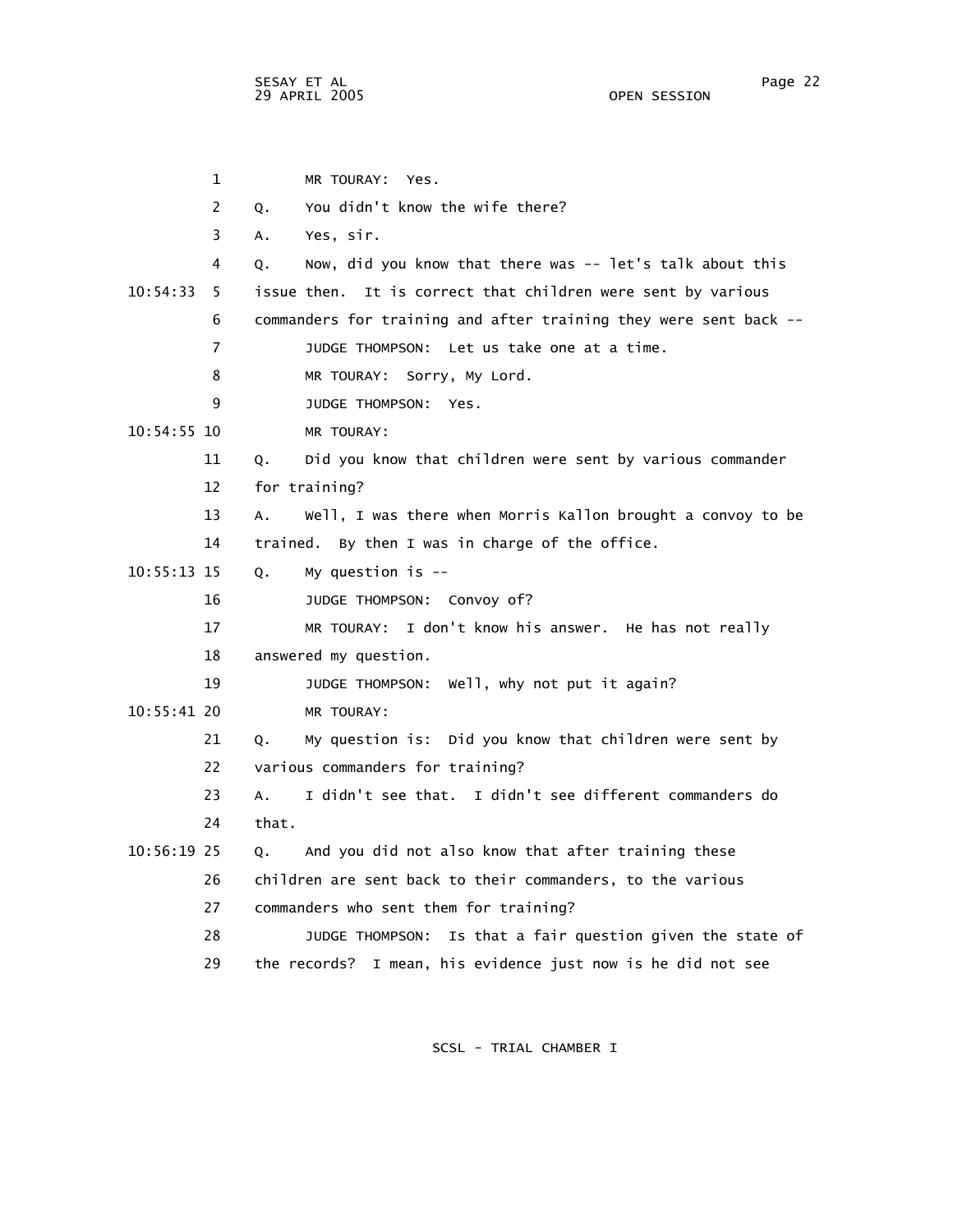1 different commanders. 2 MR TOURAY: Okay, My Lord. We'll take that. We'll take 3 that. 4 Q. Now, let's come to this Morris Kallon taking people to 10:56:52 5 Kailahun, you said twice. At that time, according to your 6 evidence, you said he was the battlefield commander? 7 A. Yes, sir. 8 Q. And that was in what year? 9 A. That same year. 10:57:14 10 Q. That's a part of 1998? 11 A. Yes, sir. 12 Q. And he was a colonel at that time. 13 A. Yes, sir. 14 Q. My suggestion to you is that is not true. 10:57:56 15 A. No, sir. Well, I'm telling the Court that it is true, 16 because I was there. 17 JUDGE BOUTET: Mr Touray, when you say, "I'm suggesting 18 that it is not true," what, that he's a colonel or he's a 19 battlefield commander? I mean, what -- 10:58:10 20 MR TOURAY: I'm going to put it to him now. 21 Q. Firstly, he was not the battlefield commander at the later 22 part of 1998? 23 A. Well, I'm telling the Court that -- I have taken an oath to 24 the Court. Whatever I say to the Court is the truth. He took 10:58:36 25 children to me, MP. Later he collected them to Koindu. He left 26 them there and came back. 27 Q. The question is one, he was -- [overlapping microphones] 28 A. Yes, sir. 29 PRESIDING JUDGE: The second suggestion?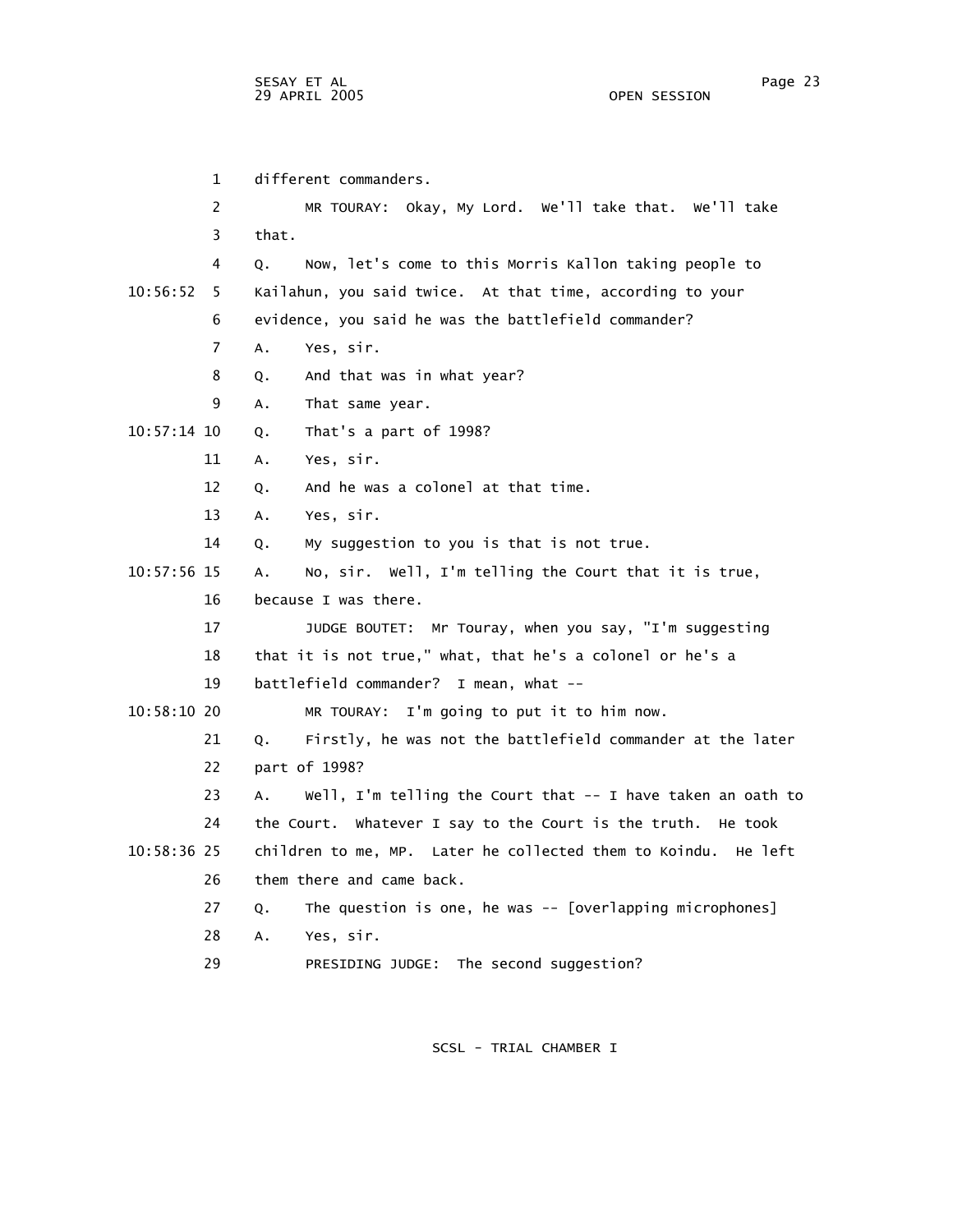1 MR TOURAY: First, one, he was not the battlefield 2 commander. That is what I'm telling you. 3 PRESIDING JUDGE: He says no. He denied it. 4 MR TOURAY: He has not denied it specifically. 10:59:08 5 PRESIDING JUDGE: Yes, he has. He has denied it. 6 MR TOURAY: 7 Q. Then secondly, I'm putting it to you that in fact he was 8 not a colonel then. 9 A. What I'm telling the Court that that those times when I 10:59:30 10 knew him, that was how they called him, because at that time the 11 rank -- even children could claim ranks. People didn't merit 12 ranks at that time. 13 JUDGE THOMPSON: No, counsel wants to know whether at that 14 particular point in time he was a colonel. Was he -- 10:59:57 15 THE WITNESS: That time he was a colonel. 16 JUDGE THOMPSON: Okay, that's fine. 17 MR TOURAY: 18 Q. I'm also putting it to you that he was not in fact a G5 19 commander, so he was not involved in such matters? 11:00:22 20 A. I didn't say G5 commander. I said battlefield commander. 21 Q. That's what I'm saying. He was not in the G5 unit as a 22 commander and had nothing to do with civilian matters? 23 JUDGE BOUTET: But he has not testified to that. 24 PRESIDING JUDGE: The man has not testified to that. 11:00:46 25 MR TOURAY: It's my own suggestion I'm putting to him. 26 PRESIDING JUDGE: Why should you? It is not fair to your 27 client. 28 JUDGE THOMPSON: Learned counsel, we thought you were going 29 by the record. At no time did he say --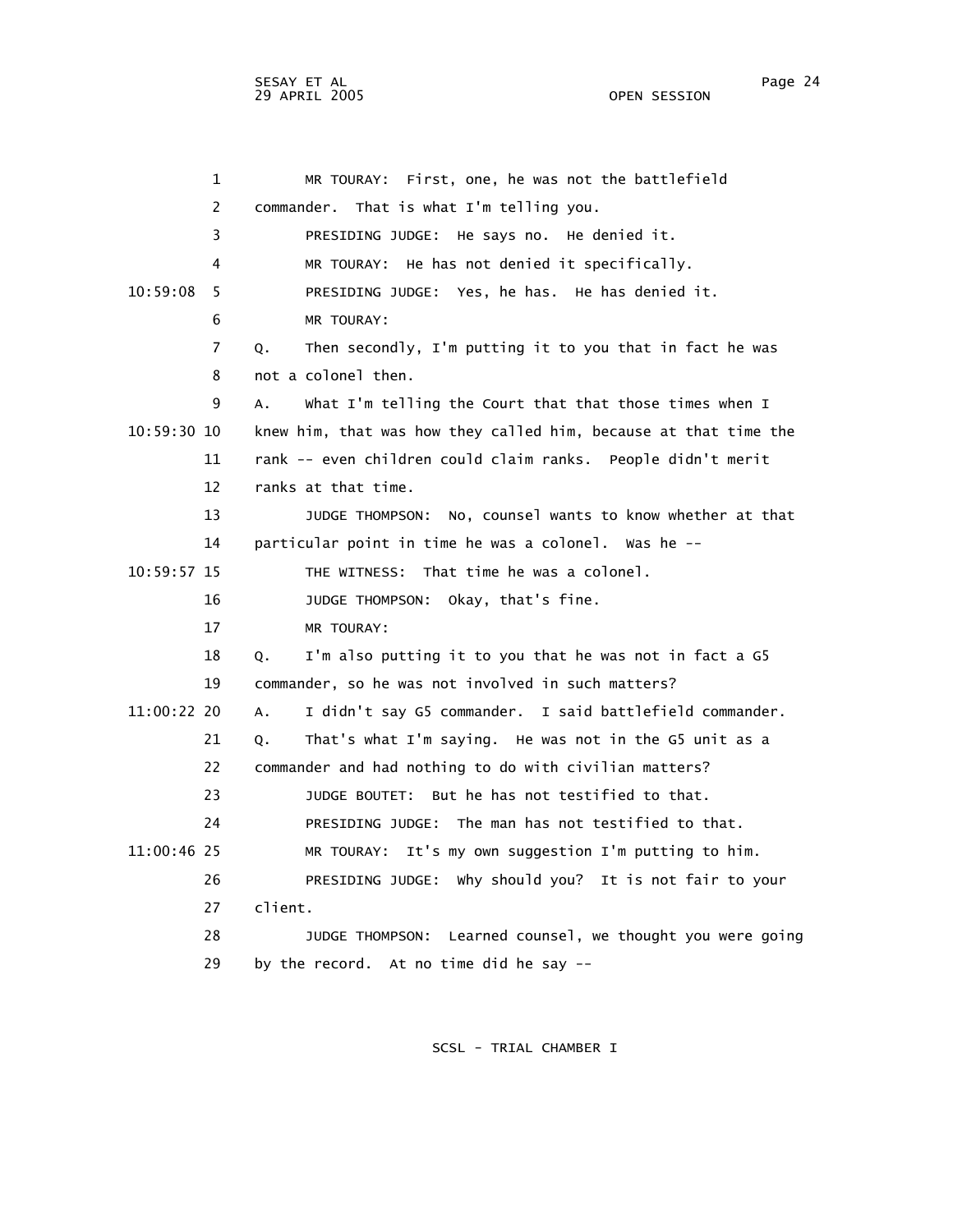1 [Multiple speakers - transcript incomplete] 2 JUDGE BOUTET: Put it to him that you're suggesting that, 3 because that's not the way it came out. 4 MR TOURAY: 11:01:07 5 Q. Now, those involved in training the G5s, not so, those in 6 charge of civilian/military relationship, the G5? 7 JUDGE BOUTET: But again, Mr Touray, you're mixing many 8 issues here. You're saying G5 in charge of training and now 9 you're talking civilian relationship, so is G5 doing training? 11:01:30 10 MR TOURAY: No, I'm saying the units involved in training 11 generally, these units. I'm going to enumerate them. 12 JUDGE BOUTET: Okay, but go by steps. If you're mixing 13 training with relationship with civilians, the answer may be yes, 14 no, so -- 11:01:47 15 MR TOURAY: Yes, I know. 16 Q. You have the G1 first of all. They're in charge for 17 recruitment; not so? 18 A. Yes, sir. 19 Q. And the G5 for civilians; not so? 11:02:20 20 A. Yes, sir. 21 Q. And the military police units; not so? 22 A. Yes, sir. Yes, sir. 23 JUDGE BOUTET: Do you mean to say that the military police 24 is part of G5? 11:02:52 25 MR TOURAY: No, it is a separate unit. 26 JUDGE BOUTET: So you're asking him if there is a unit 27 called military police? 28 MR TOURAY: Yes. 29 JUDGE BOUTET: Okay.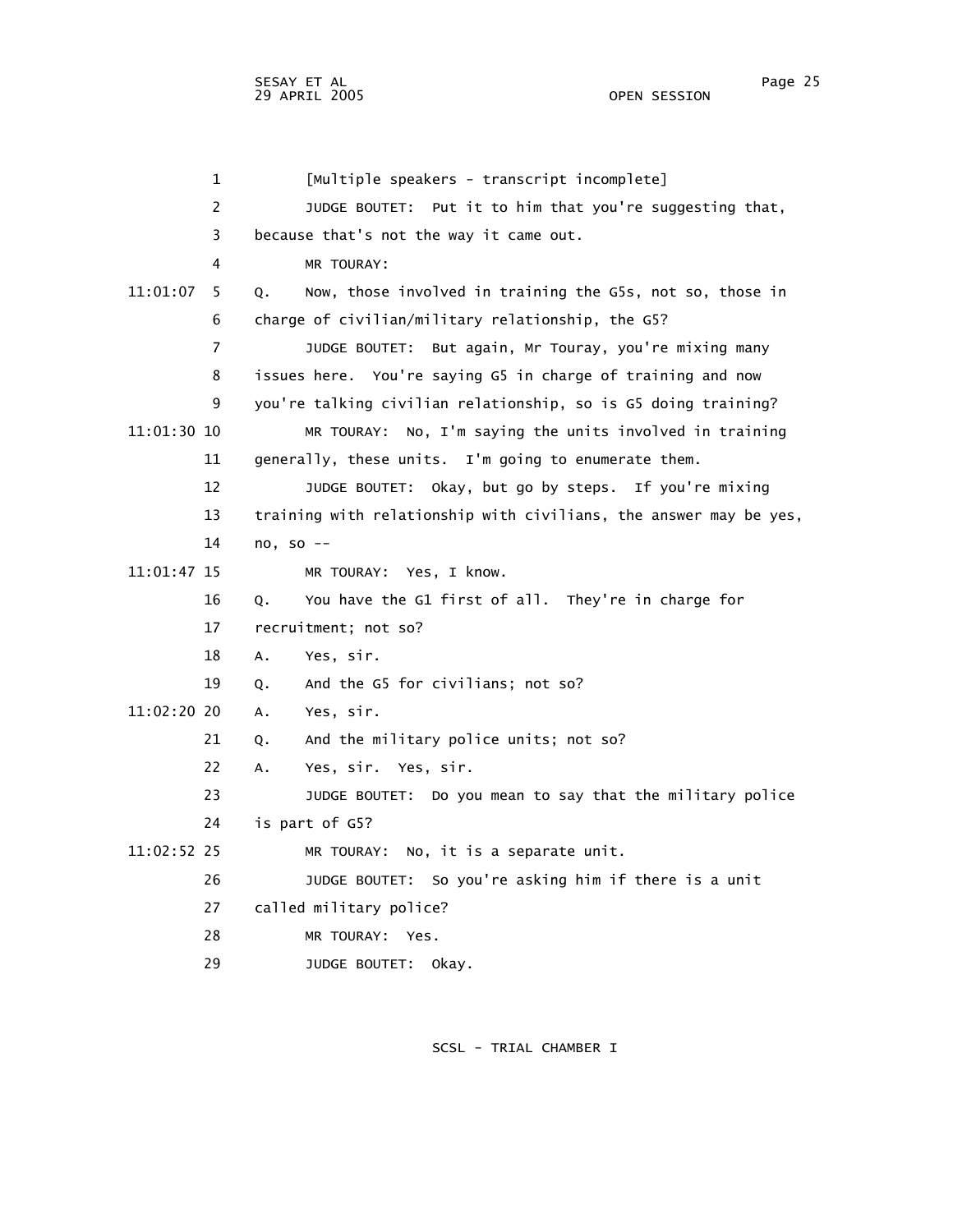1 MR TOURAY: 2 Q. Now, out of these three units, recruitment, G5 for 3 civilians, then military police, which one of them or -- were 4 involved in the training of recruits? 11:03:37 5 A. I only told the Court about the military police. That was 6 my own unit. Now, the military -- the way the organisation is 7 fixed, you couldn't interfere in any other person's place, but 8 what pertains, you know, what I saw they came, they brought the 9 people that these were from the training base and these we should 11:04:01 10 send them to the training base. We were sort of watchdogs for 11 the movement, so if you ask me about G5, I could not tell you 12 anything about G5 into details or G1 into details. I will only 13 tell you about the military police. 14 Q. Thank you. So you knew nothing much about the other units; 11:04:24 15 not so? 16 A. Yes, sir. 17 Q. Now, did you know one Victor Kallon? 18 A. Yes, sir. 19 Q. What was he? 11:05:02 20 A. I knew him as a major. 21 Q. I know he had a farm in Kailahun? 22 MR HARRISON: I'm sorry, I didn't hear what Mr Touray said. 23 MR TOURAY: I'm saying whether you knew if Victor Kallon 24 had a farm in Kailahun. 11:05:38 25 JUDGE BOUTET: Whether he had a farm in Kailahun? 26 MR TOURAY: Farm, yes. 27 PRESIDING JUDGE: You say he was a major. Was he an SLA 28 major or RUF? 29 THE WITNESS: No, sir, RUF major.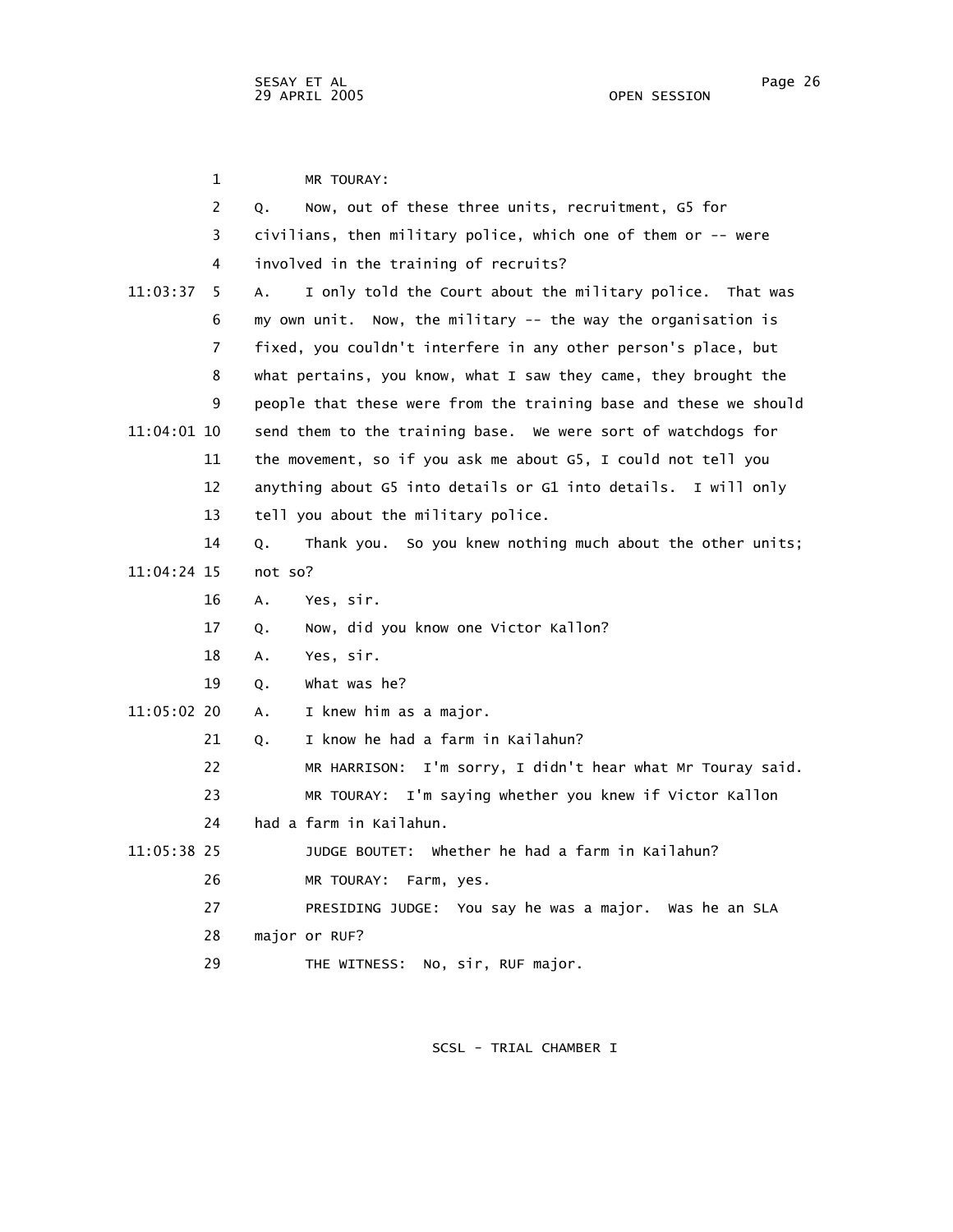sesay et al. In the second service of the service of the service of the service of the service of the service o 29 APRIL 2005 OPEN SESSION

|             | 1              |        | MR TOURAY:                                                  |
|-------------|----------------|--------|-------------------------------------------------------------|
|             | 2              | 0.     | Let me just strike that out and I'm going to another        |
|             | 3              |        | question. Did you also no one major --                      |
|             | 4              |        | JUDGE BOUTET: So you're not pursuing the farm issue?        |
| 11:06:05    | 5              |        | MR TOURAY: I'll come to that later.                         |
|             | 6              | Q.     | Did you also know one Major Kopoi, that is, Mohamed Kallon? |
|             | $\overline{7}$ | А.     | Yes, sir.                                                   |
|             | 8              |        | PRESIDING JUDGE: Mohamed Kallon?                            |
|             | 9              |        | MR TOURAY: Yes, Major Kopoi, Mohamed Kallon. K-O-P-O-I.     |
| 11:06:27 10 |                |        | PRESIDING JUDGE: K-O-P?                                     |
|             | 11             |        | MR TOURAY: 0-I.                                             |
|             | 12             |        | PRESIDING JUDGE: Major Kopoi, Mohamed Kallon?               |
|             | 13             |        | JUDGE THOMPSON: So which is the alias?                      |
|             | 14             |        | MR TOURAY: The alias is Kopoi.                              |
| 11:06:48 15 |                |        | JUDGE THOMPSON: I see. So why not do it the proper way?     |
|             | 16             |        | MR TOURAY:                                                  |
|             | 17             | Q.     | Major Mohamed Kallon, alias Kopoi?                          |
|             | 18             | Α.     | Yes, sir.                                                   |
|             | 19             | Q.     | He was also an RUF, not so?                                 |
| 11:07:15 20 |                | Α.     | Yes, sir.                                                   |
|             | 21             | Q.     | And he was in Kailahun?                                     |
|             | 22             | Α.     | Yes, sir.                                                   |
|             | 23             | Q.     | Victor Kallon was also in Kailahun?                         |
|             | 24             | А.     | No, sir, in Buedu.                                          |
| 11:07:32 25 |                | Q.     | Buedu, sorry. Did you know that Mosquito had a farm in      |
|             | 26             | Buedu? |                                                             |
|             | 27             | A.     | Yes, sir.                                                   |
|             | 28             | Q.     | Did you know that JPK had a farm in Buedu?                  |
|             | 29             | Α.     | JPK's farm was in Kangama.                                  |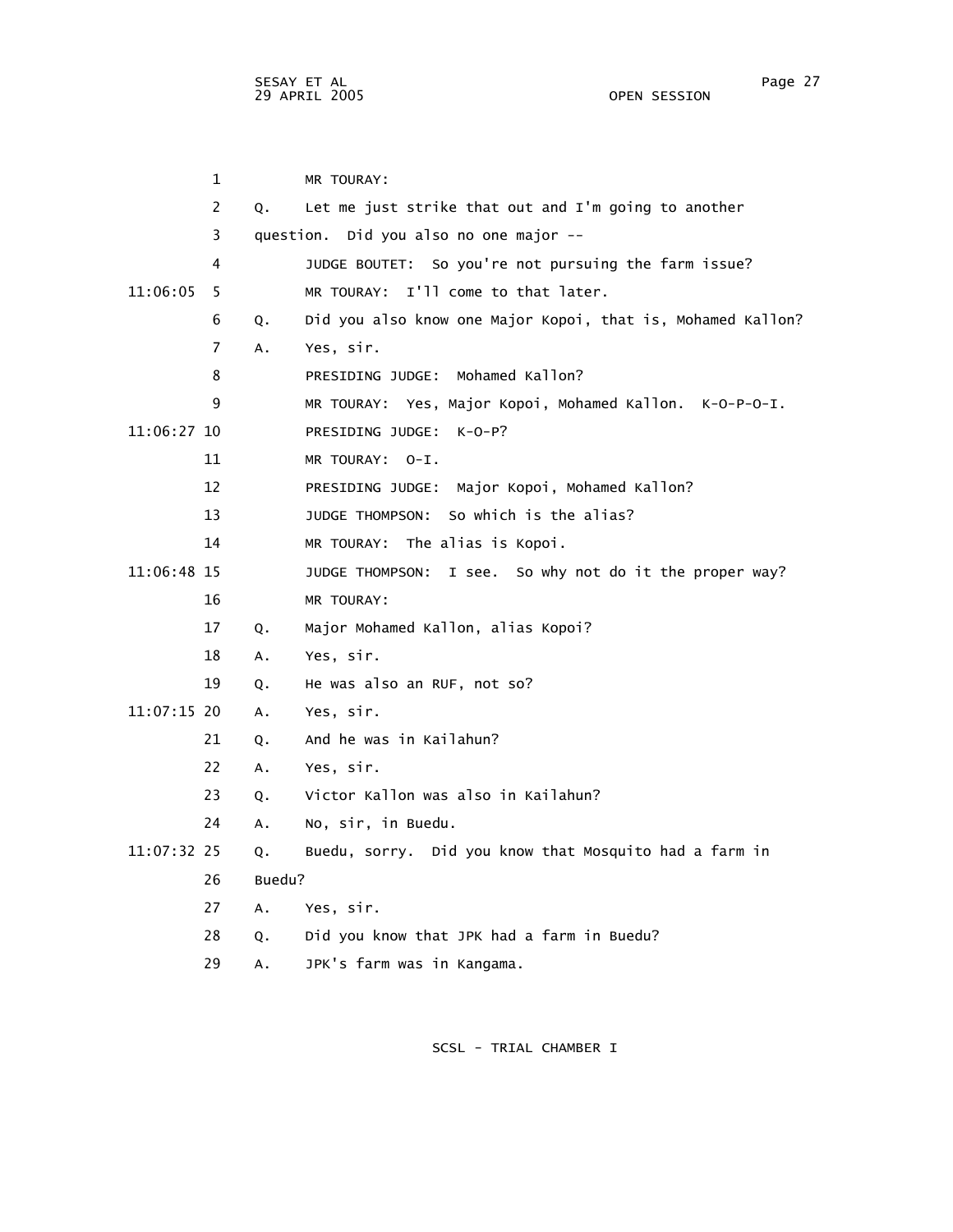1 Q. Both were top-level officials in the movement at that time, 2 not so, both JPK and Sam Bockarie? 3 A. Yes, sir. 4 Q. I'm putting it to you that those were the only people 11:08:44 5 allowed to have private farms, no other person. 6 A. Well, I'm telling the Court that all the commanders had 7 farms. Those were the farms that their immediate families lives 8 on, because there was no food supply. 9 Q. My question is: 11:09:24 10 JUDGE THOMPSON: What is your question, counsel? 11 MR TOURAY: 12 Q. That only high level profile officials, like JPK and 13 Sam Bockarie were allowed to have private farms in the movement? 14 JUDGE THOMPSON: How does he know that? 11:09:37 15 JUDGE BOUTET: That was not your question. You question 16 was: There is only two, that is Bockarie and JPK, were allowed 17 to have farms. 18 JUDGE THOMPSON: Yes. 19 MR TOURAY: That is what I'm saying, yes. 11:09:48 20 JUDGE BOUTET: No, it is not the same thing. You said 21 "those like". Your question was very specific to those two. 22 JUDGE THOMPSON: And let me ask also, whether it is fair. 23 When you say "were allowed," what are you getting at? 24 MR TOURAY: Okay, what I'm saying is they had farms. 11:10:04 25 JUDGE THOMPSON: I mean, clearly that is different. 26 MR TOURAY: They had farms no other person was allowed to 27 have. 28 JUDGE THOMPSON: Well, it is not the same. Were allowed is 29 different from whether they actually had or not. You could be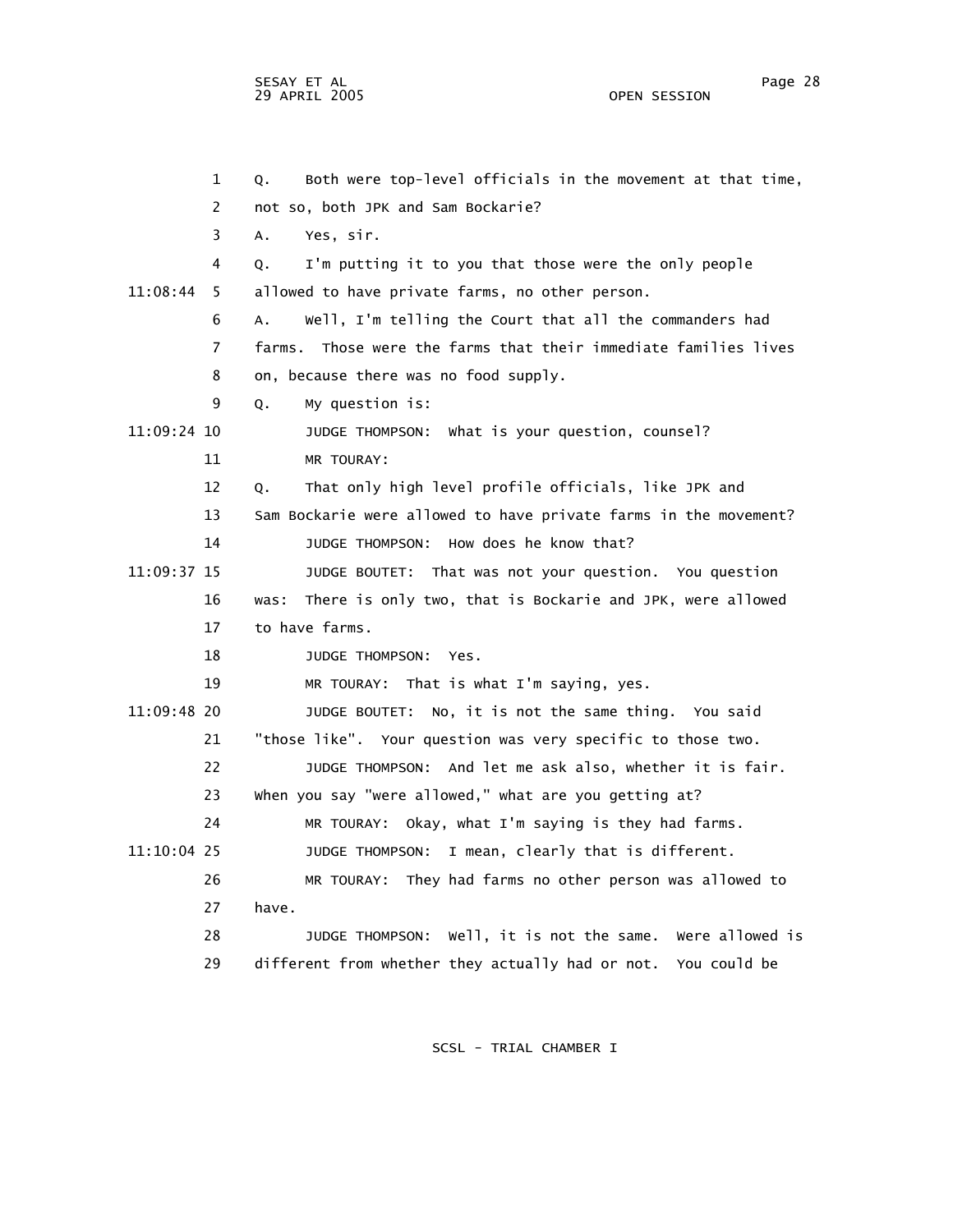1 allowed to do something but you could not be allowed and then you 2 are. 3 MR TOURAY: Yes, I agree, Your Honour, but there is 4 evidence already that they had. 11:10:25 5 JUDGE THOMPSON: Yes, but that is the question I saying. 6 Why confuse it if that's what you're pursuing? Why inject the 7 concept of allow into it? It imports a different perception. 8 MR TOURAY: Well, I have to in the case of junior ranks. 9 They were not allowed to have private farms. Those were the only 11:10:43 10 two people that had farms. 11 JUDGE THOMPSON: Well, I'm saying that you are confusing 12 the concept of permissibility and actually possessing. 13 JUDGE BOUTET: That's right. Even in your own language, 14 Mr Touray, you are making the difference. You say only two were 11:10:59 15 allowed, that is JPK and Sam Bockarie, but others may have had 16 farms. So the fact that you are allowed, as my learned brother 17 is saying, doesn't mean -- I mean, you may break the rule and 18 have your own farm. 19 JUDGE THOMPSON: Precisely. You as lawyers here we allow 11:11:20 20 you to do certain things, but sometimes -- so you need to keep 21 the distinction if you want to keep that, and it is not fair to 22 the witness to put to him things which are of a nature "were 23 allowed" unless you can say this is peculiarly within his 24 knowledge. 11:11:35 25 MR TOURAY: Let me just close it up, Your Honour. 26 Q. Morris Kallon had no farm in Kailahun, period. 27 JUDGE BOUTET: Yes, or no, Mr Witness. 28 THE WITNESS: Morris Kallon had a farm. I went to the 29 farm - his mother was there - going towards the Dawa Road.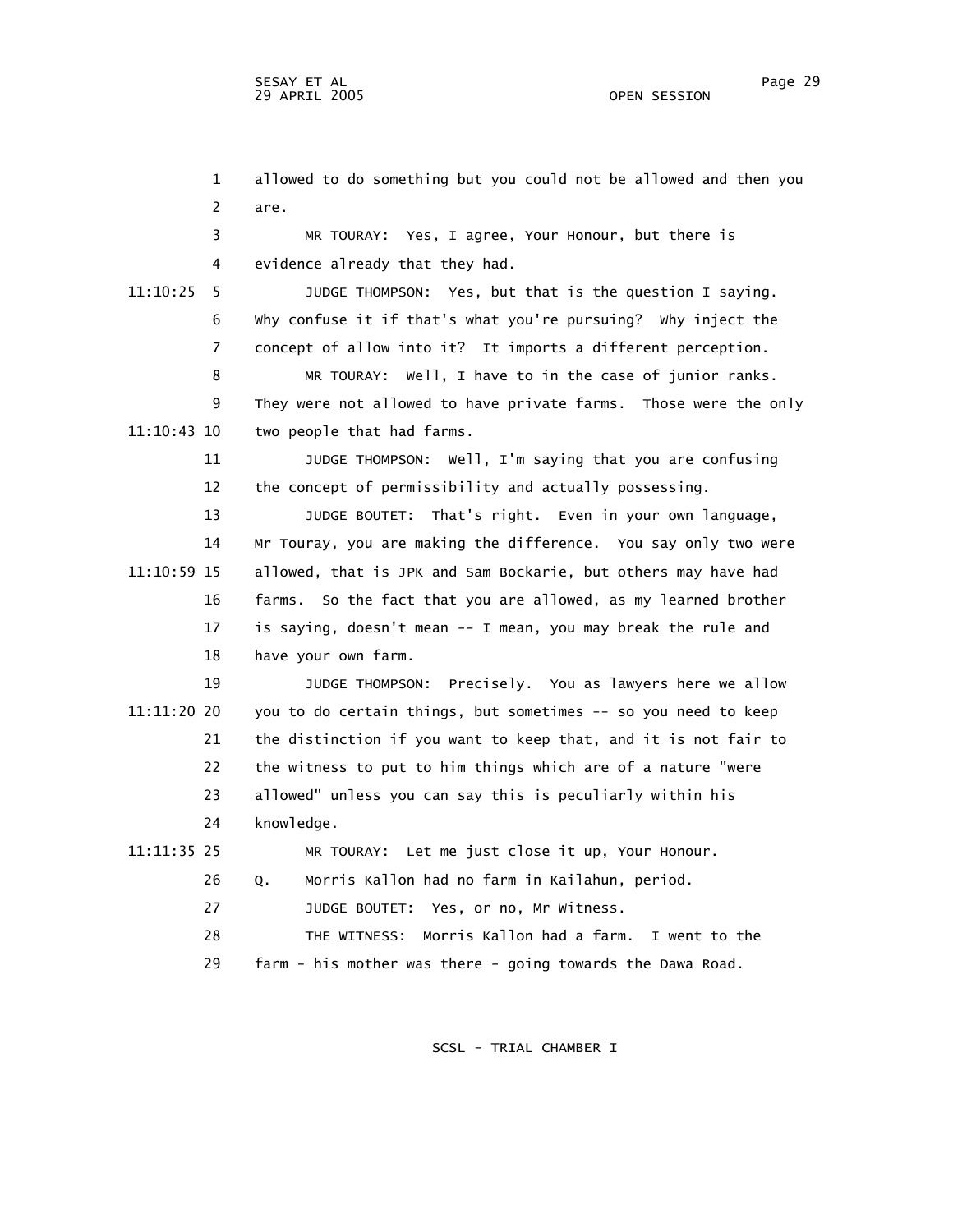SESAY ET AL Page 30 29 APRIL 2005

 1 Q. What was his mother doing there? 2 A. It was rice farming. 3 Q. What was his mother doing there at the farm? 4 A. They cultivated rice, so they went to work there. 11:12:17 5 Q. They went to work there, thank you. 6 A. Yes, sir. 7 Q. When you say "they," members of the family? 8 A. Yes, sir. 9 PRESIDING JUDGE: A farm where? 11:12:27 10 THE WITNESS: Going towards the Dawa road, Dawa road. 11 MR TOURAY: You said he met the mother and members of the 12 family working there? 13 MR HARRISON: I'm not sure the witness said what Mr Touray 14 just repeated. 11:12:52 15 PRESIDING JUDGE: He said mother. 16 JUDGE BOUTET: But he also added there were other members 17 of the family and they were there to work. 18 JUDGE THOMPSON: And also it was a rice farm. 19 JUDGE BOUTET: It was not very clear, but that was said. 11:13:07 20 Please, Mr Touray, speak up. 21 MR TOURAY: Thank you, Your Honour. 22 Q. Now, finally, let me put it to you, Mr Witness, that you 23 don't know anything much about the RUF movement? 24 A. Well, I'm telling the Court that I didn't go there to know 11:14:12 25 about the RUF, but I went there to know what they were doing, 26 whether it was good or bad. 27 JUDGE BOUTET: What do you mean by "I went there"? Where 28 does that mean? 29 THE WITNESS: What I mean is that because I too was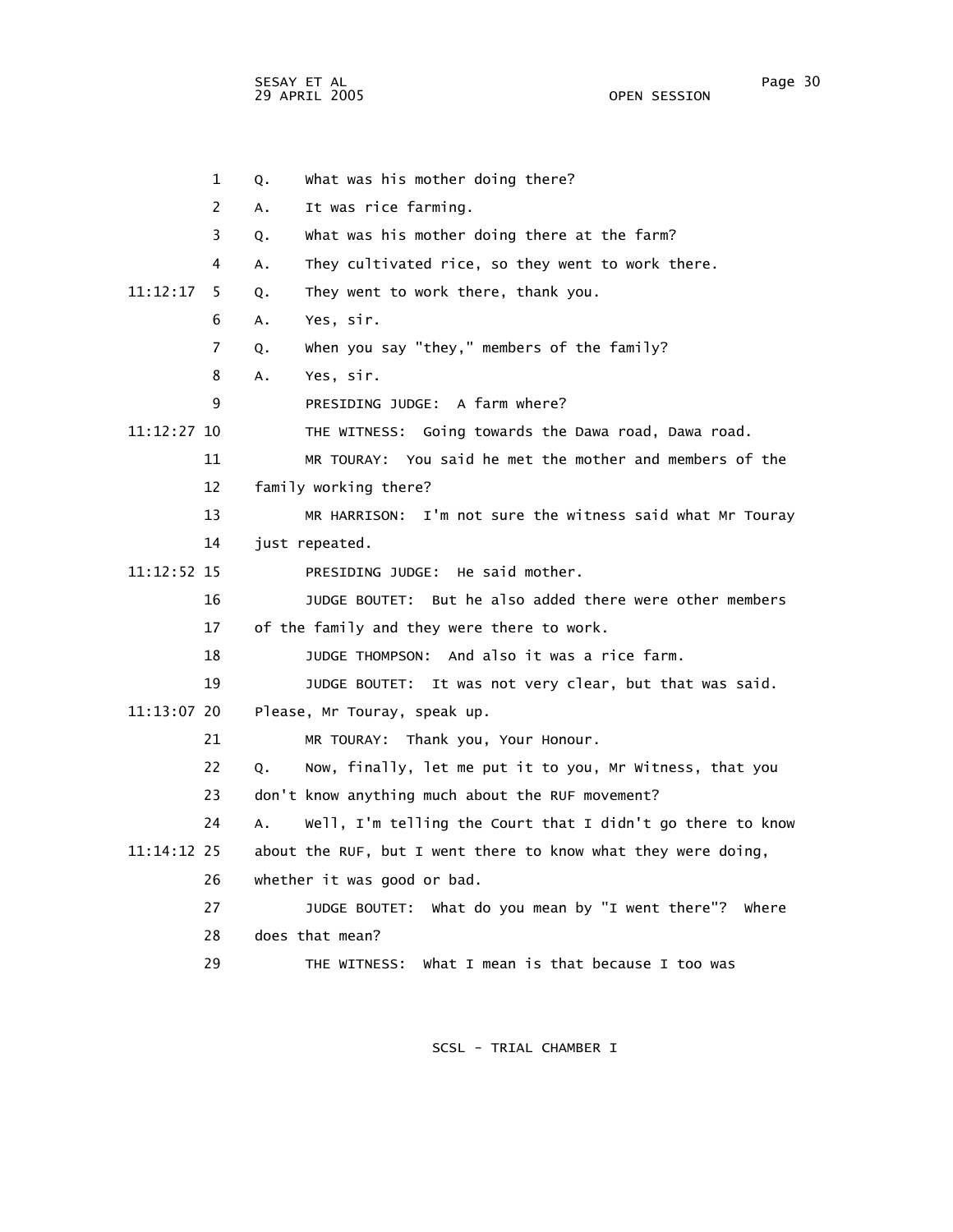| $\mathbf 1$    | affected by the war, it started with us, so that is why I went     |
|----------------|--------------------------------------------------------------------|
| 2              | there to know really what happened when a situation like this has  |
| 3              | met us. It did not come from the north. It did not come from       |
| 4              | the west. It originated from my own people. So I went to know      |
| 11:14:56<br>5  | what is good and bad -- the good and bad thing that met our        |
| 6              | I was not particular to know about the movement, how it<br>people. |
| $\overline{7}$ | went. I was really eager to know about the evil that went on in    |
| 8              | the movement.                                                      |
| 9              | MR TOURAY:                                                         |
| 11:15:12 10    | Finally, you don't know anything much about Morris Kallon,<br>Q.   |
| 11             | do you?                                                            |
| 12             | JUDGE BOUTET: I'm sorry, Mr Touray, I just heard the end           |
| 13             | of your question.                                                  |
| 14             | MR TOURAY:                                                         |
| 11:15:24 15    | That you don't know anything much about Morris Kallon?<br>Q.       |
| 16             | I know about Morris Kallon. When I came in contact with<br>А.      |
| 17             | him, that is why I told the Court that when he came with manpower  |
| 18             | for the training purposes, I did not say Issa, but Morris Kallon.  |
| 19             | what faced me is what I'm saying, not to know about him, but the   |
| 11:15:46 20    | part he played and which I saw, is what I'm talking about and      |
| 21             | which is important to the nation. That is what I'm saying here.    |
| 22             | I -- when I say knowing about him, not because we're related but   |
| 23             | that is not really important, but the part I saw him play which    |
| 24             | is good and bad is what I'm going to say to the Court.             |
| 11:16:08 25    | MR TOURAY: That will be all for this witness, My Lord.             |
| 26             | Thank you.<br>JUDGE THOMPSON:                                      |
| 27             | PRESIDING JUDGE: Well, learned counsel, the Court will             |
| 28             | recess for a few minutes. Court will rise, please.                 |
| 29             | [Recess taken at 11.17 a.m.]                                       |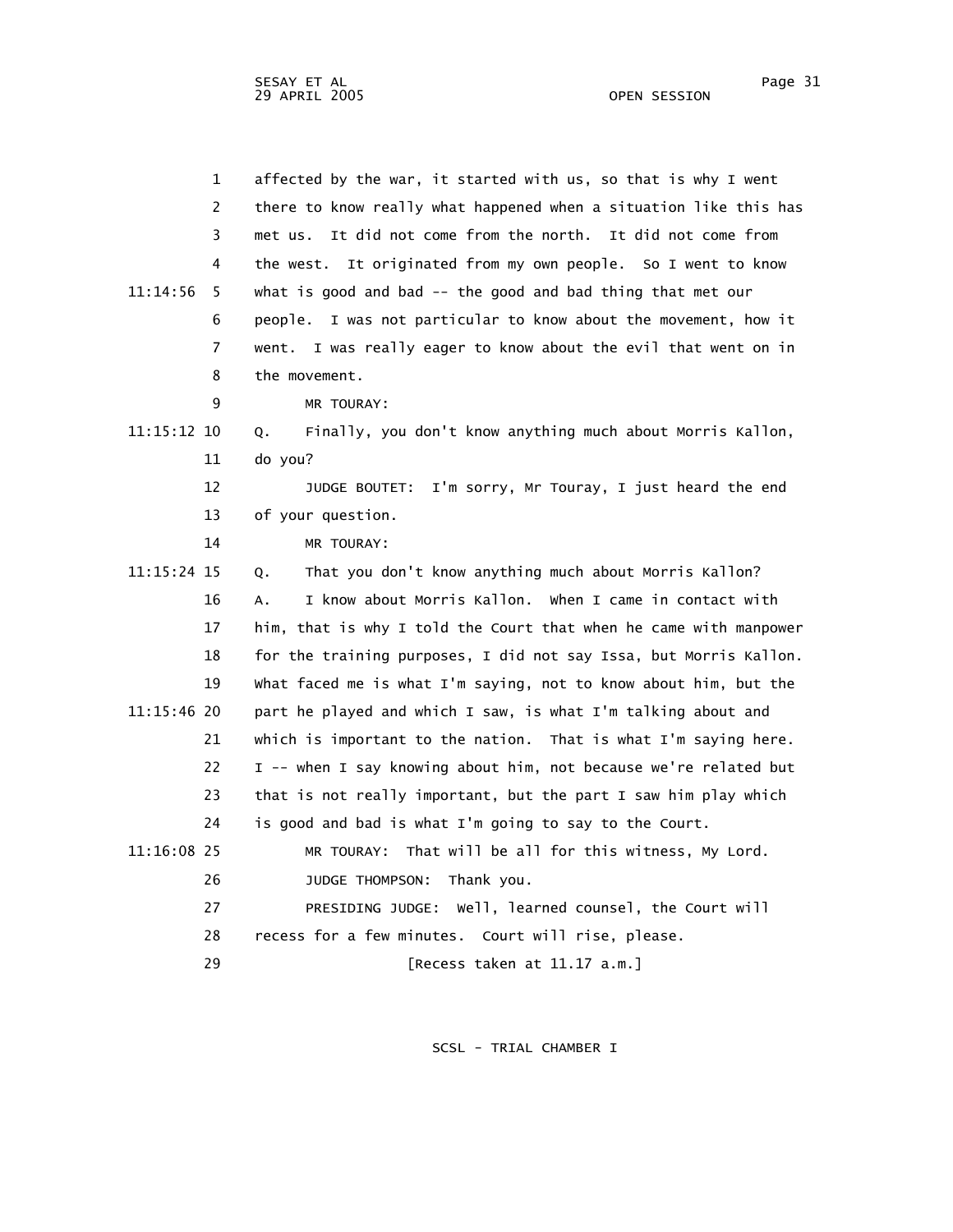1 [On resuming at 11.47 a.m.] 2 PRESIDING JUDGE: Yes, we're resuming the session. 3 Mr O'Shea, before we rose you were on your feet. May we hear 4 you. 11:49:24 5 MR O'SHEA: Your Honour, thank you. Good morning, sir. 6 Can you hear me? 7 PRESIDING JUDGE: Mr O'Shea, I thought -- [overlapping 8 microphones] 9 THE INTERPRETER: The witness's mic is not on. 11:49:42 10 PRESIDING JUDGE: I thought you had a preliminary 11 observation to make. 12 MR O'SHEA: That is understandable observation, Your 13 Honour. 14 PRESIDING JUDGE: Okay, this said, you may continue with 11:49:50 15 your cross-examination of this witness. 16 MR O'SHEA: Thank you, Your Honour. 17 CROSS-EXAMINED BY MR O'SHEA: 18 Q. Good morning, sir? 19 A. Good morning. Welcome, sir. 11:50:07 20 Q. Now, you were appointed military police by Sam Bockarie and 21 prior to that appointment as military police, would it be right 22 to say that you had no prior experience as a military police 23 officer? 24 A. That's why I told the Court that I was a trained man and I 11:50:34 25 came here to testify to what is material to the Court. In the 26 military I was there as XXXX XXXXXX. 27 PRESIDING JUDGE: Mr Witness, listen very carefully to the 28 questions that are put to you by counsel. Do you understand? 29 THE WITNESS: Yes, sir.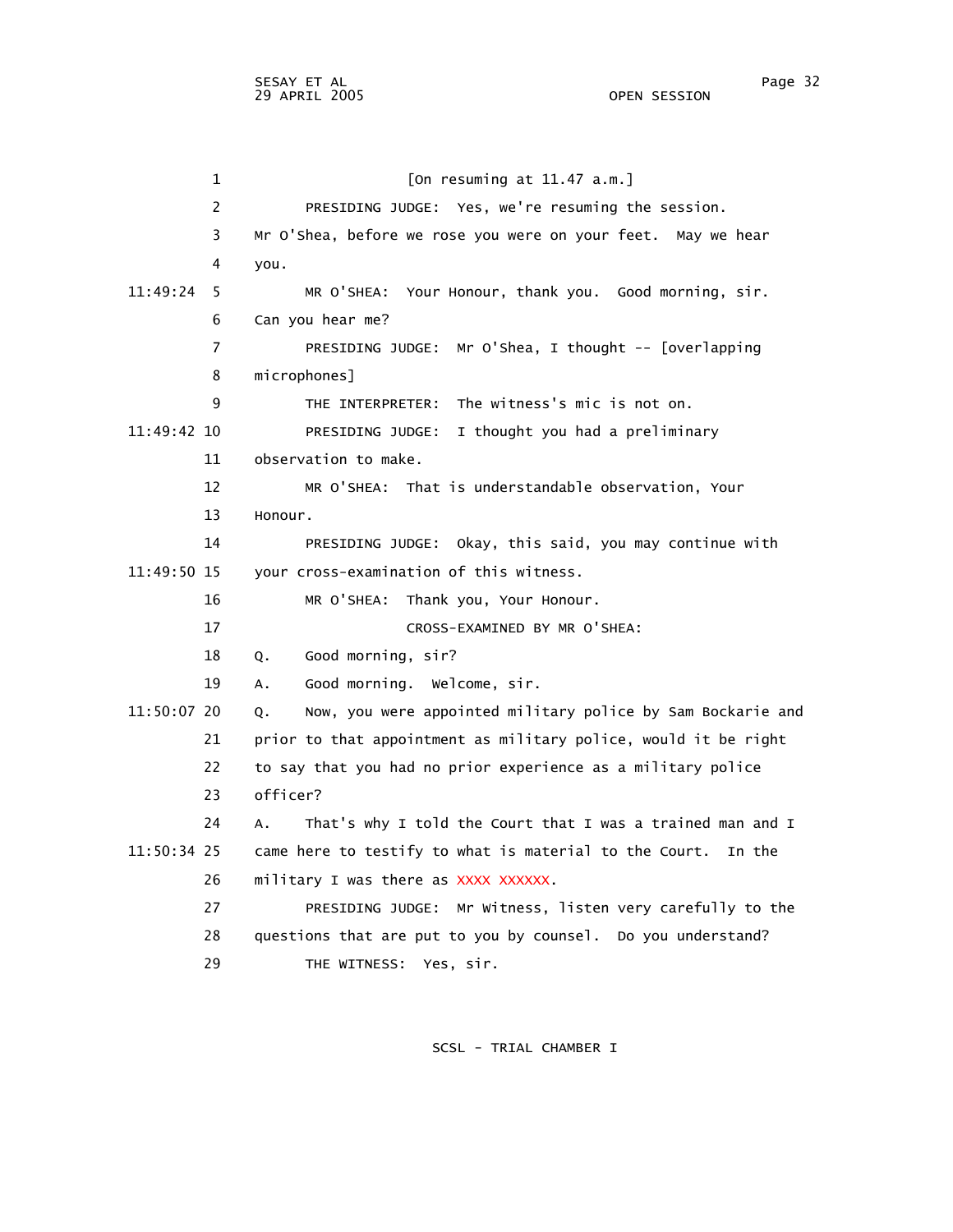1 PRESIDING JUDGE: Follow them carefully and answer them. 2 Don't deviate. Do you understand? As I told you, if you have an 3 explanation to make, you will be given the opportunity to make an 4 explanation, but first of all answer the questions directly. Is 11:51:11 5 that all right? 6 THE WITNESS: Yes, sir. 7 JUDGE BOUTET: Mr O'Shea, the end of the explanation given 8 by the witness I sort of overheard the witness saying something 9 about XXXXXXX. I'm not sure if I missed that. 11:51:22 10 MR O'SHEA: About what, sorry? 11 JUDGE BOUTET: XXXXXX. He says, "when I was in the 12 military," and -- 13 MR O'SHEA: That is not familiar to me, Your Honour. Maybe 14 it is familiar to Your Honour. 11:51:31 15 JUDGE BOUTET: Yes, the military police it is called a 16 XXXXXXXX quite often, so I was going to ask if that was what 17 he meant. 18 MR O'SHEA: All right. Let me put the question again. 19 Q. Mr Witness, sometime in 1998 Sam Bockarie appointed you as 11:51:50 20 a military police officer; correct? 21 A. Yes, sir. 22 Q. Now, before that appointment as a military police officer, 23 did you have any experience as a military police officer? 24 A. Yes, sir. 11:52:19 25 Q. Are you saying -- 26 PRESIDING JUDGE: Please, please, counsel. 27 MR O'SHEA: Sorry, Your Honour. 28 PRESIDING JUDGE: It is okay. 29 MR O'SHEA: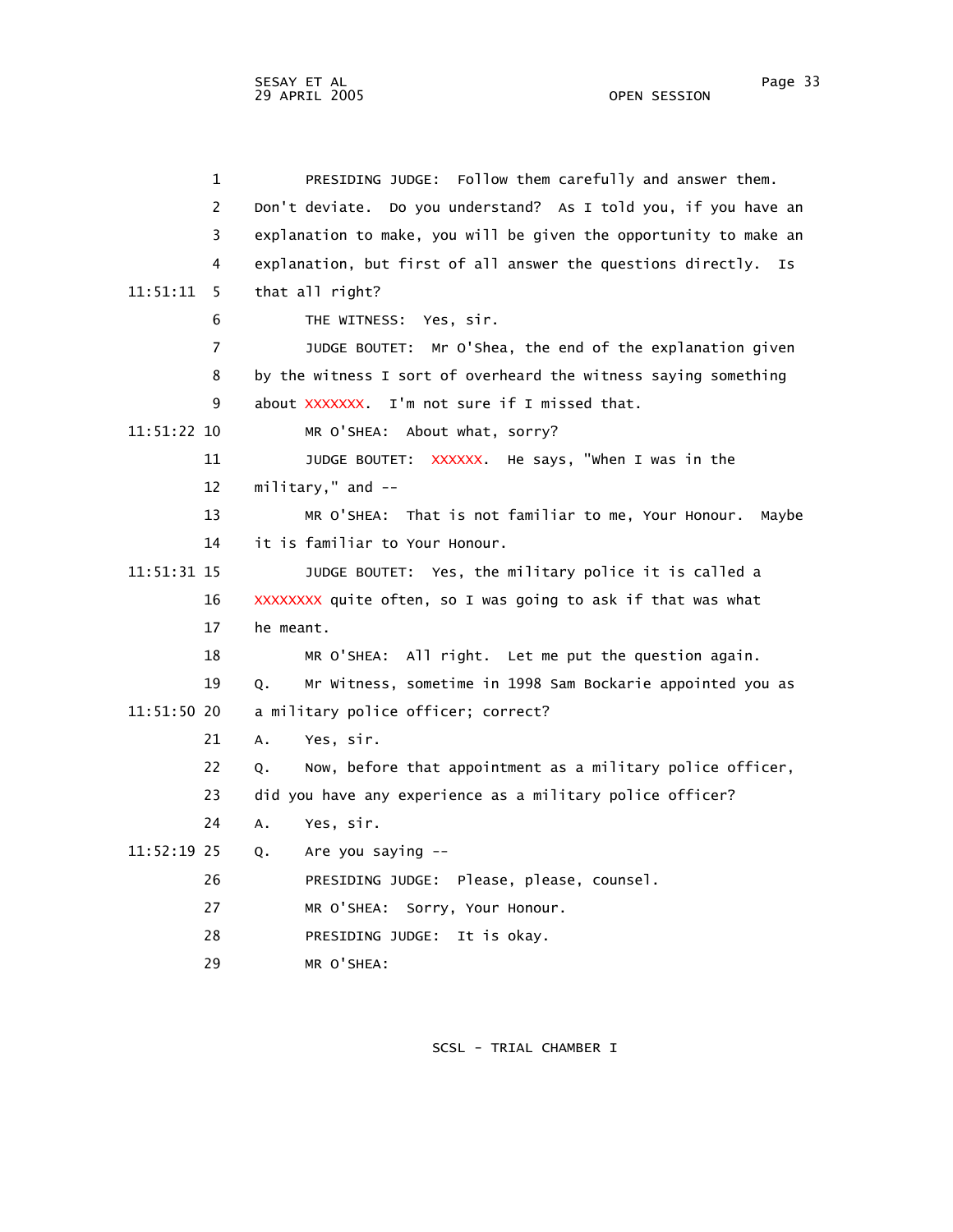SESAY ET AL Page 34 29 APRIL 2005

 1 Q. Are you saying that before that appointment as a military 2 police officer, there was a previous occasion when you had been 3 appointed a military police officer; is that what you're saying? 4 A. Yes, sir. 11:53:09 5 Q. When was that? 6 A. Well, I'm telling the Court that -- that I had been a 7 XXXXXX in the military. I was working together with the 8 military police to implement laws and punish law breakers, 9 XXXXXX XXXXXX. 11:53:35 10 Q. When was that? 11 A. That was in 199X at the XXXXX camp. I was XXXXX for the XXXX 12 camp in XXXXXX. 13 Q. Did Sam Bockarie know that? 14 A. At that time we were fighting against Sam Bockarie. No 11:54:00 15 sir. 16 Q. Sorry, perhaps I didn't explain myself properly. At the 17 time that you were appointed as a military police officer in 18 199X, did Sam Bockarie know about your previous experience? 19 A. No, sir. 11:54:23 20 Q. Did you tell him? 21 A. I didn't tell him. It was because of my honesty that made 22 him appoint me as a military police. 23 Q. It would be right to say, wouldn't it, that one of your 24 duties as military police officer was to enforce the Geneva 11:54:49 25 Conventions and Protocols? 26 A. Yes, sir. 27 Q. Now, your immediate -- 28 JUDGE THOMPSON: Counsel, let us record the evidence, 29 please.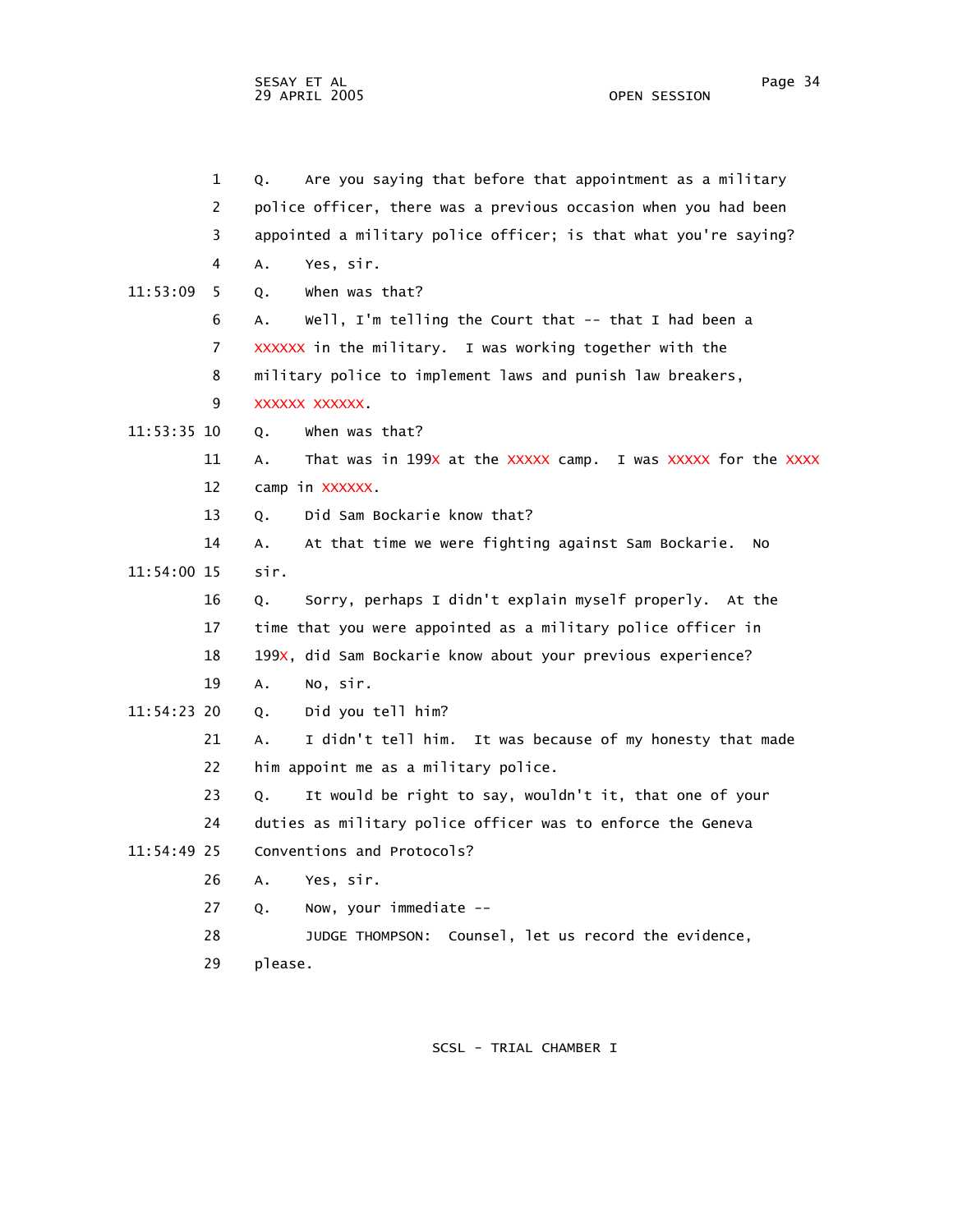SESAY ET AL Page 35 29 APRIL 2005

 1 MR O'SHEA: Sorry, Your Honour. 2 Q. Now, your immediate superior was Captain XXXXX XXXXX in 199X? 3 A. Yes, sir. 4 Q. And you reported to Captain XXXXX XXXXXX? 11:56:10 5 A. Yes, sir. 6 Q. Was it XXXXXX XXXX XXXXX -- when you were appointed in 7 199X, was it Captain XXXXX XXXXX who introduced you to your duties 8 as a military police officer? 9 A. No, sir. This happened -- 11:56:49 10 PRESIDING JUDGE: No, wait. 11 MR O'SHEA: 12 Q. Can I ask you this: In 199X when you were appointed a 13 military police officer -- 14 JUDGE BOUTET: Just so we don't get any confusion, 11:57:17 15 Mr O'Shea, on this, his evidence, if I'm not mistaken, he was an 16 MP adjutant responsible for administration, so if you're talking 17 of enforcement, it may lead us into some confusion, because my 18 understanding of his evidence, he was an MP adjutant doing 19 administration and paperwork. You're talking now military police 11:57:40 20 duties, as such, so his duties may have been special. You are in 21 a generic and he may be in a different, so I am raising the issue 22 so we don't get into some more confusion on this. 23 MR O'SHEA: I understand, Your Honour. It is just that -- 24 JUDGE BOUTET: It is your cross-examination. 11:57:57 25 MR O'SHEA: Yes. 26 Q. When, at the time of your appointment as an MP, who was 27 that you met -- now, I'm talking about 199x, all right? who was 28 it that you met in order for you to understand what your job was? 29 A. It was Captain XXXX, XXXXX XXXXXXX.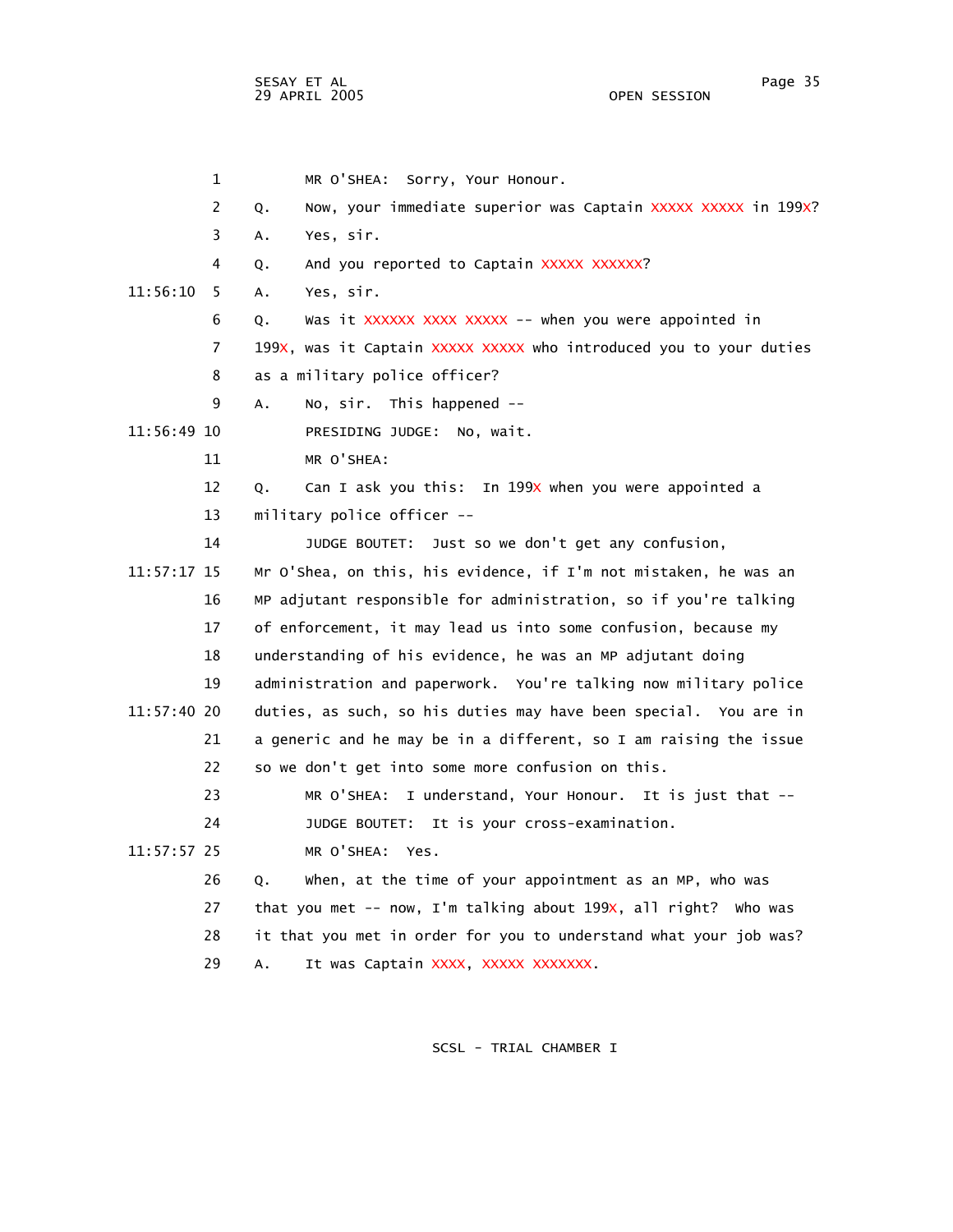SESAY ET AL Page 36 29 APRIL 2005

 1 Q. All right, thank you? 2 A. Yes, sir. 3 MR O'SHEA: Your Honours, I have no further questions. 4 JUDGE BOUTET: I hope it is not my comments that made you 11:58:53 5 to stop that short. 6 MR O'SHEA: No, Your Honours, perhaps your -- not at all. 7 Not at all. When Your Honours go back to the 8 examination-in-chief, you will see why I put it in that way. 9 JUDGE BOUTET: That's okay. 11:59:08 10 PRESIDING JUDGE: We understand. 11 JUDGE THOMPSON: Mr Santora, do you wish to re-examine this 12 witness? 13 MR SANTORA: I have one question on re-direct. 14 JUDGE THOMPSON: Well then, proceed. 12:00:31 15 RE-EXAMINED BY MR SANTORA: 16 Q. Mr XXXXX, when my colleague, the second lawyer was asking 17 you questions, he asked you a question and you told him that some 18 commanders had farms in Kailahun and that Morris Kallon had a 19 farm in Kailahun and that you said you saw his family members 12:00:53 20 working on that farm. Aside from his family members, did anyone 21 else work on Kallon's farm? 22 MR TOURAY: Objection, Your Honour. 23 JUDGE THOMPSON: Grounds? 24 MR TOURAY: The ground there no ambiguity in the answer 12:01:15 25 given by the witness. It was free of doubt and it was 26 categorical that members of the family of Morris Kallon worked on 27 the farm. I don't see any reason why the Prosecution should seek 28 further elaboration on that. The evidence is quite clear. No 29 ambiguity, Your Honour.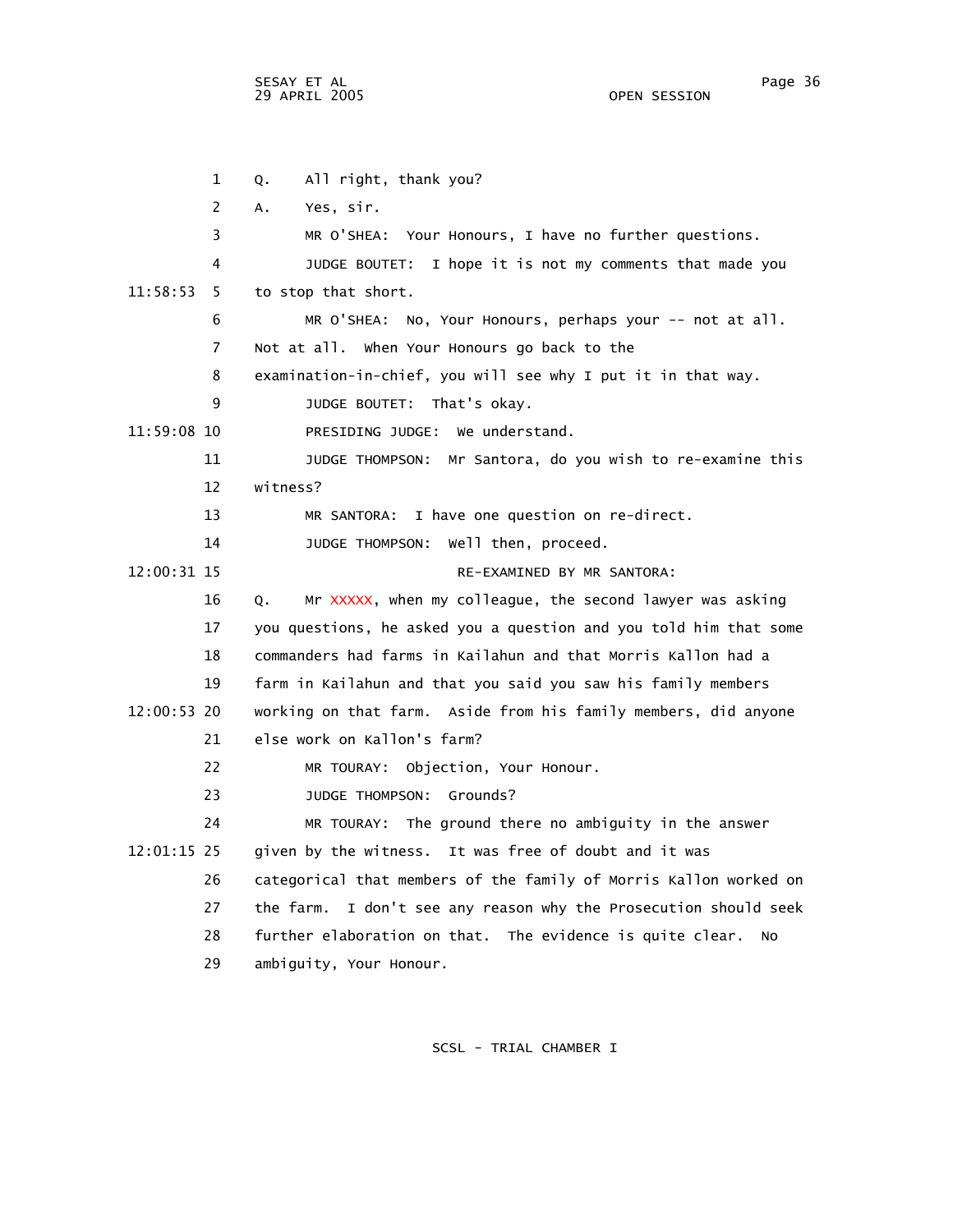1 JUDGE THOMPSON: Response, counsel? 2 MR SANTORA: Your Honours, the witness responded that he 3 saw family members working on the farm. He wasn't asked about 4 anything else at that point. And it is, of course, possible that 12:01:48 5 he saw family members, that there were other people, but it was 6 not asked in any further detail. It is very, very plausible that 7 there were other people working on the farm or there were not 8 other people. And that's all we're simply trying to clarify. 9 This was an area that was brought up by my learned colleague in 12:02:10 10 the cross-examination and I do think at this point it is 11 something we would like to clarify. 12 JUDGE THOMPSON: This was a matter directly rising from 13 cross-examination, you say? 14 MR SANTORA: Well, the issue was touched on in direct 12:02:22 15 examination, but specifically with regards to this farm and who 16 was working on it, it was brought up in cross-examination. 17 JUDGE THOMPSON: Yes. 18 MR SANTORA: So, yes, it came out of cross-examination. 19 PRESIDING JUDGE: Did you explore these grounds during your 12:02:47 20 examination-in-chief, I mean, the issue of Kallon and the farm 21 and those who were working on the farm? Did you during your 22 examination in chief, I mean, besides the fact that it is just 23 being mentioned now? Did you explore this issue during your 24 examination-in-chief? 12:03:03 25 MR SANTORA: The issue of Morris Kallon having a farm was 26 raised in chief, but who was working on that farm was not raised. 27 PRESIDING JUDGE: Was not raised? 28 MR SANTORA: It was raised in cross-examination, according 29 to our notes.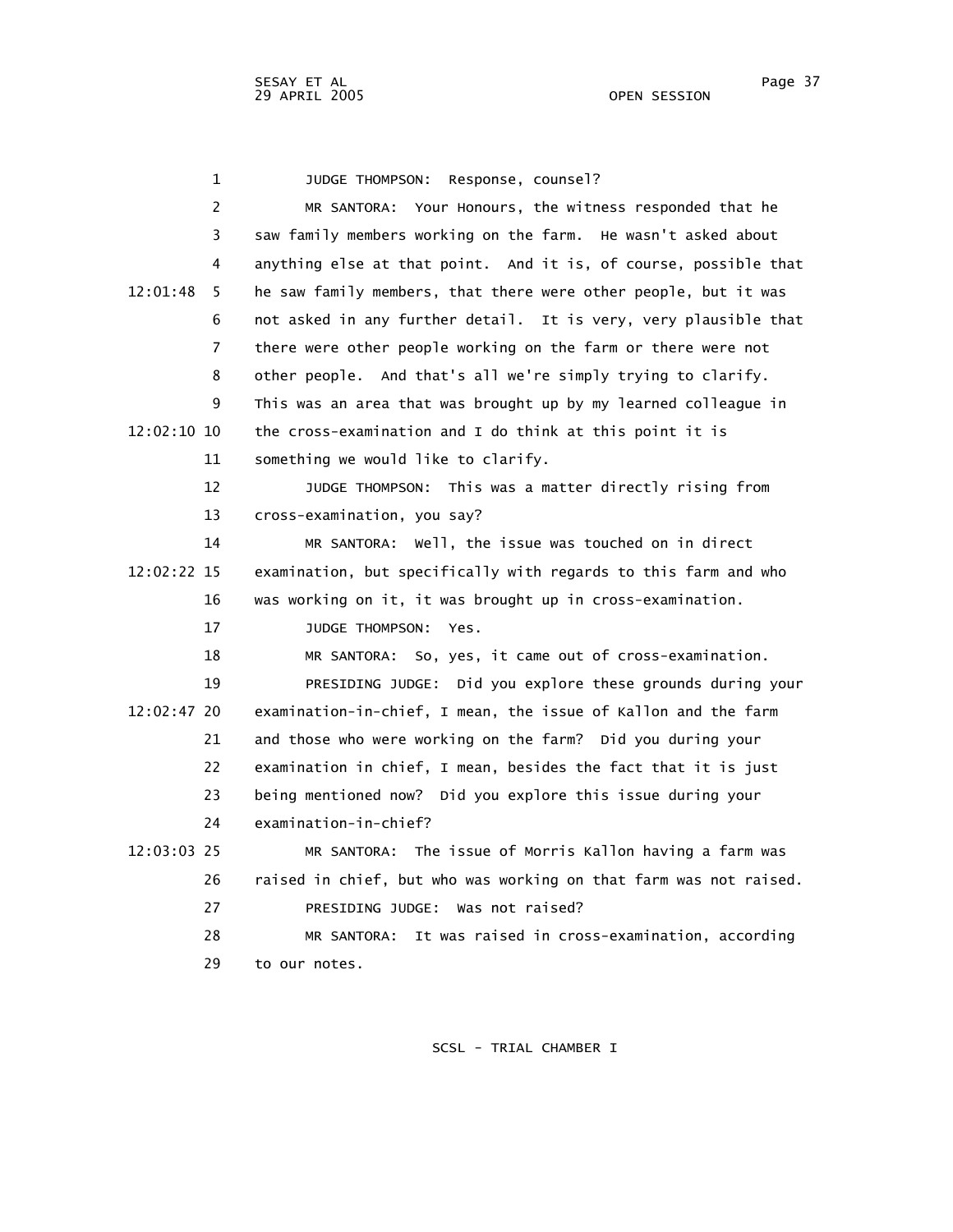1 JUDGE BOUTET: That is my recollection too, yes. 2 PRESIDING JUDGE: That is why I wanted, you know, to make 3 sure, you know, that you raise not only the issue of his owning a 4 farm, but the issue of who, in fact, provided labour in the farm. 12:03:41 5 MR SANTORA: Exactly, Your Honours. 6 **I**Trial Chamber confers 7 PRESIDING JUDGE: Mr Santora. 8 JUDGE THOMPSON: Mr Jordash -- sorry. After this brief 9 consultation by the Bench, we certainly will allow the question 12:05:20 10 to be put. It is clearly permissible and the objection is 11 overruled. 12 MR SANTORA: I will ask the question again. 13 JUDGE THOMPSON: Proceed, counsel. 14 Q. Mr Koker, you told my colleague earlier when he was asking 12:05:42 15 you questions that some commanders had farms in Kailahun and that 16 Morris Kallon had a farm in Kailahun and you said that you saw 17 his family members working on his farm. Aside from Mr Kallon's 18 family members, did anyone else work on that farm? 19 A. Yes, sir. 12:06:15 20 Q. Who? 21 A. I myself worked there once so that they could allow me to 22 get some vegetables. I worked there once with the idea that they 23 would help me get some vegetables to sell. 24 Q. Aside from yourself, and the family members did anyone else 12:06:59 25 work on the farm? 26 MR TOURAY: I don't see how this is re-examination. The 27 question has been put. The answer has been given. I don't see 28 what is the use of eliciting further evidence from the witness. 29 The evidence is clear. He worked there himself and that is all.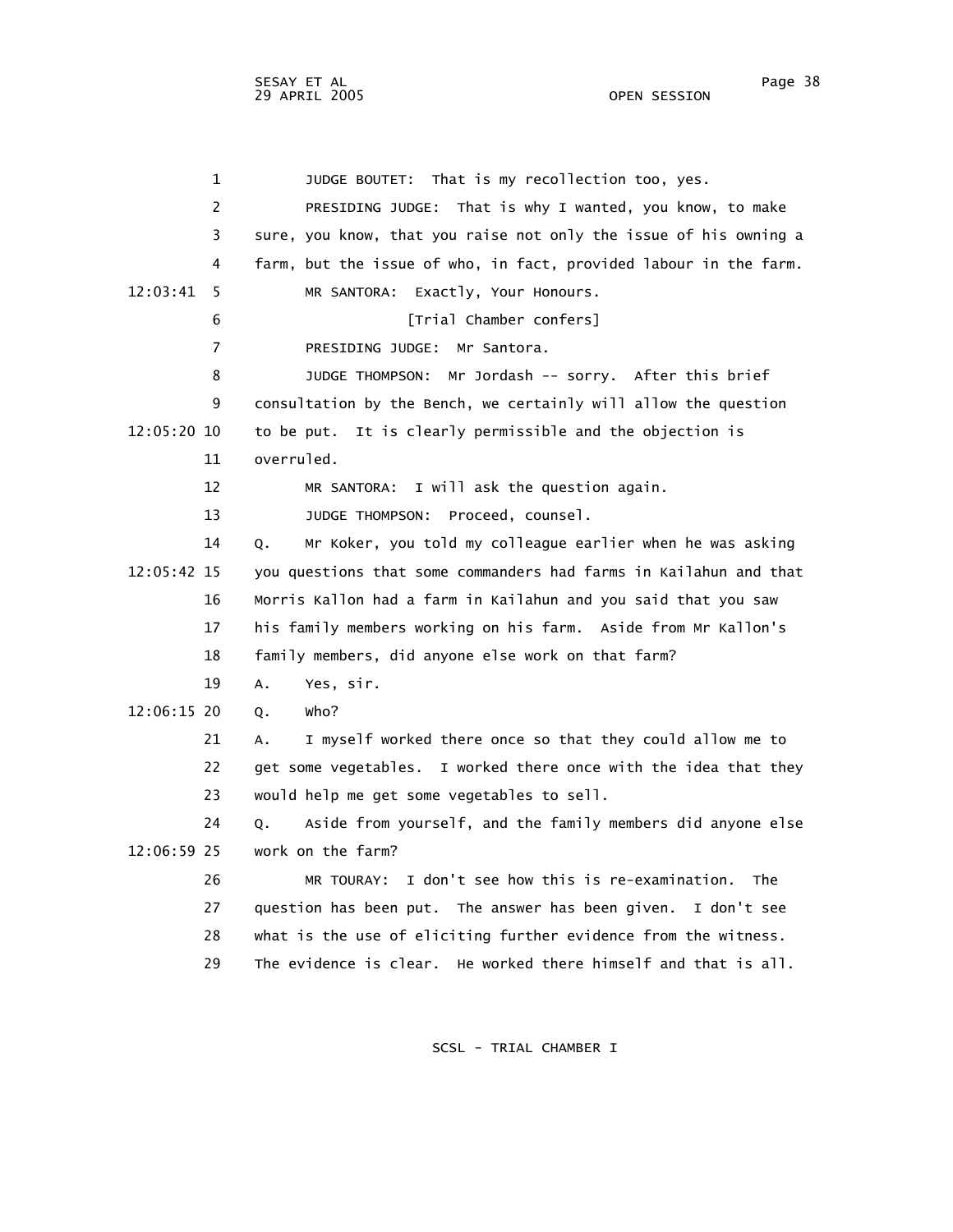1 Unless he wants to re-open the examination-in-chief again. If 2 that is the case, we should be allowed to cross-examine this 3 witness. 4 JUDGE THOMPSON: No, but the issue of the labour on the 12:07:30 5 farm came out during cross-examination. 6 MR TOURAY: It did not, with respect, Your Honour, but 7 you've given your ruling and I'm bound by your ruling, but it did 8 not. 9 JUDGE THOMPSON: The ownership of the farm was the one that 12:07:45 10 was elicited -- 11 MR TOURAY: That came up under the direct examination in 12 chief. It came up. 13 JUDGE THOMPSON: In any event, we've overruled the 14 objection and I'm sure that you don't want to revisit that issue. 12:08:03 15 Counsel, can you try and wrap up this aspect of the 16 re-examination. 17 MR SANTORA: I will wrap it up as quickly as possible. 18 Q. Mr Koker. 19 A. Yes, sir. 12:08:20 20 Q. Aside from yourself, and Mr Kallon family's members, are 21 you aware of anyone else that worked on Morris Kallon's farm in 22 Kailahun? 23 A. Yes, sir. People went there to work. 24 Q. Which people? 12:08:49 25 A. Those with whom we lived in the locality. 26 JUDGE THOMPSON: Learned counsel, this is as far as we can 27 allow you to go. 28 MR SANTORA: That is as far as I intended to go. 29 JUDGE THOMPSON: Definitely not beyond that.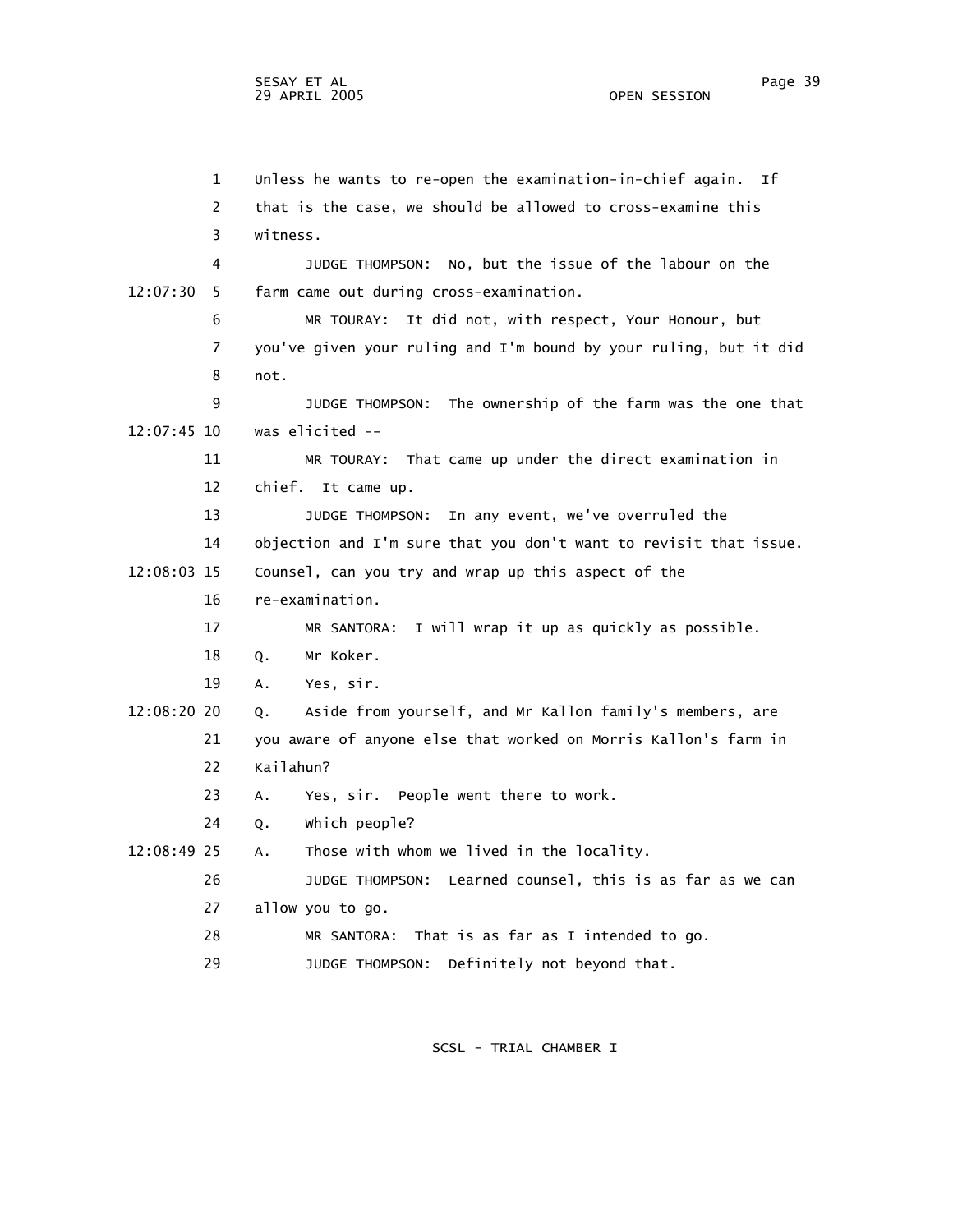1 MR SANTORA: Thank you, Your Honours. That's all the 2 questions I have. 3 JUDGE THOMPSON: Right. 4 Learned counsel for the Prosecution, how do we stand in 12:10:05 5 respect of our next witness? 6 MR SANTORA: I will let my colleague. 7 MR HARRISON: Yes, there are two witnesses. The one that I 8 discussed yesterday is TF1-060, that person is available. We 9 have also ensured that the other witness I had referred to, 12:10:24 10 TF1-113, is also available. If I can just indicate to the Court 11 TF1-060 the evidence was going to be adduced by using a different 12 lawyer. That lawyer has malaria. I'm going to step into their 13 shoes and a problem that has arisen that it appears as if there 14 may be two aspects requiring a closed session for that witness. 12:10:46 15 I have a suggestion to make to Defence counsel so that we will 16 only have one closed session and it would involve the practice 17 that has been adopted in the other trial and which we've used 18 here I think once or twice and which is to put a question on 19 paper and to have the answer on paper and then to have the paper 12:11:08 20 handed to the Court and sealed. That may facilitate simply one 21 closed session for that witness. 22 JUDGE THOMPSON: So that is the witness you are proposing 23 we -- 24 MR HARRISON: That is 060. 12:11:16 25 JUDGE THOMPSON: 060. That is the one you're proposing 26 that we proceed with. 27 MR HARRISON: That was the one I suggested yesterday. The 28 problem with 133 is there was a late disclosure. 29 JUDGE THOMPSON: Yes, quite right. And can we have some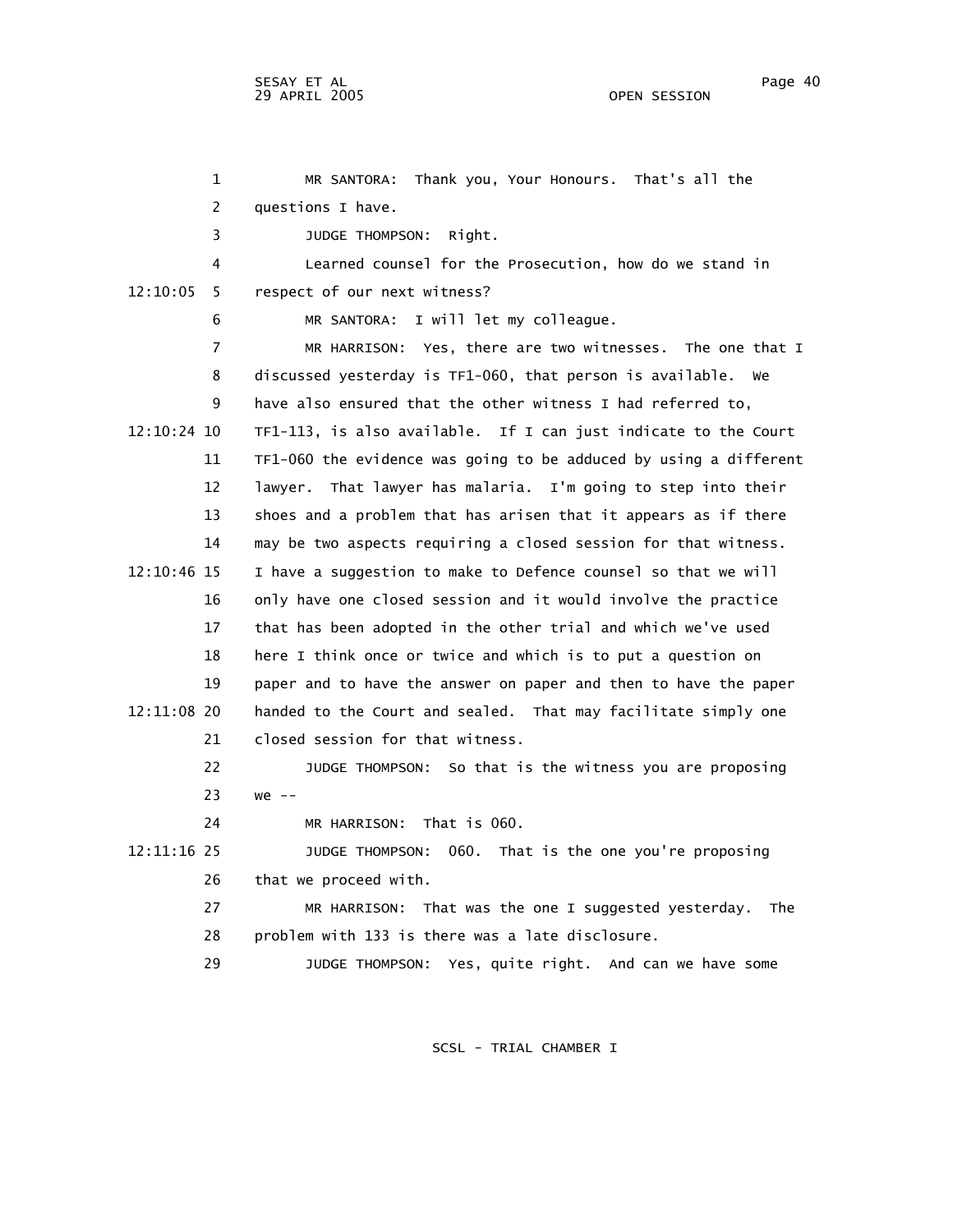1 kind of indication as to how long this witness will take in 2 examination-in-chief? 3 MR HARRISON: I will have to say it is going to be two 4 hours. Perhaps if I had more familiarity with the witness, it 12:11:46 5 would be maybe half that, but I'm stepping in the shoes of 6 another lawyer's and I am going to have to say two hours. 7 THE INTERPRETER: Your Honours, which language would the 8 witness be testifying in? 9 MR HARRISON: 060 would be testifying in English. 12:12:06 10 THE INTERPRETER: Thank you, Your Honours. 11 JUDGE THOMPSON: Mr Harrison, perhaps we should retire very 12 briefly to give you a chance to get the witness set up for -- 13 MR HARRISON: Oh, I should indicate that we definitely have 14 to put the screen up. 12:14:09 15 JUDGE THOMPSON: Yes, that's what I'm saying, perhaps we 16 should allow you to do that and allow you to get all the 17 logistics for the witness's testimony, because we're minded to 18 commence straight away. Except if the Defence has any urgent 19 issues to raise, we would like to commence the 12:14:32 20 examination-in-chief straight away. 21 PRESIDING JUDGE: Mr Witness, we've -- we're through with 22 you and we thank you for coming to assist the Tribunal with the 23 evidence you have given. We have finished with you for now. You 24 can retire, but we just wanted to let you know before you leave 12:15:07 25 that necessity may arise for us to call you back here. We're not 26 saying that will be the case, no, but it could well be the case 27 that we call you back here for one reason or the other. I hope 28 that when we do call you here, you would make yourself available. 29 For now we want to thank you again for coming to assist the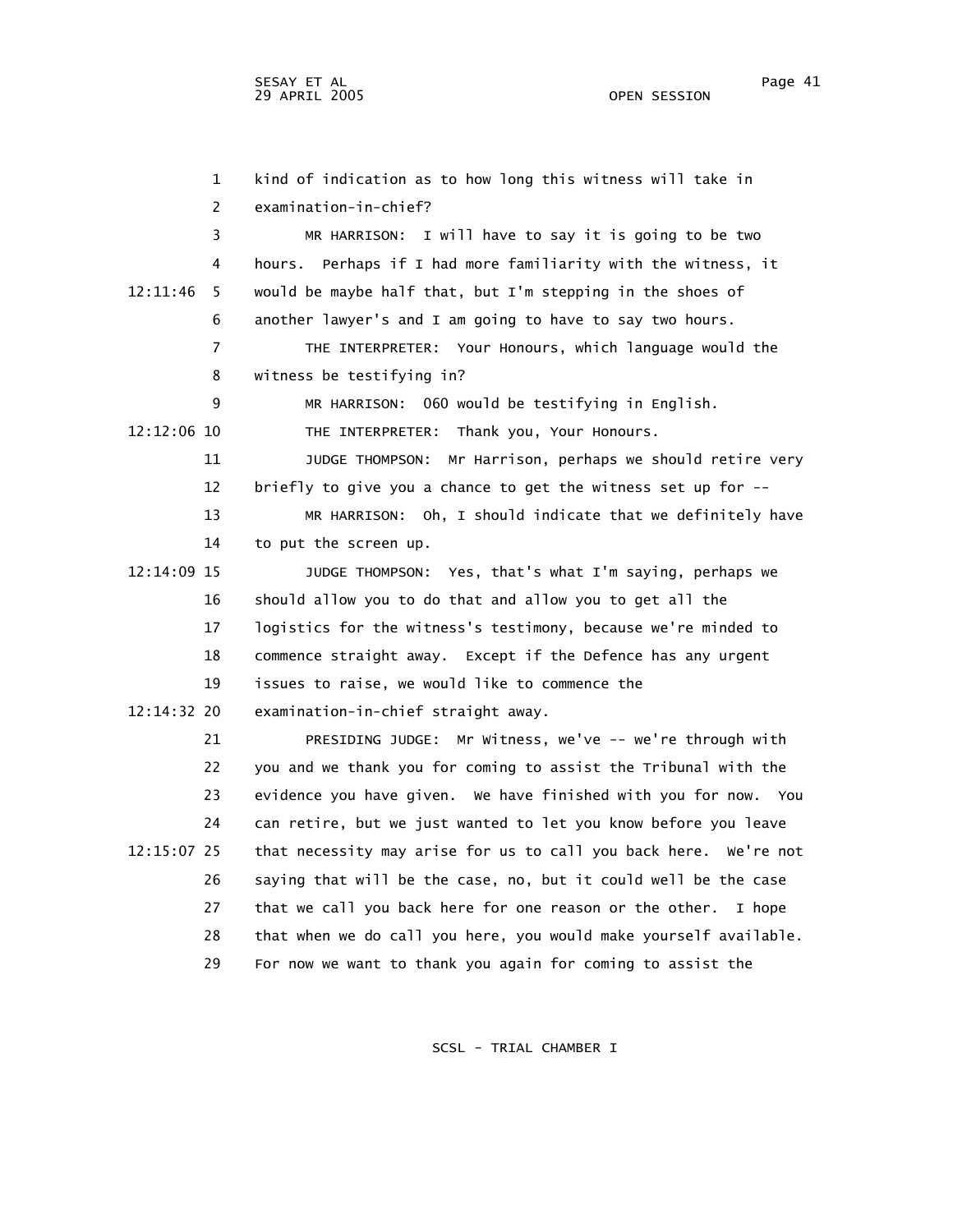1 Tribunal and to wish you all the best. Thank you very much. 2 THE WITNESS: Yes, sir, I thank the Court as well in their 3 bid to bring justice to Sierra Leone. Thank you. I say thanks 4 to the Court in its bid to bring paramount justice to 12:16:00 5 Sierra Leone. 6 PRESIDING JUDGE: We shall rise for the witness to be 7 brought in, please. The Court will rise. 8 **B** [The witness withdrew] 9 [Recess taken at 12.15 p.m.] 12:22:36 10 [HS290405C - SV] 11 [Upon resuming at 12.25 p.m.] 12 PRESIDING JUDGE: We're resuming the session, please. 13 MR HARRISON: The next witness is TF1-060. This is the 14 31st witness. The witness advises that he's a Christian to be 12:27:26 15 sworn. 16 WITNESS: TF1-060 [Sworn] 17 EXAMINED BY MR HARRISON: 18 Q. Witness, I'd ask you to try to remember that the judges 19 will be endeavouring to keep a record and write down what it is 12:28:18 20 you're saying. So if you could bear that in mind as you're 21 giving evidence that would probably be helpful. 22 A. Yes, sir. 23 Q. Please tell the Court where you were born? 24 A. I was born at XXXXXX village, XXXX XXXXX. 12:28:41 25 Q. And where is XXXXXX? 26 A. XXXXXX is in XXXXXX section, XXXXX XXXXXX Chiefdom, Kenema 27 District, eastern region. 28 Q. Let me just pause you there. I think we'll start with 29 XXXXXXXX. My colleagues may wish to have a spelling. If I'm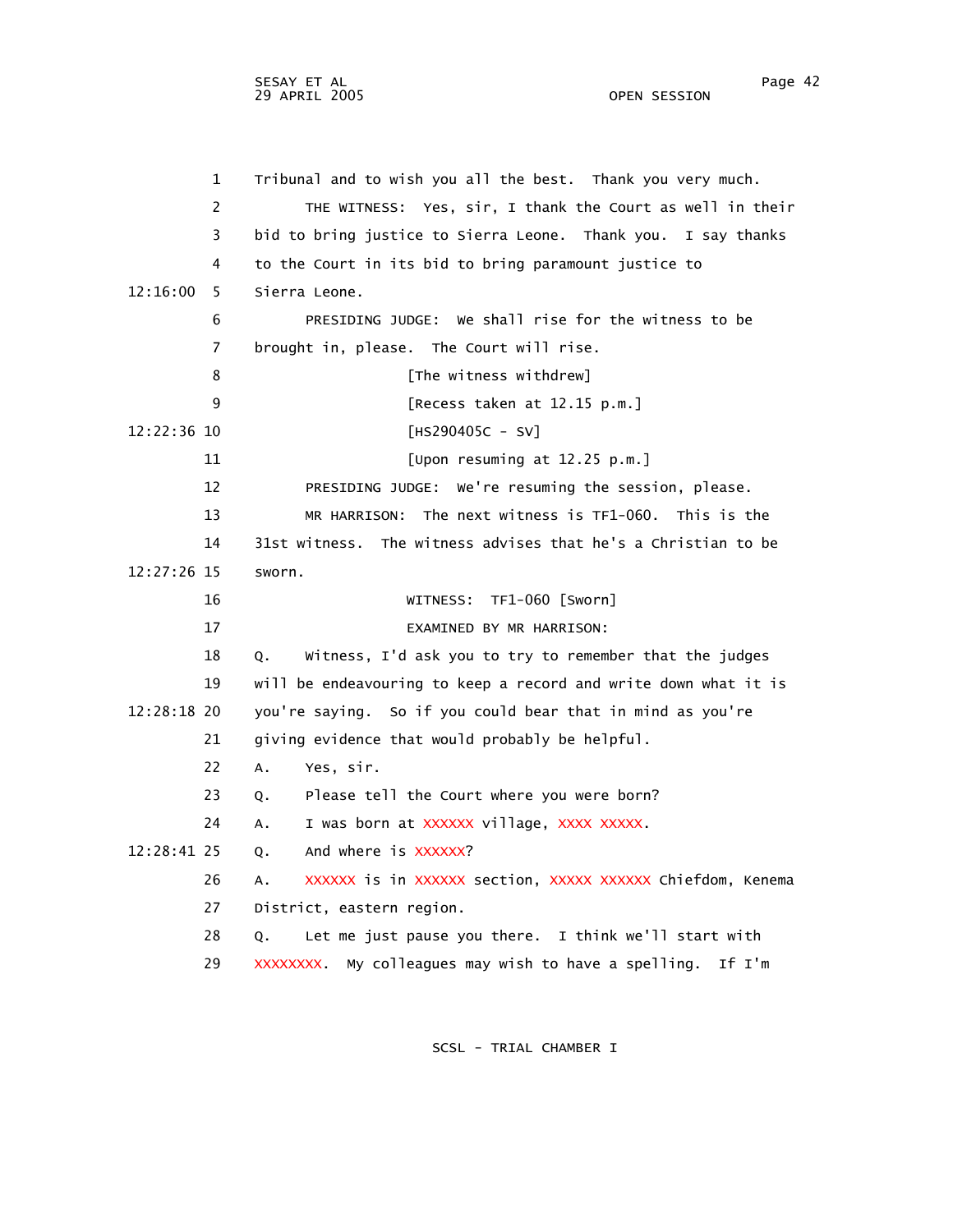SESAY ET AL Page 43 29 APRIL 2005

 1 wrong, Mr Witness, you correct me, but let me take the first try 2 of spelling it. I have X-X-X-X-X-X? 3 A. Quite correct, sir. 4 Q. Let me take a try at XXXXX section. X-X-X-X-X? 12:29:30 5 A. Quite correct, sir. 6 Q. And let me take another try at XXXXX XXXXX. XXXXXX of 7 course is the first word. XXXXXX, X-X-X-X-X-X? 8 A. Correct. 9 Q. And you said that was Kenema District? 12:30:00 10 A. Yes, sir. 11 Q. And you referred also to XXXXX Fields. What does that 12 refer to? 13 A. XXXXXXXX village in XXXXX Fields. That is the area which 14 was allocated to the diamond mining company. The whole area, 12:30:27 15 XXXX XXXX. It's a land map, wide area, about eight miles 16 square. When I say XXXXX XXXXXX, it's the area which was 17 allocated to the diamond mining. That is National Diamond Mining 18 Company. 19 Q. And when you talk about the diamond mining area, can you 12:30:58 20 explain to the Court what number of mines may have been there? 21 A. You have so many mining areas there but the main one was 22 known as XXXXX. 23 Q. And, again, just let me pause you there. You correct me if 24 I'm wrong, Witness, but is XXXXX spelt XXXXX? 12:31:41 25 A. Quite correct. 26 Q. Are there towns or villages around XXXXX XXXXXX? 27 A. Yes. Yes, sir. The township of XXXXX XXXXXX, you have 28 concentration of towns in one place. So it's only the towns now 29 people call the XXXXX. But the whole area is known as the XXXXX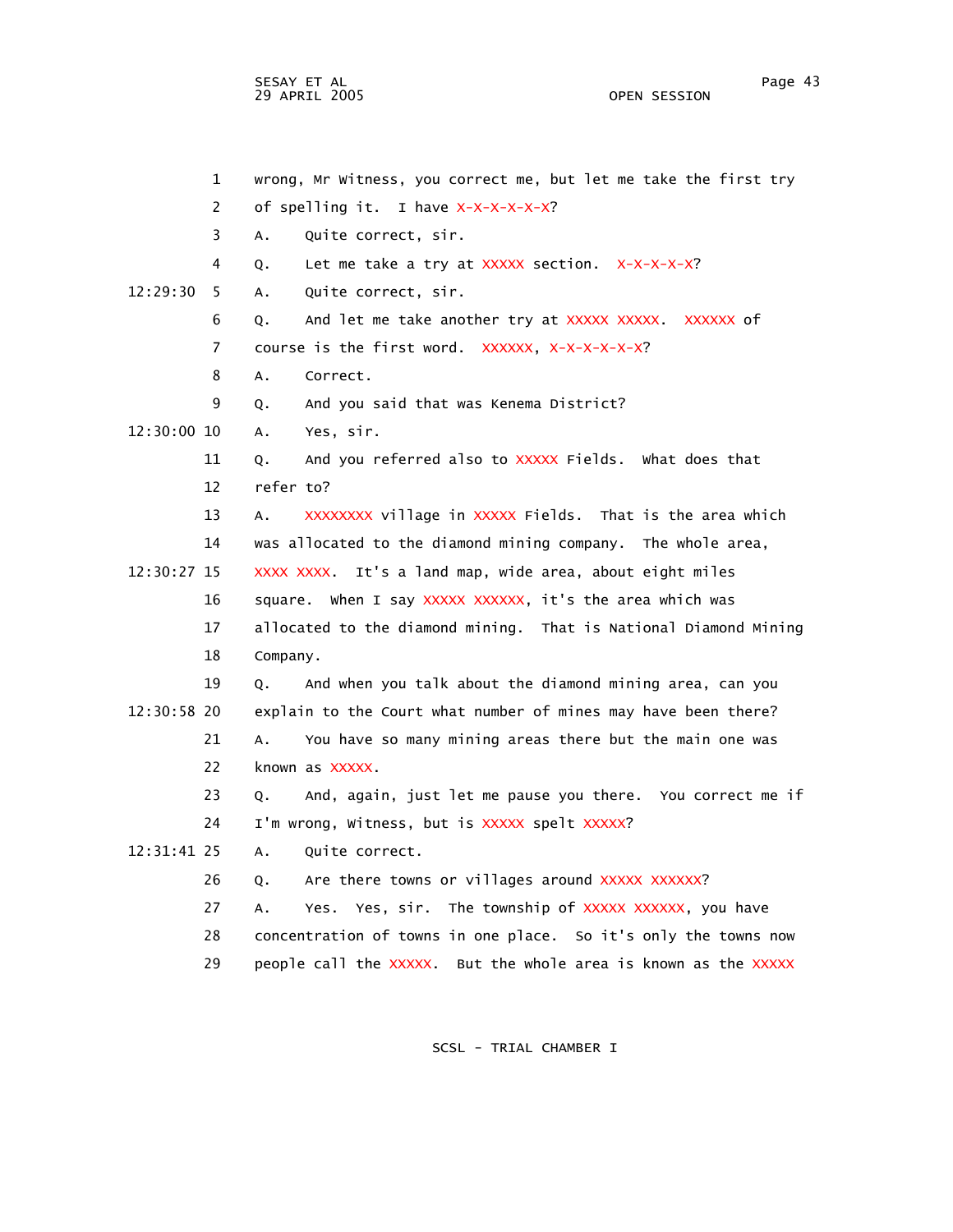1 Fields, where the township is known as XXXXX. You have 2 concentration of towns, over 10 towns, all connected just as we 3 have Kissy, Wellington, Toke all forming what we know as 4 Freetown. 12:32:37 5 Q. I'm going to ask you to think back to May of 1997? 6 A. Yes, sir. 7 Q. Please tell the Court where you were living at that time? 8 A. In May 1997 I was living in my village XXXXX XXXXX, 9 XXXXX. XXXXX is a village within XXXX XXXXXX. 12:33:16 10 MR HARRISON: Now, as I indicated before we began, I have 11 spoken to Defence counsel and I have written down one question 12 and I'm going to ask if it could be given to the witness for the 13 witness to write down the answer. It could then be shown to 14 Defence counsel and then presented to the Court. Ultimately I 12:33:34 15 would ask that it be sealed so that we can avoid being in a 16 closed session. 17 JUDGE THOMPSON: The Court grants you leave to do that. 18 JUDGE BOUTET: Have you shown this document to the Defence 19 before? 12:35:16 20 JUDGE THOMPSON: The document will be received in evidence 21 and marked exhibit 26? 22 MR WALKER: That's correct, Your Honour. 23 JUDGE THOMPSON: And of course there will be some 24 indication at the top of the pseudonym of this witness. 12:35:29 25 MR WALKER: Yes, I'll mark it. 26 [Exhibit No. 26 was admitted] 27 MR HARRISON: And it's the Prosecution's request that that 28 exhibit be a sealed document. 29 JUDGE THOMPSON: [Microphone not activated]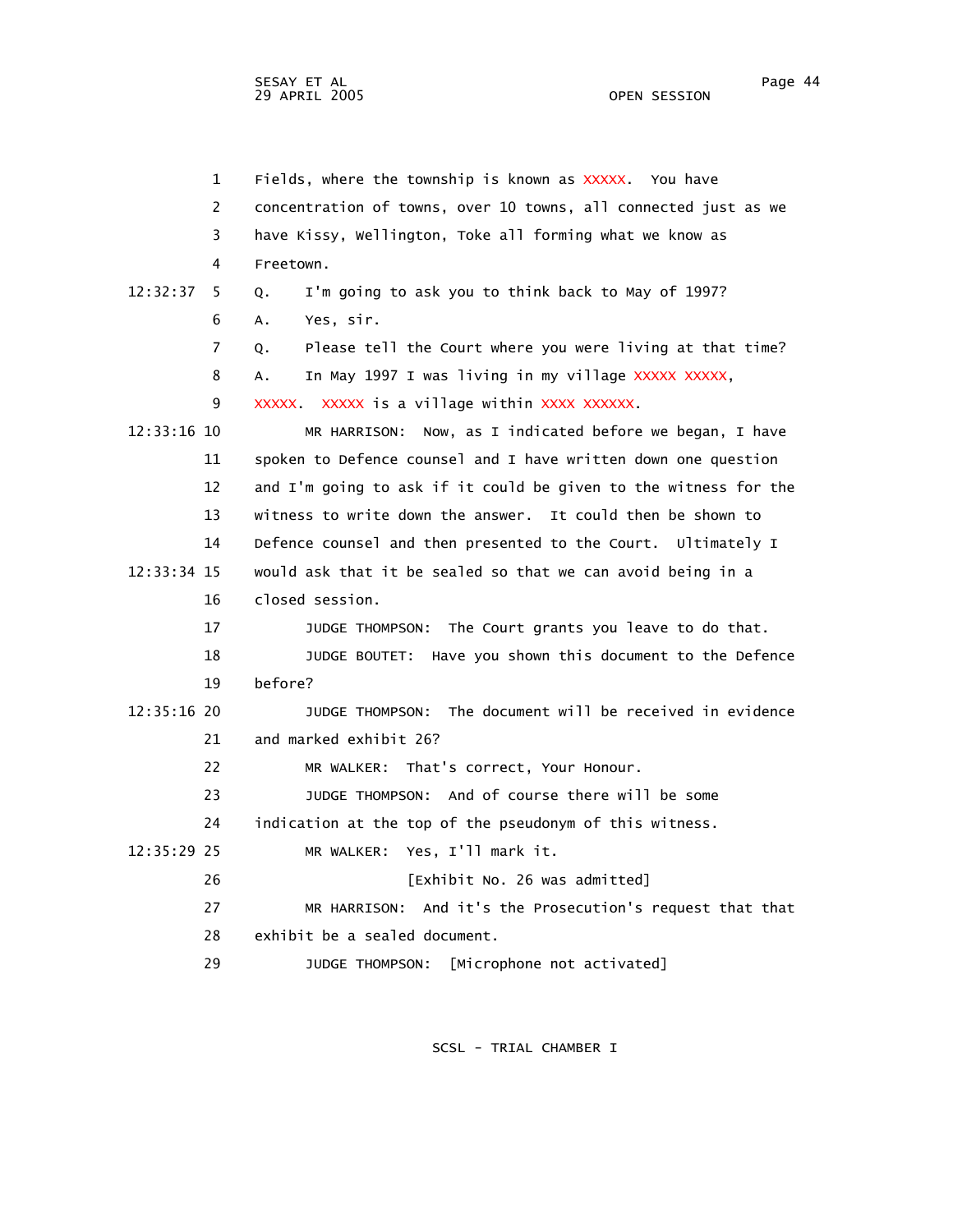1 MR HARRISON: 2 Q. Mr Witness, I want you to remember that anything which you 3 think might disclose your identity should not be discussed? 4 A. All right, sir. 12:36:09 5 Q. Now, you've given us an answer on a piece of paper and I'm 6 now asking you: Did you have any other occupation? 7 A. Yes, sir. 8 Q. What was that? 9 A. I was also doing diamond mining in the same area. 12:36:33 10 Q. What was that area? 11 A. XXXXXXX village. A swamp at XXXXXXXX village within 12 XXXXX XXXXX. 13 Q. Let me just stop you there. Again I'll try the spelling 14 and if I've got it wrong you correct me. X-X-X-X-X? 12:37:03 15 A. Quite correct, sir. 16 Q. When was it you were doing this mining? 17 PRESIDING JUDGE: XXXXXXXX village is situated where? In 18 XXXXX XXXXXX? 19 THE WITNESS: XXXXX XXXXXX. It's one of the villages that 12:37:26 20 the township of XXXXX XXXXX comprise of. 21 MR HARRISON: 22 Q. And when was it that you were doing the mining? 23 A. May 1997, while I was doing that first profession I was 24 also doing in connection with this mining. 12:38:29 25 Q. Are you aware of any events in Sierra Leone around the 25th 26 of May 1997? 27 A. Yes, My Lord. 28 Q. What event? 29 A. May 25th 1997 while I was in that of my first profession,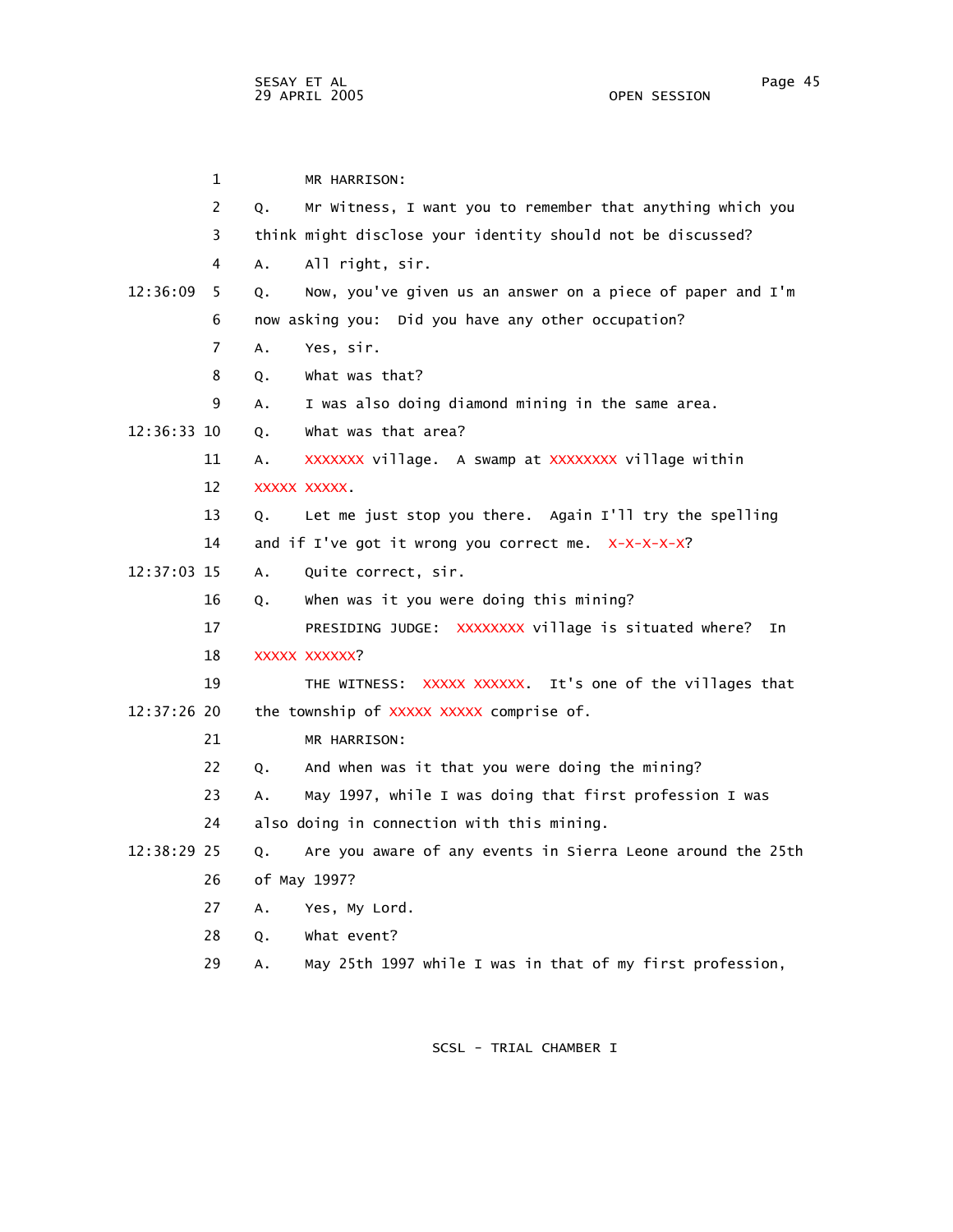1 about 8.30 we had a radio message that SLPP government has been 2 overthrown by a government known as AFRC. That was announced. 3 Immediately we heard the announcement, my colleagues and myself, 4 we left our working place for our various homes. 12:40:05 5 Q. And after the overthrow of the SLPP government what 6 happened in Kenema? 7 A. In Kenema, while I was still at XXXXX, we heard that the 8 government has reached there and that they have established their 9 secretariat there at Kenema. 12:40:33 10 Q. Let me just stop you there. 11 PRESIDING JUDGE: Which government? The AFRC government? 12 THE WITNESS: AFRC government. 13 MR HARRISON: 14 Q. You mentioned a secretariat. What do you mean by that? 12:41:12 15 A. That was the administrative headquarter in the whole of the 16 Eastern Province for that government. 17 Q. After the overthrow of the SLPP government what happened in 18 Lower Bambara Chiefdom? 19 A. Well, in Lower Bambara Chiefdom after the overthrow of SLPP 12:42:03 20 government the Kamajors and SSD, what we know as special security 21 division police, they were in control of Lower Bambara Chiefdom. 22 No army was there. So while they were in control of Lower 23 Bambara Chiefdom the Kamajors formed a gate very close to the 24 boundary of Nongowa Chiefdom. 12:42:45 25 Q. Let me just stop you there. You say a gate was formed? 26 A. Yes. 27 Q. What do you mean by that? 28 A. Well, a gate where -- on the main road wherein they should 29 not allow the AFRC to enter Lower Bambara Chiefdom. They said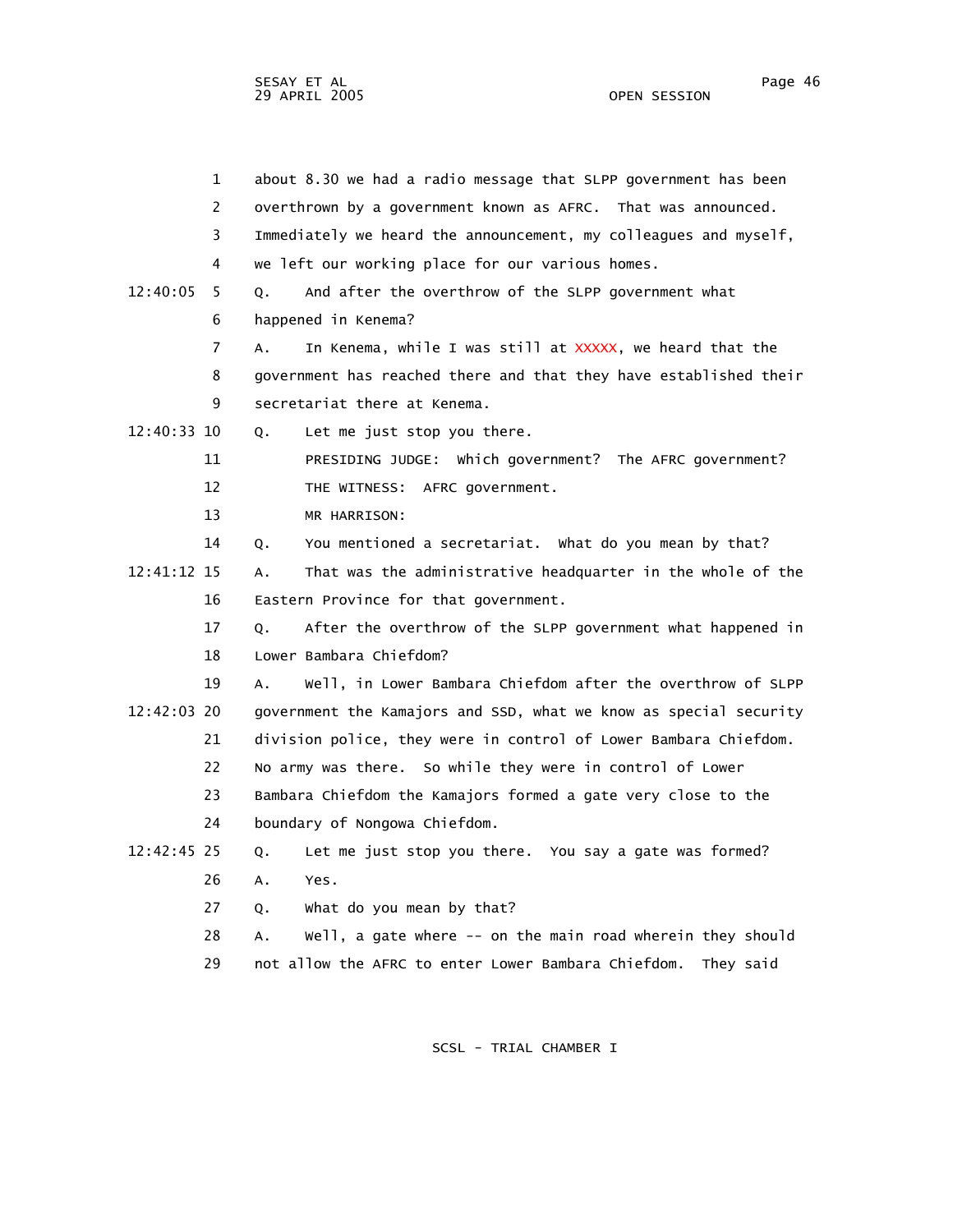1 they did not favour that government, therefore they should not 2 allow them to enter into Lower Bambara Chiefdom. 3 Q. After 25 May 1997 did you travel outside Lower Bambara 4 Chiefdom? 12:44:24 5 A. Yes, sir. I travelled twice. In the month of June I 6 travelled to Kenema. In the month of July I travelled to Kenema 7 and back to Tongo Fields. 8 Q. Why did you go to Kenema? 9 A. I usually went to Kenema to sell diamonds. 12:45:35 10 Q. Were there any difficulties in travelling from Lower 11 Bambara Chiefdom to Kenema? 12 A. No, sir. There was no difficulty at all. Lorries were 13 free to travel to and from Kenema to Tongo Field. So passengers 14 were allowed to travel. 12:46:26 15 Q. On these trips to Kenema that you've told us about did you 16 see anything? 17 A. Yes, sir. In Kenema I saw the secretariat that was 18 established there by AFRC government. 19 PRESIDING JUDGE: Was this during your June trip or during 12:46:49 20 your July trip? You say you made two trips. 21 THE WITNESS: Yes. In both. I saw it in June and then in 22 July. No sooner they took over than they established the 23 Secretariat. In May -- May ending -- before May ending the 24 Secretariat was already established in all the provinces in this 12:47:14 25 country. 26 MR HARRISON: 27 Q. Did you see any individuals in Kenema? 28 A. Yes, My Lord. I saw the OC Secretariat one Captain Kanneh. 29 Then I also saw the SOS one Eddie Kanneh. Then I also saw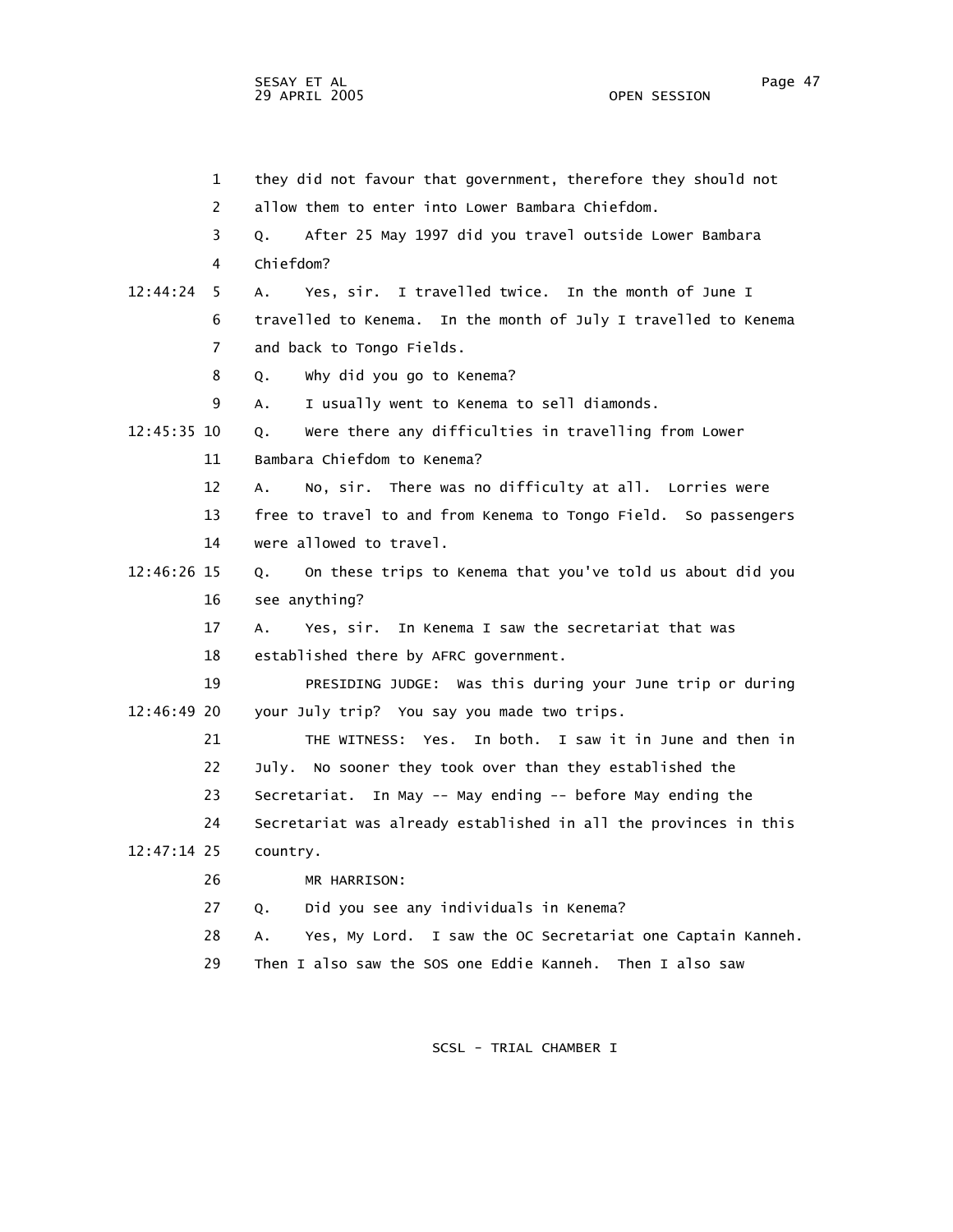SESAY ET AL Page 48 29 APRIL 2005

 1 Sam Bockarie, alias Mosquito. Then I saw a paramount chief late 2 AM -- PC AM Farma IV. 3 Q. You've told us about trips in June and July to Kenema? 4 A. Yes, sir. 12:49:10 5 Q. I'm now asking you if anything happened in August of 1997? 6 A. Yes, My Lord. On 11th August 1997 at about three o'clock, 7 that is 3.00 p.m., I heard firing from two sides of the chiefdom; 8 one from Kenema direction and then Daru direction. Heavy firing 9 of RPGs. 12:49:52 10 Q. Let me just stop you there. 11 PRESIDING JUDGE: From the Kenema section and from the? 12 THE WITNESS: Daru. Daru. 13 MR HARRISON: 14 Q. Where were you when you heard this? 12:50:29 15 A. I was at Sandeyeima swamp near my mining place. 16 Q. Please continue and tell the Court what happened that day. 17 A. Yes, My Lord. After 30 minutes continuous firing while I 18 was in the swamp I left the swamp and then came to the village, 19 the Sandeyeima village, where I joined other people. We all 12:51:54 20 gathered together. 21 Q. Did you see anything? 22 A. Yes. When the firing has continued for two hours 23 approaching Tongo, that was about five o'clock -- 24 PRESIDING JUDGE: A.m. or p.m.? 12:53:02 25 THE WITNESS: P.m. I tried to leave Sandeyeima village for 26 my village which is about XXXXXX miles apart, that is towards Kenema 27 where the firing is coming from. When I came about half a mile 28 to my village the firing appeared to be very close to me. So I 29 became confused. I could not continue the journey to the village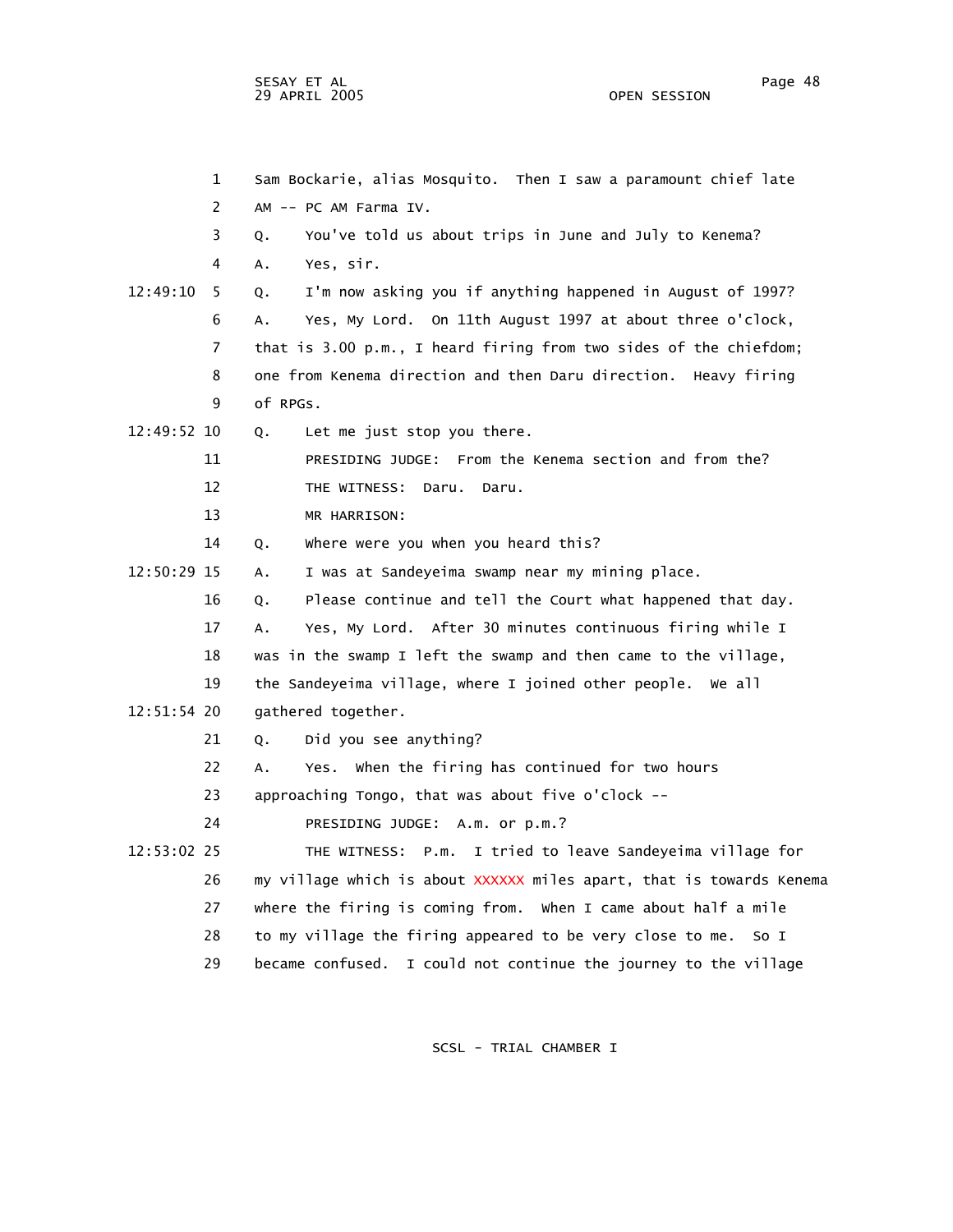| 1             | But I knew a very small road, that is a foot passage, to<br>aqain. |
|---------------|--------------------------------------------------------------------|
| 2             | one farm very close to the town to that of my village.<br>So I     |
| 3             | entered, follow this footpath that was going to a farm. The farm   |
| 4             | was on top of a hill. I climbed up the hill and I stood there.     |
| 12:55:34<br>5 | Please tell the Court what, if anything, you saw?<br>0.            |
| 6             | Just after 20 minutes I saw a group of combatants<br>Α.<br>Yes.    |
| 7             | marching towards the township of Tongo led by one tall, lanky      |
| 8             | person dressed from feet to head in red and had a rod in his hand  |
| 9             | which appeared to be a staff.                                      |
| 12:56:33 10   | Do you know who that person was?<br>0.                             |
| 11            | Well, according to my research I came to know him later as<br>А.   |
| 12            | Sam Bockarie, alias Mosquito. Majority of them were in combats     |
| 13            | and those who were in civilian dress also wore caps, red caps.     |
| 14            | They all had guns but they were firing in the air.                 |
| 12:58:07 15   | Let me just ask you when you use the word "them" and "they"<br>Q.  |
| 16            | who are you referring to?                                          |
| 17            | These combatants.<br>$A$ .                                         |
| 18            | Can you estimate for the Court how many combatants there<br>Q.     |
| 19            | were?                                                              |
| 12:58:45 20   | Later I came to know from the research that about 4,500<br>Α.      |
| 21            | entered Tongo Field. But they did not enter one route. The one     |
| 22            | that entered through from Kenema end, they said they were about    |
| 23            | Then the one that entered the chiefdom through Daru end,<br>3,000. |
| 24            | they were $1,500$ .                                                |
| 12:59:39 25   | These combatants that you have referred to, did they belong<br>Q.  |
| 26            | to any group?                                                      |
| 27            | Yes, sir. They belonged to AFRC, that is the new<br>Α.             |
| 28            | government that they have formed, comprising of SLA and RUF.       |
| 29            | Was there any fighting that day?<br>Q.                             |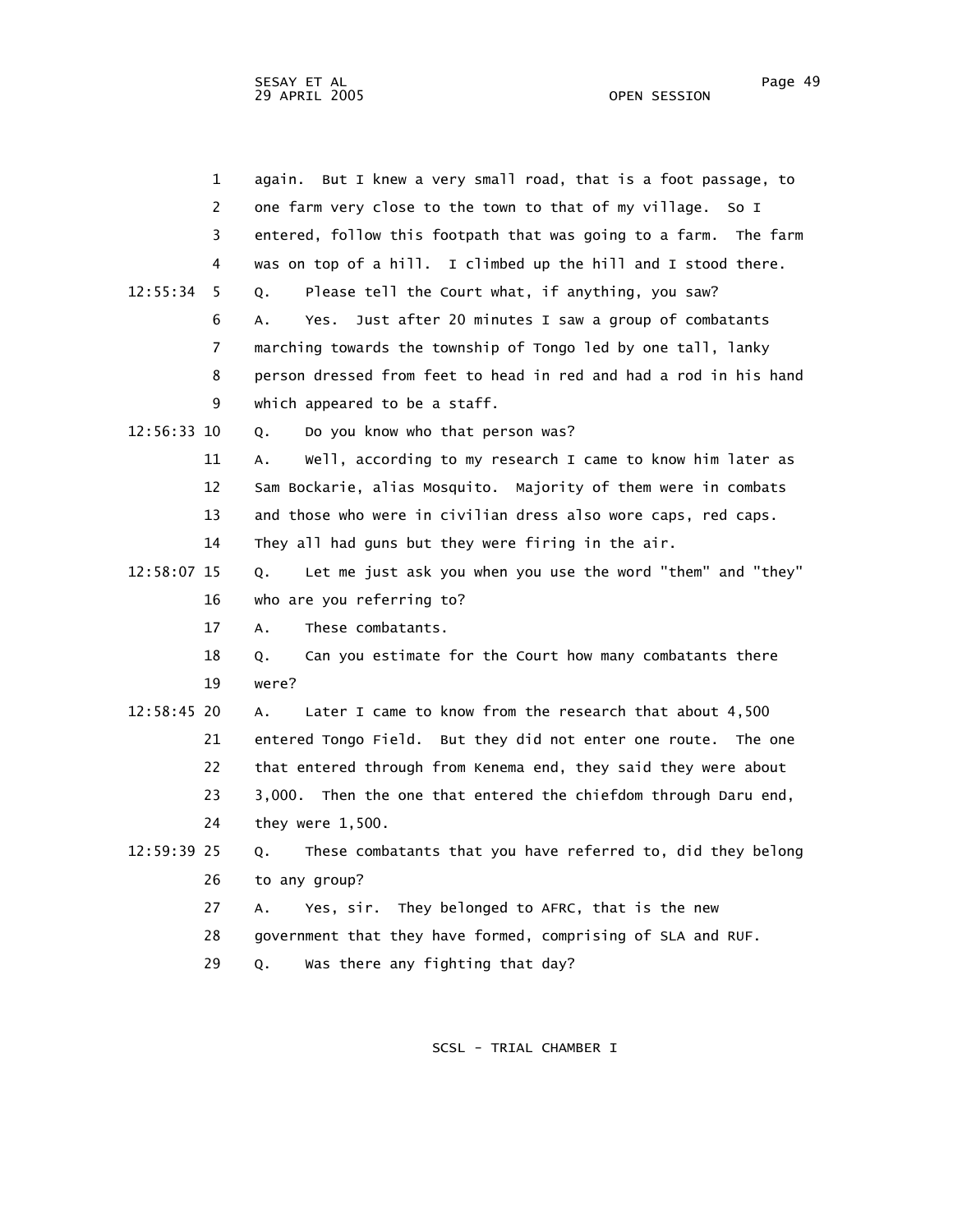1 A. No. No fighting took place that day between the Kamajors 2 and the combatants. None. 3 Q. Do you know why there was no fighting? 4 A. Yeah. According to my research I came to know that the 13:00:53 5 Kamajors were lack of ammunitions. So they did not challenge 6 them. 7 MR HARRISON: Witness, I'm going to ask the Court now if 8 this is a convenient time for a break. If they feel it is, when 9 we resume I want you to remember where we have left off. 13:02:11 10 PRESIDING JUDGE: Are we are stopping? Are you continuing 11 with the evidence or you're stopping because you want to go on 12 break? 13 MR HARRISON: That's the suggestion, yes. This is a most 14 convenient place to break before the next hour. 13:02:25 15 PRESIDING JUDGE: This is the end of the episode which 16 you're leading? 17 MR HARRISON: It's about to unfold and it will unfold for 18 probably 60 minutes. 19 PRESIDING JUDGE: Well, learned counsel, we'll break off 13:03:32 20 and resume at 2.30. 21 [Luncheon recess taken at 1.02 p.m.] 22 [HS290405D - CR.] 23 [Upon resuming at 2.48p.m.] 24 PRESIDING JUDGE: Good afternoon, learned counsel. We are 14:51:20 25 resuming the session. You may proceed, please. Mr Witness, good 26 afternoon, sir. Is your microphone on? 27 THE WITNESS: Yes, sir. 28 PRESIDING JUDGE: I'm not seeing the red. Yes, I'm seeing

29 it now.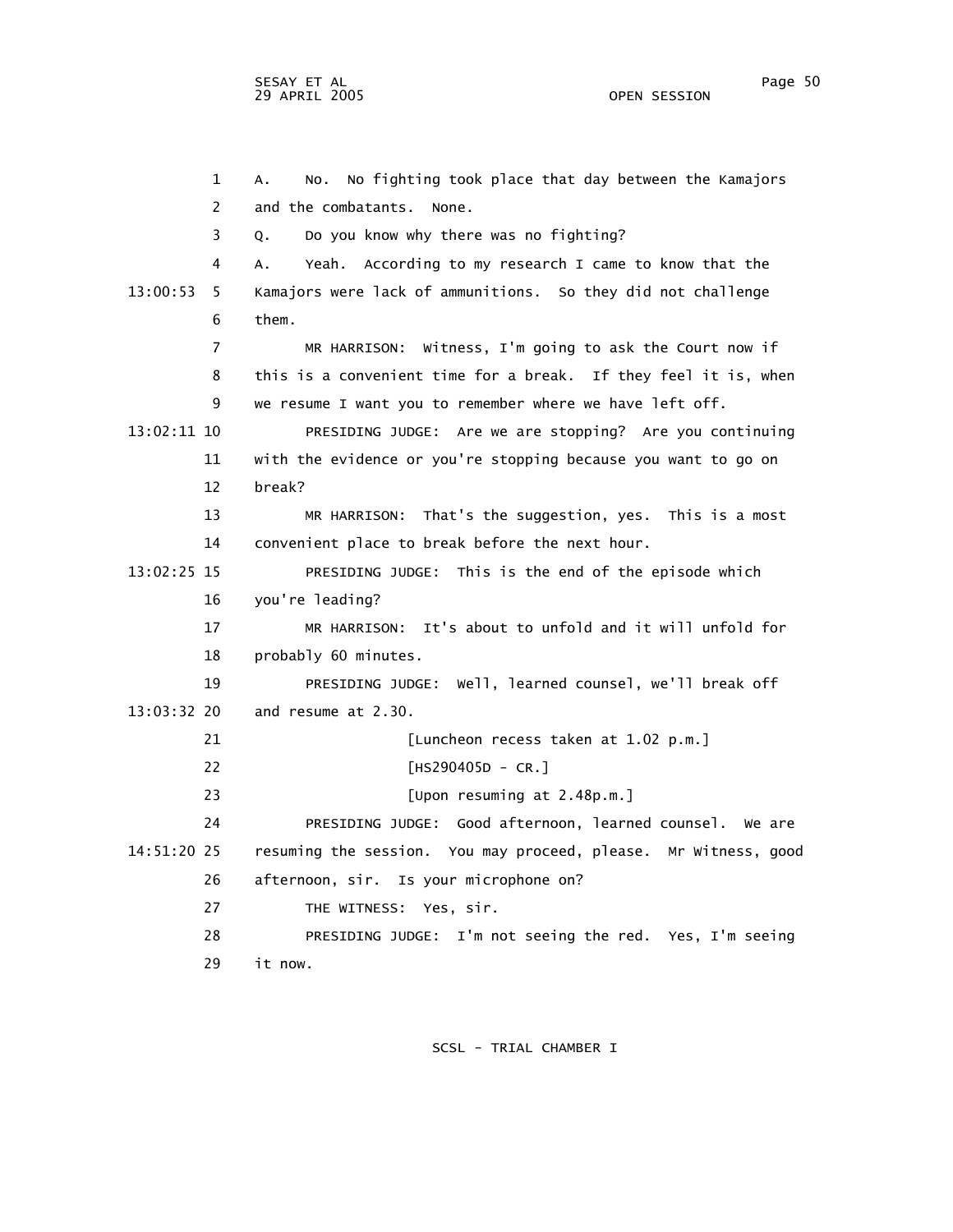1 MR HARRISON: 2 Q. I'm going to ask you to look at a map, Mr Witness. It's 3 exhibit 8, please. This is a map of Sierra Leone -- 4 PRESIDING JUDGE: You said that is exhibit 8? 14:52:25 5 MR HARRISON: Correct. 6 Q. If you were to turn the map over so that you could see the 7 other side of it? 8 A. At the back? 9 Q. If you were just to flip it over. Do you see Kenema on 14:52:54 10 there? 11 A. Yes, sir, I see Kenema. 12 Q. If you have your finger on Kenema, if you can just trace it 13 down going south on the red road, then it turns into -- if 14 someone could assist me -- it's either green, yellow or orange, 14:53:11 15 the next road. It's yellow, I'm told. 16 JUDGE BOUTET: It depends where you turn. 17 MR HARRISON: I'm colour blind. I'm the one who has got 18 the problem. 19 JUDGE BOUTET: I know, I know. 14:53:21 20 MR HARRISON: 21 Q. If you keep going south and start going south-east, do you 22 come to a village that you're familiar with? 23 A. Yes, sir, by the red? 24 Q. If you keep going along the red, going south. 14:53:33 25 A. Yes, sir. 26 Q. You then run into a yellow road? 27 A. No, the red. 28 Q. Do you see Kenema?

SCSL - TRIAL CHAMBER I

29 A. Yes, sir, I have seen Kenema.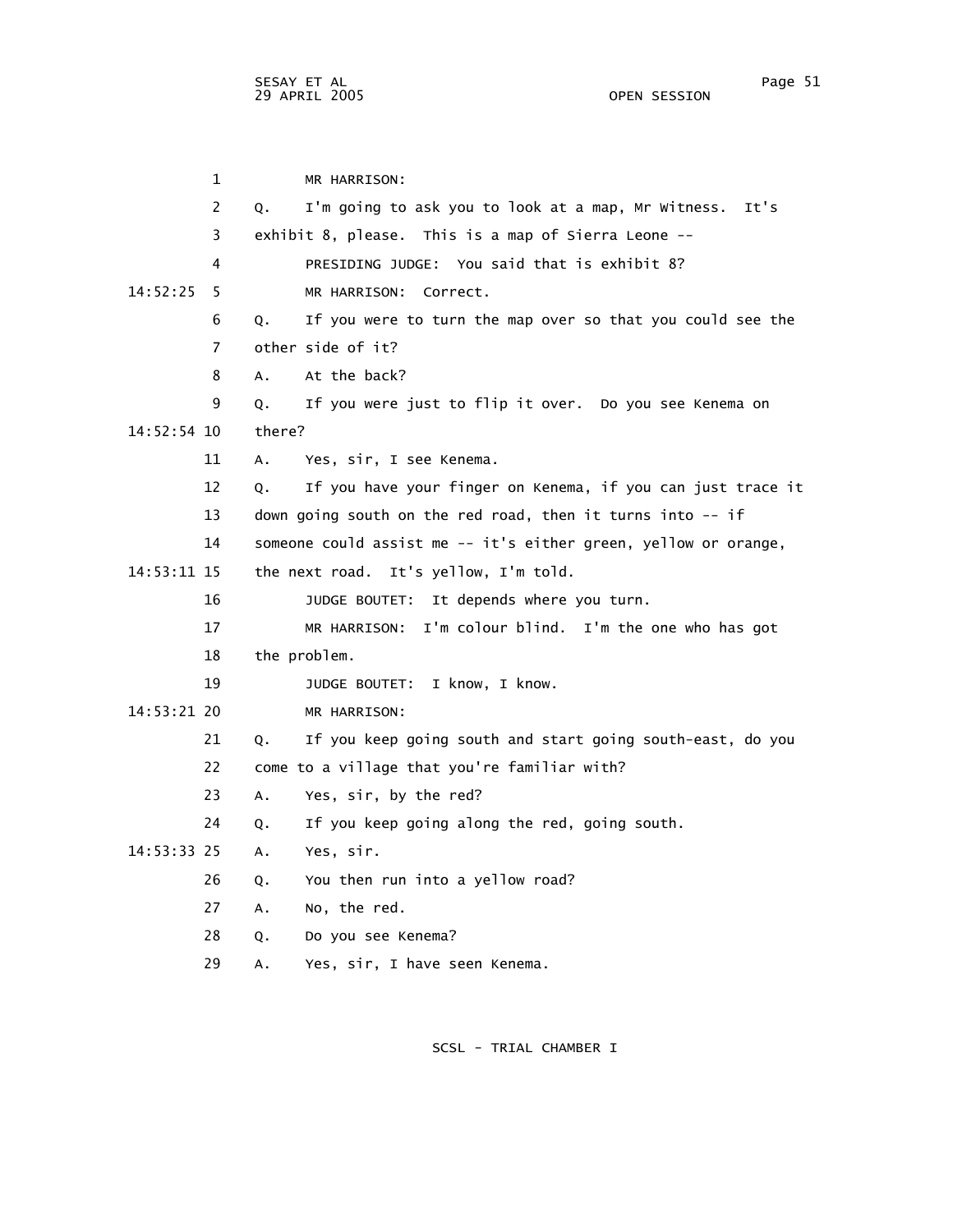SESAY ET AL Page 52 29 APRIL 2005

 1 Q. Can you find your village on that map? 2 A. My village? 3 Q. Yes. 4 A. Yes, sir. Opposite XXXXX, on the right-hand side. 14:54:10 5 JUDGE BOUTET: Yes, I see. 6 THE WITNESS: And XXXXXX, then from XXXXXX, you come to 7 XXXXXX. 8 MR HARRISON: 9 Q. What direction is that from Kenema? 14:54:27 10 A. From Kenema, if you're going to my village, I think it's -- 11 Q. Are you going north from Kenema towards XXXXXXXX? 12 A. Yes, sir, north towards XXXXXX. 13 Q. And then just to the east of XXXXXX, there's a village 14 called XXXXXXX; is that right? 14:54:49 15 A. Yes, sir. 16 Q. And that's the village where you reside? 17 A. Yes, sir. 18 Q. And that's the village you've been telling us about this 19 morning? 14:54:56 20 A. Exactly, sir. 21 MR HARRISON: I'm not going to ask the witness to mark this 22 map for fear there may be too many marks on it at some point, but 23 I'm asking if there can be some acceptance that it's at grid 24 reference E5 on exhibit 8. 14:55:26 25 Q. I'm not going to ask you any more questions about that map, 26 so if you would like to fold it up and put it on the floor, that 27 will be fine. 28 JUDGE BOUTET: It appears, indeed, to be in E5. I don't 29 think there is any dispute on that. It is close to a sign that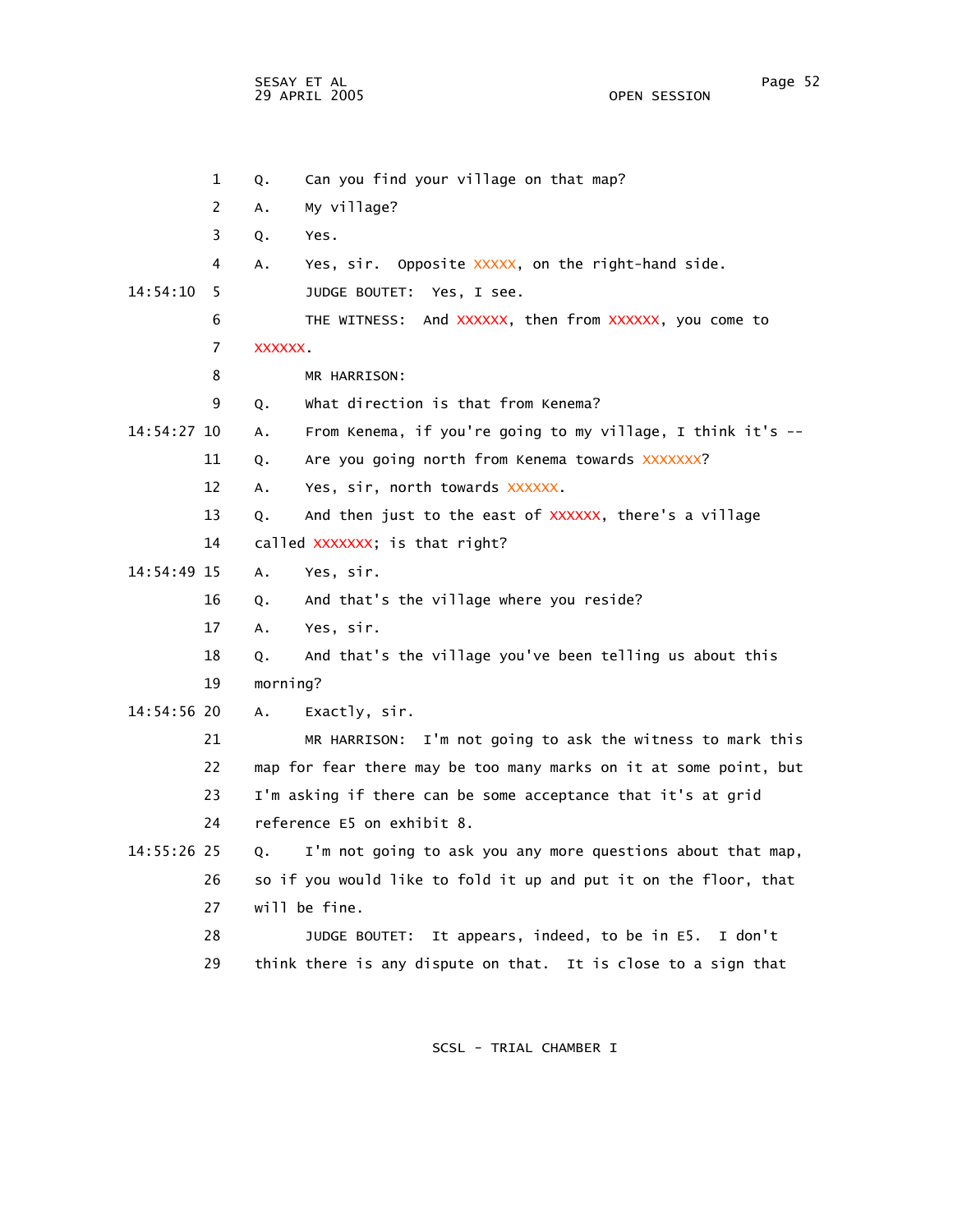SESAY ET AL Page 53 29 APRIL 2005

 1 seems to indicate an airport on that map? 2 MR HARRISON: Yes, that's correct. 3 Q. Where we left off this morning was you had told the Court 4 about seeing some combatants. 14:56:02 5 A. Yes, sir. 6 Q. And the time frame you had told us about was August 11, 7 1997? 8 A. Yes, sir. 9 Q. After seeing those combatants, what happened next? 14:56:20 10 A. Well, from that point where I was standing, I stood there 11 over 30 minutes, then the combatants were still moving towards 12 Tongo. 13 PRESIDING JUDGE: On that hill? 14 THE WITNESS: On that hill, yes, sir. So from there, I 14:56:38 15 entered the bush, I went to our hiding place, what we normally 16 call during this war in Mende sorkoihun. 17 MR HARRISON: 18 Q. I think I better stop you there. There may be some desire 19 to have that spelt. Unfortunately, I can't spell this one. Are 14:56:58 20 you able to assist the Court with the spelling? 21 A. Yes, sir. S-O-R-K-O-I-H-U-N, sorkoihun, it's a hiding 22 place in Mende. 23 PRESIDING JUDGE: S-O-R-K-O? 24 THE WITNESS: K-O-I-H-U-N, sorkoihun. There I found my 14:57:36 25 wife and children and other relatives. We slept there that 26 night. The next day, about 8 o'clock in the morning, I went to 27 look at our village XXXXXXX to see the condition of the you see? 28 MR HARRISON: 29 Q. I will just pause you for one moment. What did you see?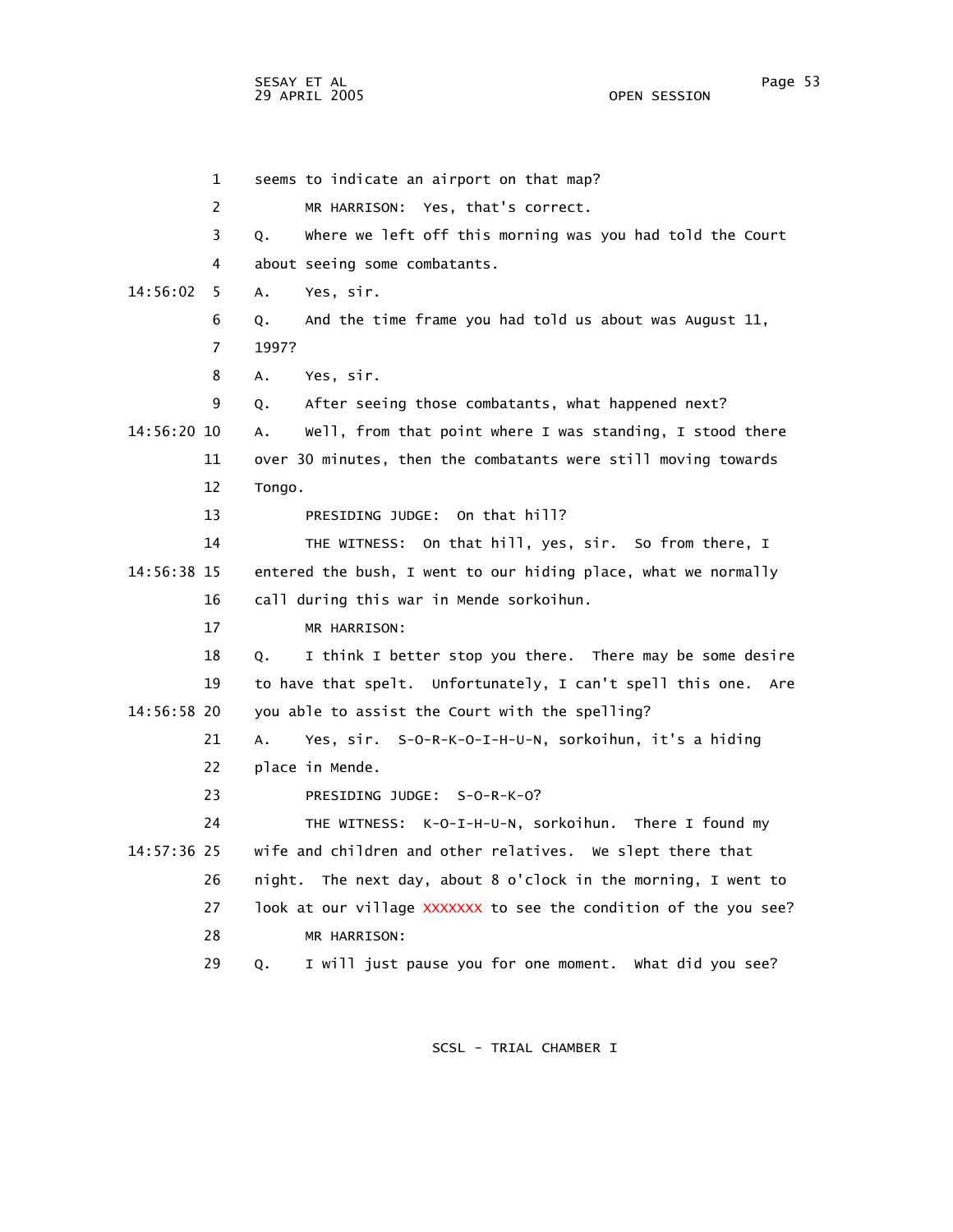| $\mathbf 1$    | I saw all the doors and the windows widely opened in every<br>А.    |
|----------------|---------------------------------------------------------------------|
| 2              | house in the town.<br>In our own houses, we have three houses       |
| 3              | together, all the doors were widely opened and the windows.<br>when |
| 4              | I entered my room all my belongings were taken away, except the     |
| 14:59:25<br>5. | bed and the chairs. From there, I returned to the hiding place      |
| 6              | again, this sorkoihun, to my family, and explained to them the      |
| $\overline{7}$ | condition of the entire town. This was on the 12th. So on the       |
| 8              | 12th and the 13th, we are in that bush.                             |
| 9              | PRESIDING JUDGE: On the 12th of?                                    |
| 15:00:33 10    | THE WITNESS: August 1997. The 12th and the 13th.<br>On the          |
| 11             | 14th, a young man from another sorkoihun came and told us that      |
| 12             | the market was at full swing at Tongo Field; in the township of     |
| 13             | Tongo, the market was running.                                      |
| 14             | MR HARRISON:                                                        |
| 15:01:41 15    | Upon being told that, what did you do?<br>Q.                        |
| 16             | As we were lack of salts, I decided to go into the township<br>А.   |
| 17             | of Tongo and get some salt, so I went there.                        |
| 18             | Did anything happen on the way?<br>Q.                               |
| 19             | Yes, sir. On the way, this village where I used to mine,<br>А.      |
| 15:02:08 20    | this XXXXXXX, a house was burnt there. I saw a house burnt.         |
| 21             | when going to the market, XXXXXX is on the left. Then on the        |
| 22             | right-hand side you have Tokpombu. There also a house was burnt;    |
| 23             | I saw a house burnt. Tokpombu -- this is Tokpombu II.               |
| 24             | Let me just pause you there. For the benefit of the<br>0.           |
| 15:02:53 25    | reporter, I'm going to try to spell Tokpombu and if I spell it      |
| 26             | wrong, these correct me.                                            |
| 27             | A.<br>okay.                                                         |
| 28             | Q.<br>$T - 0 - M - K - P - 0 - M - B - U$ .                         |
| 29             | Yes, sir, it is correct, sir.<br>А.                                 |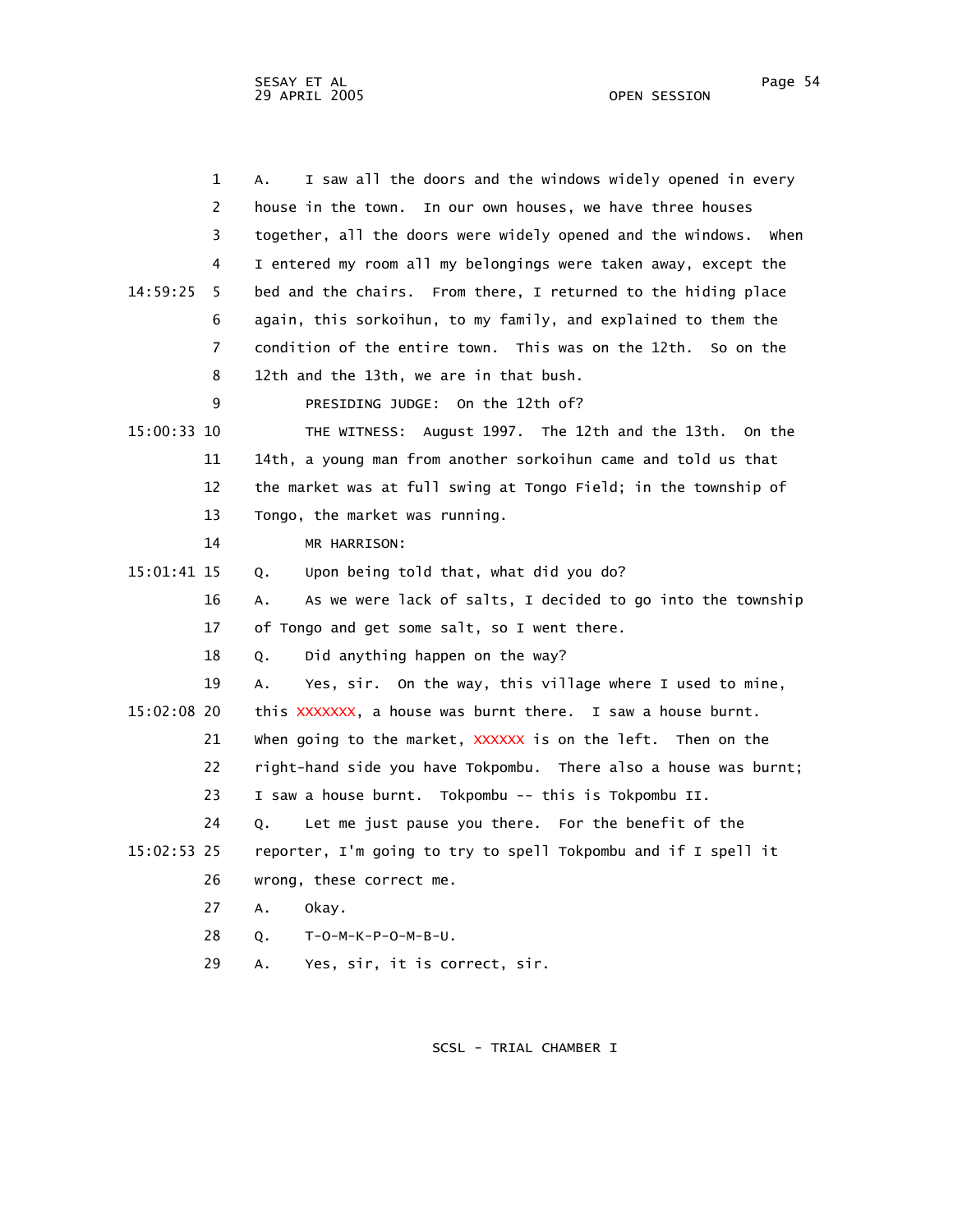SESAY ET AL Page 55 29 APRIL 2005

 1 PRESIDING JUDGE: T-O? 2 THE WITNESS: Yes, sir. 3 MR HARRISON: T-O-M-K-P-O-M-B-U. 4 THE WITNESS: Some people remove the first M. It is 15:03:26 5 T-O-K-P-O-M-B-U. 6 MR HARRISON: I'm corrected. 7 THE WITNESS: T-O-K-P-O-M-B-U. 8 MR HARRISON: 9 Q. To avoid some confusion, I think you've talked about 15:03:42 10 Tokpombu II and Tokpombu I? 11 A. Yes, sir. 12 Q. What's the difference? 13 A. These are two different towns. 14 Q. Are they nearby each other? 15:03:53 15 A. Yes, they are. They have a common boundary. They are only 16 divided by a street. 17 Q. So you talked about your trip to the market, seeing two 18 burned buildings. Did you see anything else? 19 A. Yes, sir. Tokpombu I, I saw a corpse of a male near the 15:04:28 20 road. 21 Q. What did you know about that corpse? 22 A. Well, according to my research, I was told that he was 23 killed by a stray bullet when those people were entering Tongo. 24 Q. When you say "those people", to whom are you referring? 15:05:16 25 A. Combatants, those combatants: RUF to AFRC -- SLA. 26 Q. Tell the Court what happened next. 27 A. So after that, after getting this sword, I returned to the 28 bush, this hiding place to my family, and left the sword there. 29 I was there the 14th, the 15th. The 16th again I came back to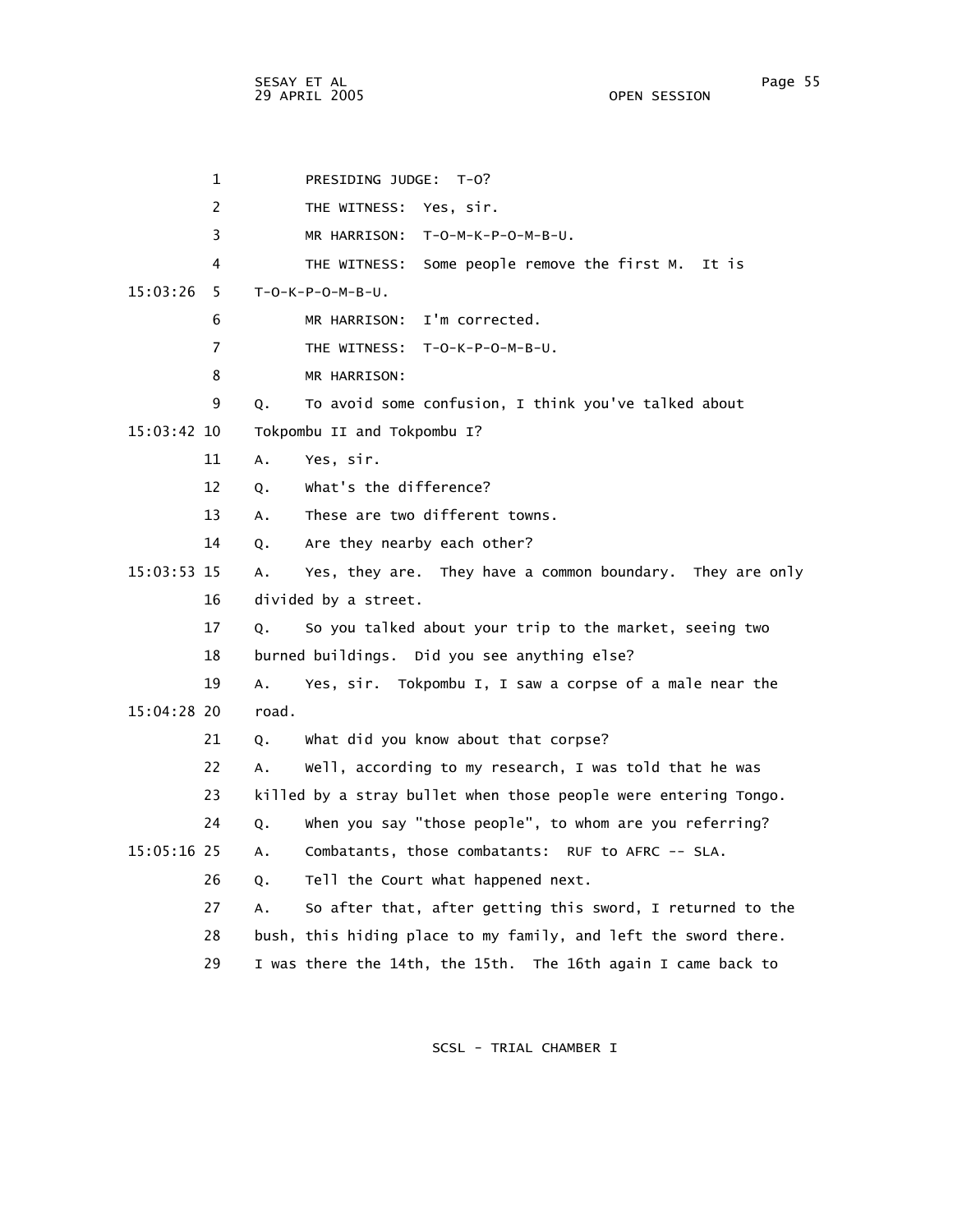| 1              | Tokpombu to still get some salts, because that one was finished.   |
|----------------|--------------------------------------------------------------------|
| 2              | PRESIDING JUDGE: You say you were there from the?                  |
| 3              | The 14th. When I returned to the bush I was<br>THE WITNESS:        |
| 4              | there the 14th, the 15th, the 16th. It was the 16th again I        |
| 15:06:18<br>5  | returned to the township of Tongo, this Tokpombu, to get -- where  |
| 6              | the main market is to get salt. As I was reaching the market I     |
| $\overline{7}$ | came across one Morrison Farma, who was a brother of the late      |
| 8              | Paramount Chief AM Farma IV.                                       |
| 9              | Was anything discussed?<br>Q.                                      |
| 15:07:30 10    | Yes, sir. He is my nephew. He told me -- he said<br>А.             |
| 11             | Sam Bockarie, alias Mosquito, have told him that he has had two    |
| 12             | meetings, public meetings, in the township of Tongo, and all the   |
| 13             | other ethnic groups have been represented, except the Mendes.      |
| 14             | what happened next?<br>Q.                                          |
| 15:08:32 15    | I asked the natives of the chiefdom and the brother of the<br>А.   |
| 16             | late paramount chief, he was advising him that he should try and   |
| 17             | get us, we the Mendes of the chiefdom, and then come and work      |
| 18             | with them in the chiefdom, because we had been working with the    |
| 19             | other governments: APC, for instance -- APC; NPRC and SLPP. Now    |
| 15:09:05 20    | that they have taken over the Government, not only for today but   |
| 21             | for tomorrow it is a duty bound on us, we the Mendes of Lower      |
| 22             | Bambara, to come and work with them.                               |
| 23             | After this meeting, what happened next?<br>Q.                      |
| 24             | Well, I told him -- I said, "Take this sword to my family.<br>А.   |
| 15:09:57 25    | I will come back." So I took the sword to my family in this        |
| 26             | hiding place. So on that 16th, I didn't come back. I didn't go     |
| 27             | on the 17th; the 18th I came. We see -- he saw me again and then   |
| 28             | repeated the same thing and one Ibrahim also repeated the same     |
| 29             | He said Sam Bockarie was really -- he was really annoyed<br>thing. |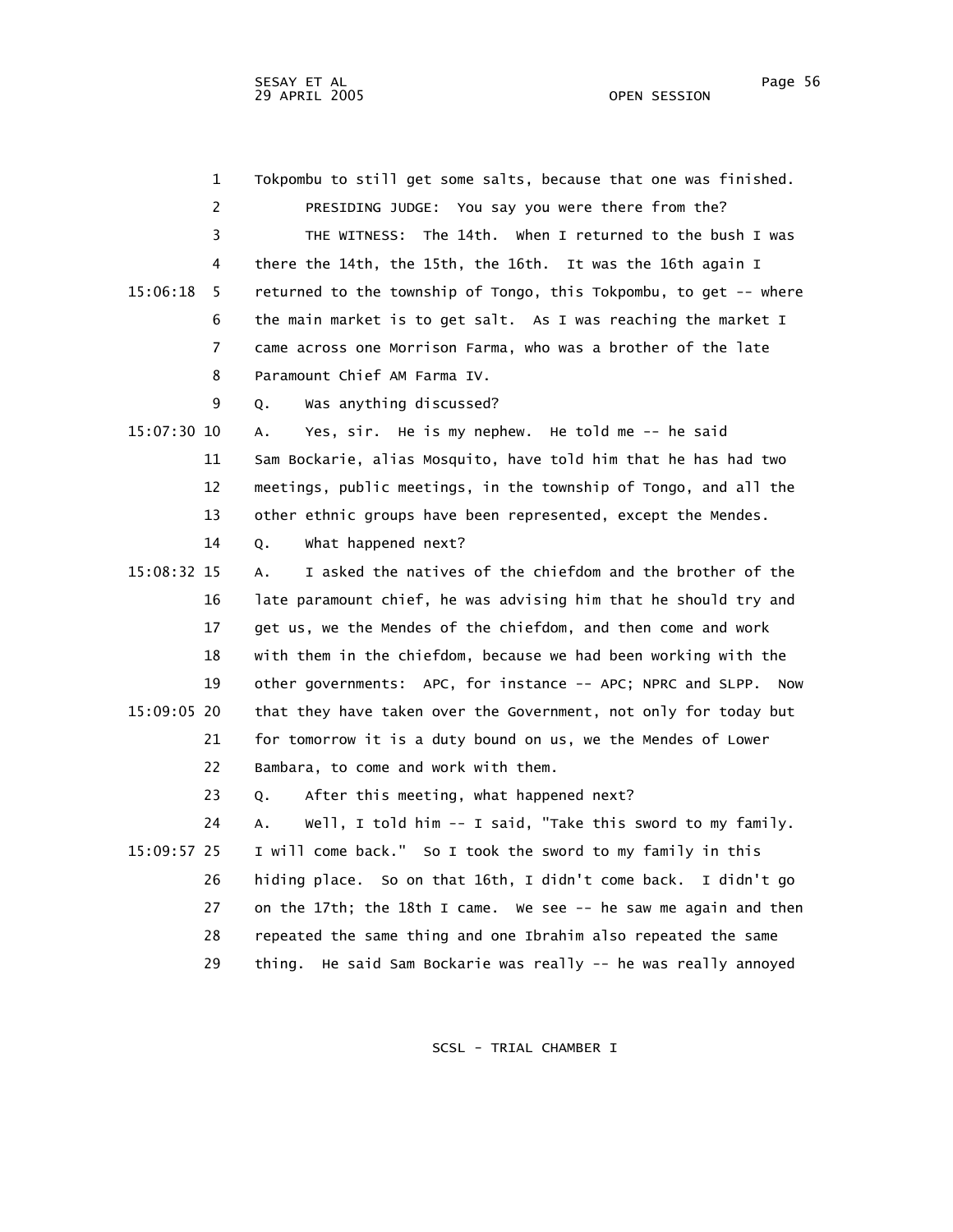sesay et al. International and the session of the session of the session of the session of the session of the s 29 APRIL 2005 OPEN SESSION

|               | $\mathbf{1}$   | with the Mendes of Lower Bambara because of hiding away --       |
|---------------|----------------|------------------------------------------------------------------|
|               | 2              | running away into the bush after they have entered there, but we |
|               | 3              | have never been doing that to other government. Therefore, if we |
|               | 4              | don't go and work with them, it will be a problem for us.        |
| 15:10:55      | 5.             | After hearing this, what did you do next?<br>О.                  |
|               | 6              | I said, "Well, what can we do?" He said, "Well, the<br>А.        |
|               | $\overline{7}$ | secretariat is here." You have to have the OC secretariat, Sekou |
|               | 8              | Kunnateh, therefore we should go to him. At that moment when we  |
|               | 9              | were able to gather there, about five of us, we went to the OC   |
| 15:11:53 10   |                | secretariat in his office, one SLA Lieutenant Sekou Kunnateh.    |
|               | 11             | Just pause there for a moment.<br>Q.                             |
|               | 12             | PRESIDING JUDGE: SLA lieutenant?                                 |
|               | 13             | THE WITNESS: Sekou Kunnateh.                                     |
|               | 14             | PRESIDING JUDGE: SLA lieutenant?                                 |
| 15:12:31 15   |                | THE WITNESS: Yes, sir.                                           |
|               | 16             | MR HARRISON:                                                     |
|               | 17             | Again, you can correct me if I'm wrong with this spelling,<br>Q. |
|               | 18             | Mr Witness, but is Kunnateh K-U-N-N-A-T-E-H?                     |
|               | 19             | Α.<br>Yes, correct.                                              |
| $15:12:56$ 20 |                | Upon meeting Kunnateh what happened?<br>Q.                       |
|               | 21             | Now, Kunnateh told us that we are his uncles, because his<br>А.  |
|               | 22             | mother is a Mende, and then their father Madingo. He was         |
|               | 23             | advising us in our own interest, we the indigenes of             |
|               | 24             | Lower Bambara to come and work with them. After saying this, he  |
| 15:13:27 25   |                | opened his drawer and then took out eight sheets of foolscap     |
|               | 26             | papers, all full of names of the indigenes of Lower Bambara,     |
|               | 27             | starting from paramount chief, sub chiefs and all the other main |
|               | 28             | important stakeholders in the chiefdom. Even I, myself, my name  |
|               | 29             | was there when they came to my profession.                       |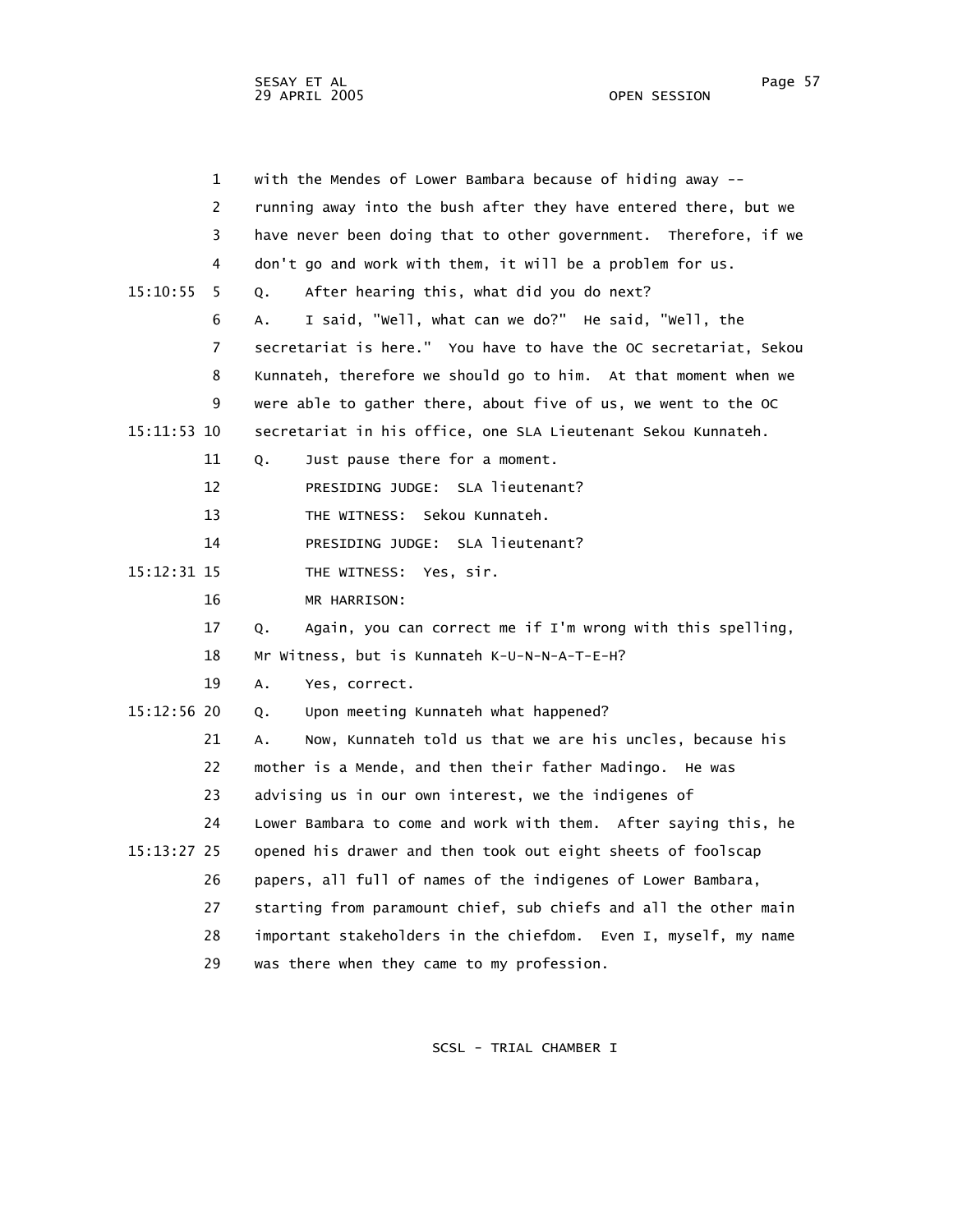SESAY ET AL Page 58 29 APRIL 2005

 1 Q. Did Kunnateh say anything else? 2 A. Yes, sir. He told us it's good we come and walk with these 3 people. Then he advised us to come to Kenema and see our 4 paramount chief and then tell him their requests. After saying 15:15:14 5 this, we say we didn't have means of transportation to Kenema. 6 He said he would provide us with a vehicle. 7 Q. Just pause for a moment. Did you speak with anybody else? 8 A. Yes, sir, one Ibrahim who was there. Then we also -- in 9 the office he directed us to Sam Bockarie, alias Mosquito. He 15:15:54 10 said the same thing what the OC Secretariat Sekou Kunnateh told 11 us. 12 PRESIDING JUDGE: Who said Bockarie? Did you see 13 Sam Bockarie? 14 THE WITNESS: Sam Bockarie was also there. He directed us 15:16:08 15 to him. He also said the same thing to us. "So for now, we are 16 the owner of this country. If he don't come and work with us, 17 you will be finding a problem for yourselves." 18 Q. Just pause for a moment. When you talk about "we" and 19 "us", who are you referring to? 15:16:39 20 A. The Mendes, who are the indigenes of Lower Bambara 21 chiefdom. 22 Q. Was anything further said with Bockarie? 23 A. He said -- after saying this, he said, "If you don't come 24 and work with us, all these people, we are going to type these 15:17:10 25 names, send them to all the places in this country where we have 26 our men, especially the greats in the country." 27 Q. Was anything else said? 28 A. Yes. "And if any one of you whose name is on this list,

SCSL - TRIAL CHAMBER I

29 you happen to be caught in any of these places," he said, "We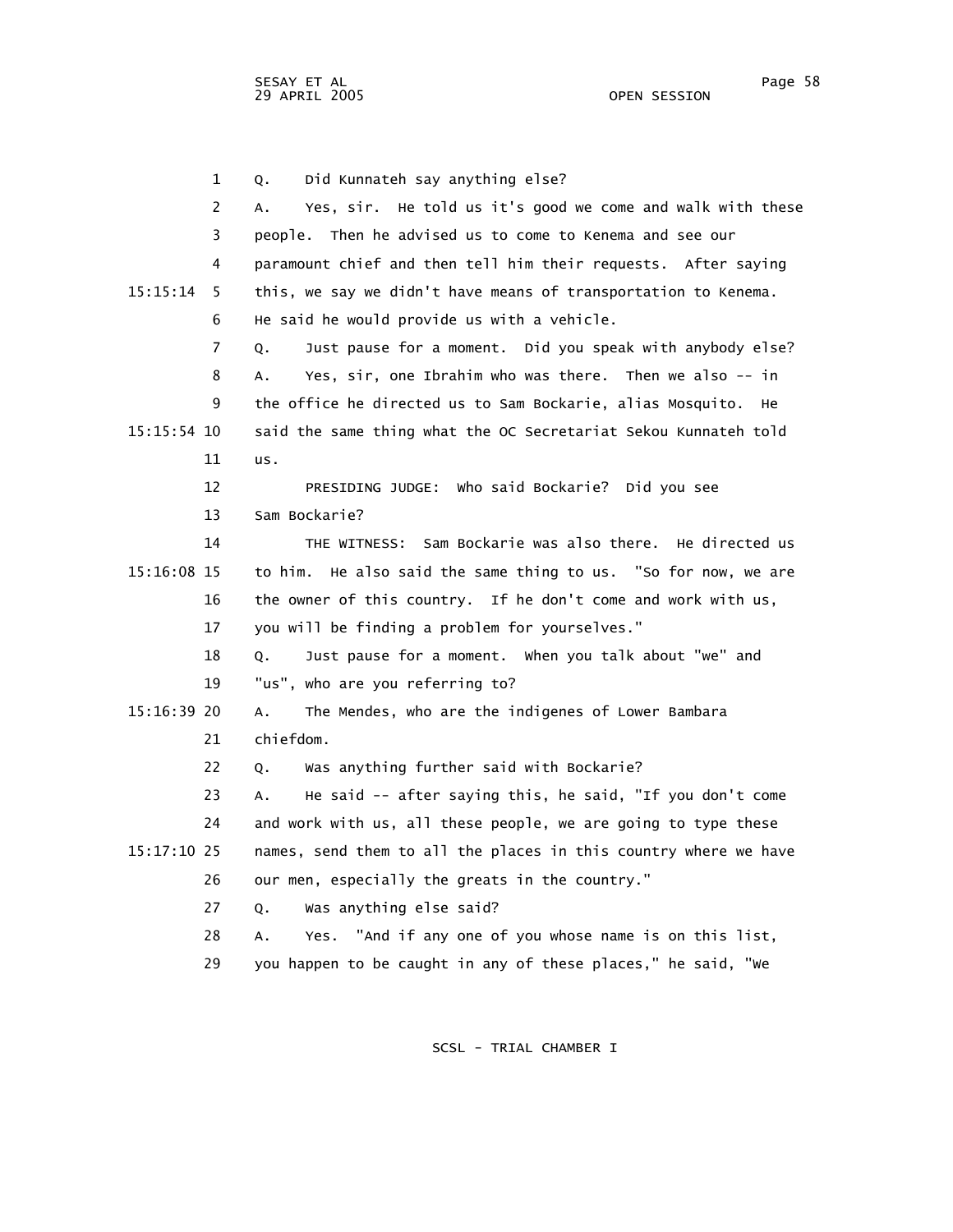|               | $\mathbf{1}$   | will deal with you severely." He said, "The next pain that is       |
|---------------|----------------|---------------------------------------------------------------------|
|               | $\overline{2}$ | after this is to kill you. Therefore, it is better for you          |
|               | 3              | people to come and work with us." Then I told him that we will      |
|               | 4              | be working with you people, but I said we wanted to see our         |
| 15:18:21      | 5              | paramount chief because he is the head of this chiefdom just as a   |
|               | 6              | president is the head of his country; we cannot do anything         |
|               | $\overline{7}$ | without his consent. I said we go there. So he agreed and then      |
|               | 8              | gave us two days to prepare ourselves so that we can find a         |
|               | 9              | transport for us to come to Kenema.                                 |
| $15:18:46$ 10 |                | Just pause again, please.<br>Q.                                     |
|               | 11             | PRESIDING JUDGE: When you say "he", is it Bockarie?                 |
|               | 12             | THE WITNESS: Sam Bockarie, yes, My Lord.                            |
|               | 13             | MR HARRISON:                                                        |
|               | 14             | Did you go to see the paramount chief?<br>Q.                        |
| 15:19:34 15   |                | Yes, My Lord. On the 20th --<br>Α.                                  |
|               | 16             | Just pause for a moment, please. Before going to see the<br>Q.      |
|               | 17             | paramount chief, did you do anything?                               |
|               | 18             | A.<br>Yes, My Lord. When he gave us this two days to prepare        |
|               | 19             | ourselves, we decided that when we come we have to do some          |
| $15:19:53$ 20 |                | briefing to our paramount chief as to what is taking place in the   |
|               | 21             | chiefdom after the entry of this combatants in the chiefdom,        |
|               | 22             | especially the township of Tongo. So I went around village to       |
|               | 23             | village to try to see what has happened.                            |
|               | 24             | What did you see?<br>Q.                                             |
| 15:20:23 25   |                | Other places, I saw houses burnt down. Then I saw a corpse --<br>А. |
|               | 26             | Just pause for a moment.<br>Q.                                      |
|               | 27             | -- of one lady by a church --<br>А.                                 |
|               | 28             | Just pause for one moment.<br>Q.                                    |
|               |                |                                                                     |

29 A. Okay.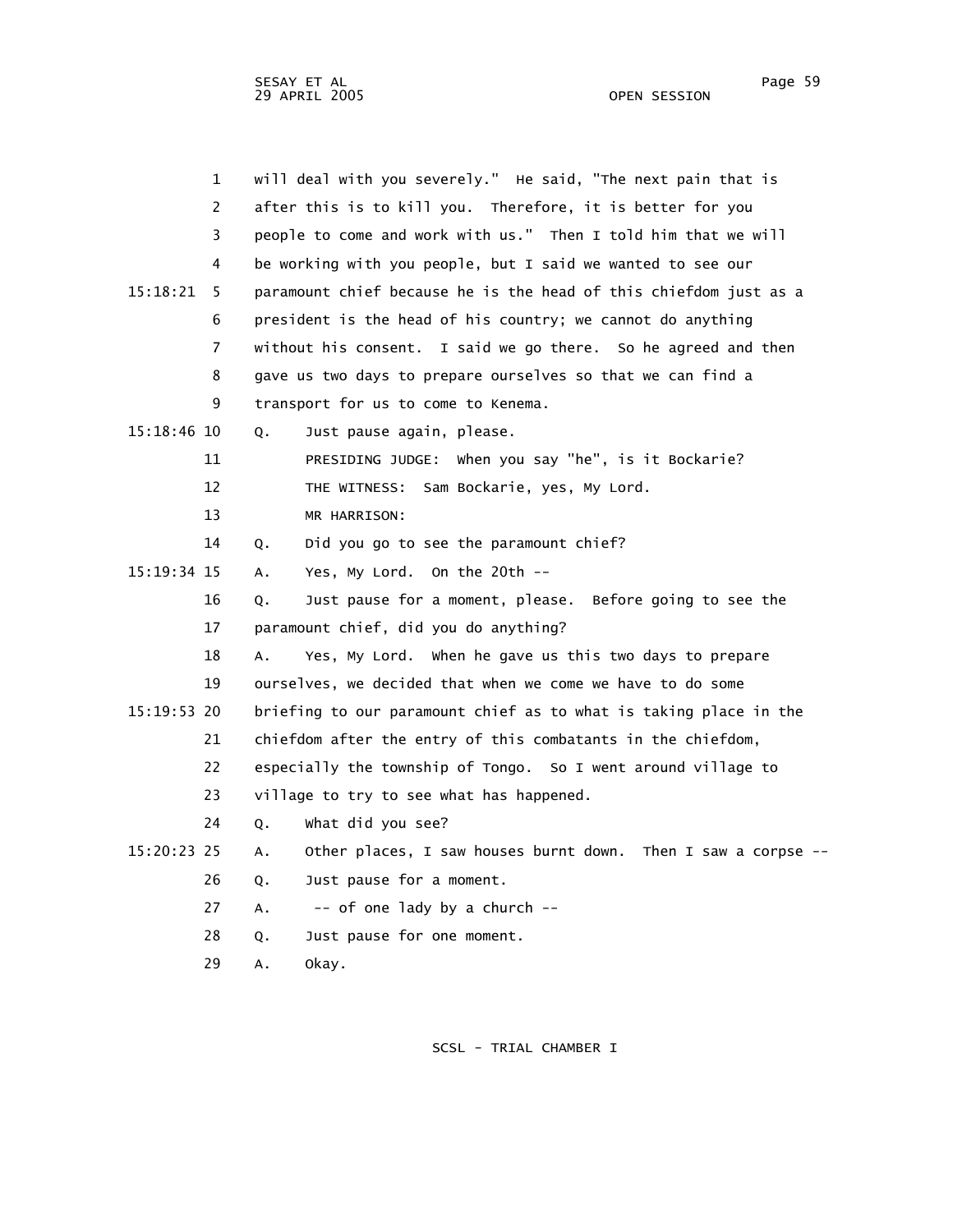SESAY ET AL Page 60 29 APRIL 2005

 1 Q. Where did you see houses burnt? 2 A. Tokpombu. Two houses were burnt at Tokpombu I. 3 Q. Were there any other locations? 4 A. Bomi. 15:21:14 5 Q. What did you see there? 6 A. House burnt. Then this Sandeyeima, all the other houses 7 were there were burnt. 8 Q. Did you see any other things? 9 A. No, My Lord, except the other corpse I saw of a female by 15:21:41 10 the Church of Salvation. 11 Q. Where was that? 12 A. It's Tokpombu I. 13 Q. Do you know how that person died? 14 A. Well, according to the investigation, they said it was a 15:22:05 15 stray bullet. Then so many houses were looted. 16 Q. Do you know by whom? 17 A. Yes, sir. It was done by the combatants: RUF to SLA. 18 Q. What happened next? 19 A. Well, on the 20th now, we prepare ourselves. We came to 15:23:24 20 Sam Bockarie, six of us, including myself. 21 Q. Where did you go to see Sam Bockarie? 22 A. In the secretariat; there he has his own office. 23 Q. Is this the secretariat in Kenema? 24 A. No, Tongo Field. They established one at Tongo, in the 15:23:53 25 township of Tongo. Sekou Kunnateh was the OC. 26 Q. What happened when you saw Sam Bockarie? 27 A. He provided us with a vehicle; we came to Kenema on the 28 20th. We left Tongo very late. So we reached Kenema at night. 29 Q. Just pause there, please. This is the point in time when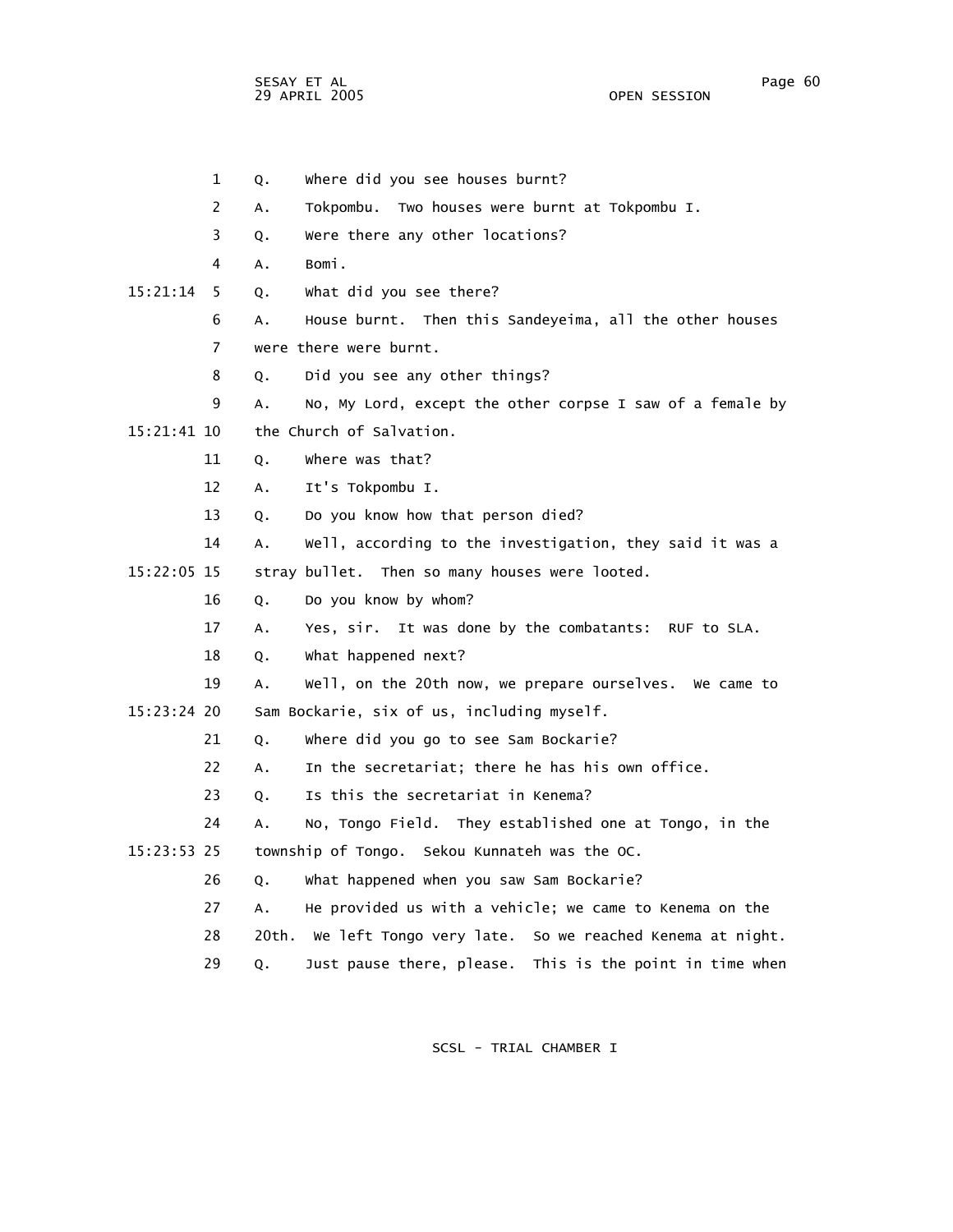| $\mathbf{1}$   | the Prosecution would be asking for a closed session that I      |
|----------------|------------------------------------------------------------------|
| 2              | referred to earlier. My estimate of the time for the closed      |
| 3              | session is approximately 30 to 45 minutes.                       |
| 4              | PRESIDING JUDGE: We have no objection to you making the          |
| 15:25:26<br>5  | application, but I think we have to put the right infrastructure |
| 6              | in place. We would be asking the audience of the gallery to      |
| $\overline{7}$ | vacate the gallery and for us to move into a closed session for  |
| 8              | an application to be made. I'm sorry, the gallery has to leave;  |
| 9              | we are moving into a closed session. We cannot estimate when we  |
| 15:25:59 10    | will be through, but the Prosecution tells us it is between 30   |
| 11             | and 45 minutes.                                                  |
| 12             | [At this point in the proceedings, a portion of                  |
| 13             | the transcript, pages 62 to 116, was extracted                   |
| 14             | and sealed under separate cover, as the session                  |
| 15:26:04 15    | was heard in camera.]                                            |
| 16             | [whereupon the hearing adjourned at 6.24 p.m.,                   |
| 17             | to be reconvened on Tuesday, the 10th day of                     |
| 18             | May, at 9.30 a.m.]                                               |
| 19             |                                                                  |
| 20             |                                                                  |
| 21             |                                                                  |
| 22             |                                                                  |
| 23             |                                                                  |
| 24             |                                                                  |
| 25             |                                                                  |
| 26             |                                                                  |
| 27             |                                                                  |
| 28             |                                                                  |
| 29             |                                                                  |